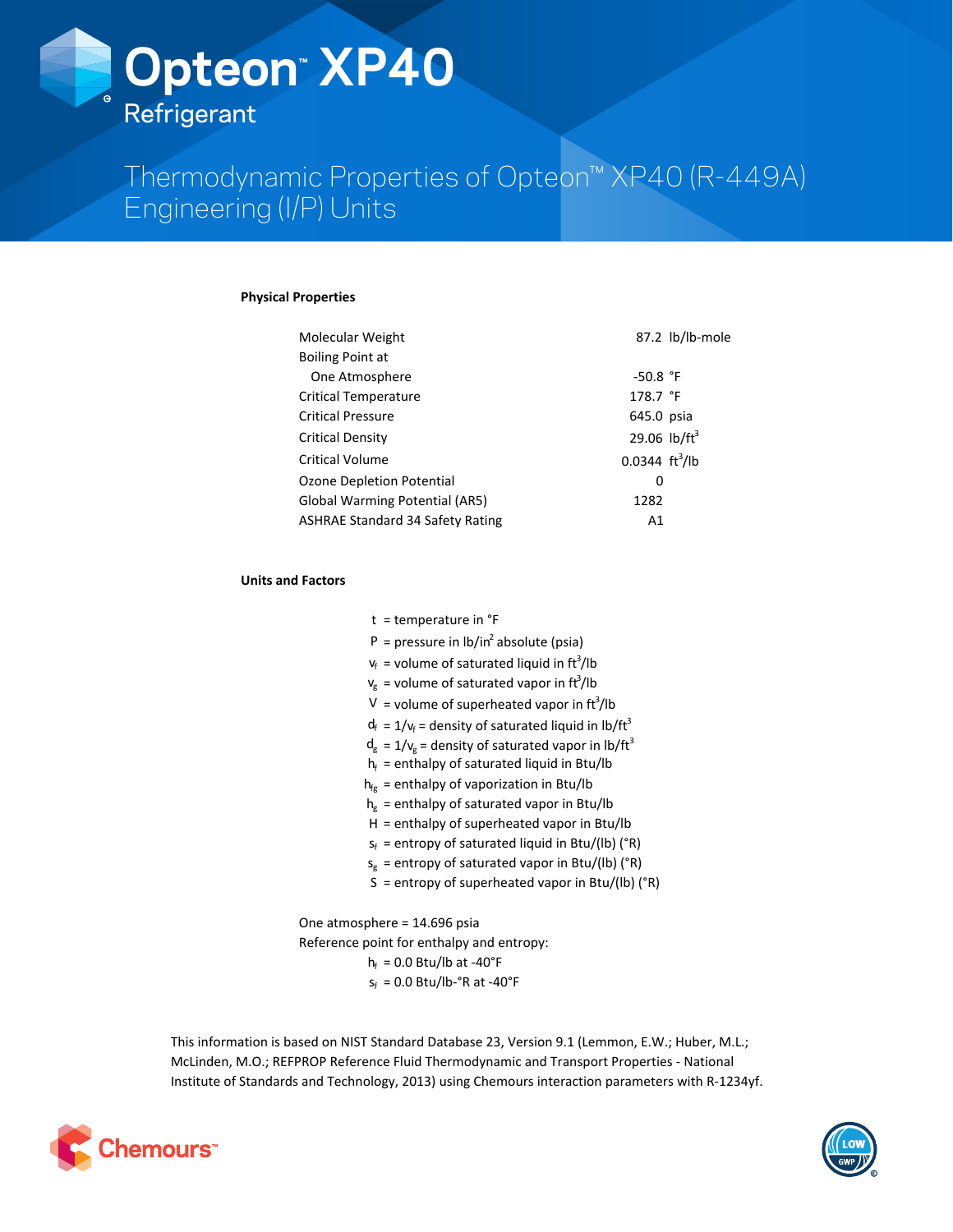|                |                         | Pressure                  | Volume                |                      |                           | Density                   | <b>Enthalpy</b><br>Entropy |                |                                    |                         |                         |                |  |
|----------------|-------------------------|---------------------------|-----------------------|----------------------|---------------------------|---------------------------|----------------------------|----------------|------------------------------------|-------------------------|-------------------------|----------------|--|
| Temp           |                         | [psia]                    | $[ft^3/lb]$           |                      |                           | $[lb/ft^3]$               |                            | [Btu/lb]       |                                    | [Btu/lb-°R]             |                         | Temp           |  |
| °F             | Liquid                  | Vapor                     | Liquid                | Vapor                | Liquid                    | Vapor                     | Liquid                     | Latent         | Vapor                              | Liquid                  | Vapor                   | °F             |  |
|                | $\mathbf{p}_{\text{f}}$ | $\mathsf{p}_{\mathrm{g}}$ | $\mathbf{v}_\text{f}$ | $\mathbf{v}_{\rm g}$ | $\mathbf{d}_{\mathrm{f}}$ | $\mathsf{d}_{\mathsf{g}}$ | $h_f$                      | $h_{\rm fg}$   | $\boldsymbol{\mathsf{h}}_\text{g}$ | $\mathsf{s}_\mathsf{f}$ | $\mathsf{s}_\mathsf{g}$ |                |  |
|                |                         |                           | 0.0120                | 3.3788               | 83.102                    | 0.2960                    |                            | 99.17          | 99.17                              | 0.00000                 | 0.23973                 |                |  |
| $-40$          | 19.46                   | 14.64                     |                       |                      |                           |                           | 0.00                       |                |                                    |                         |                         | $-40$          |  |
| $-39$          | 19.96                   | 15.04                     | 0.0120                | 3.2938               | 82.995                    | 0.3036                    | 0.31                       | 99.00          | 99.31                              | 0.00074                 | 0.23948                 | $-39$          |  |
| $-38$          | 20.46                   | 15.45                     | 0.0121                | 3.2113               | 82.887                    | 0.3114                    | 0.62                       | 98.83          | 99.45                              | 0.00147                 | 0.23922                 | -38            |  |
| $-37$          | 20.98                   | 15.87                     | 0.0121                | 3.1313               | 82.780                    | 0.3194                    | 0.93                       | 98.65          | 99.59                              | 0.00220                 | 0.23897                 | $-37$          |  |
| $-36$          | 21.51                   | 16.30                     | 0.0121                | 3.0537               | 82.672                    | 0.3275                    | 1.24                       | 98.48          | 99.73                              | 0.00293                 | 0.23872                 | $-36$          |  |
| $-35$          | 22.05                   | 16.74                     | 0.0121                | 2.9785               | 82.564                    | 0.3357                    | 1.55                       | 98.31          | 99.87                              | 0.00367                 | 0.23848                 | $-35$          |  |
| $-34$          | 22.59                   | 17.18                     | 0.0121                | 2.9055               | 82.455                    | 0.3442                    | 1.86                       | 98.14          | 100.00                             | 0.00440                 | 0.23823                 | $-34$          |  |
| $-33$          | 23.15                   | 17.64                     | 0.0121                | 2.8346               | 82.347                    | 0.3528                    | 2.18                       | 97.97          | 100.14                             | 0.00512                 | 0.23799                 | $-33$          |  |
| $-32$          | 23.72                   | 18.10                     | 0.0122                | 2.7658<br>2.6990     | 82.238<br>82.129          | 0.3616                    | 2.49                       | 97.79          | 100.28                             | 0.00585                 | 0.23775                 | $-32$<br>$-31$ |  |
| $-31$          | 24.30<br>24.89          | 18.58<br>19.06            | 0.0122                |                      |                           | 0.3705                    | 2.80                       | 97.62<br>97.44 | 100.42<br>100.56                   | 0.00658<br>0.00730      | 0.23751                 | $-30$          |  |
| $-30$          |                         |                           | 0.0122                | 2.6342               | 82.020                    | 0.3796                    | 3.11                       |                |                                    |                         | 0.23728                 |                |  |
| $-29$          | 25.49                   | 19.56                     | 0.0122                | 2.5713               | 81.911                    | 0.3889                    | 3.43                       | 97.27          | 100.70                             | 0.00803                 | 0.23704                 | $-29$          |  |
| $-28$<br>$-27$ | 26.11                   | 20.06                     | 0.0122                | 2.5101               | 81.801                    | 0.3984                    | 3.74                       | 97.09          | 100.83                             | 0.00875                 | 0.23681                 | $-28$          |  |
|                | 26.73                   | 20.58                     | 0.0122                | 2.4507               | 81.691                    | 0.4080                    | 4.05                       | 96.92          | 100.97                             | 0.00948                 | 0.23659                 | $-27$<br>$-26$ |  |
| $-26$          | 27.37                   | 21.10                     | 0.0123                | 2.3931               | 81.581                    | 0.4179                    | 4.37                       | 96.74          | 101.11                             | 0.01020                 | 0.23636                 |                |  |
| $-25$          | 28.02                   | 21.64                     | 0.0123                | 2.3370               | 81.471                    | 0.4279                    | 4.68                       | 96.56          | 101.25                             | 0.01092                 | 0.23613                 | $-25$          |  |
| $-24$          | 28.68                   | 22.18                     | 0.0123                | 2.2825<br>2.2296     | 81.361                    | 0.4381                    | 5.00                       | 96.39          | 101.38                             | 0.01164                 | 0.23591                 | $-24$<br>$-23$ |  |
| $-23$          | 29.35                   | 22.74                     | 0.0123                |                      | 81.250                    | 0.4485                    | 5.31                       | 96.21          | 101.52                             | 0.01236                 | 0.23569                 |                |  |
| $-22$          | 30.03                   | 23.31                     | 0.0123                | 2.1782               | 81.139                    | 0.4591                    | 5.63                       | 96.03          | 101.66                             | 0.01307                 | 0.23548                 | $-22$          |  |
| $-21$          | 30.73                   | 23.88                     | 0.0123                | 2.1281               | 81.028                    | 0.4699                    | 5.94                       | 95.85          | 101.79                             | 0.01379                 | 0.23526                 | $-21$          |  |
| $-20$          | 31.44                   | 24.47                     | 0.0124                | 2.0795               | 80.917                    | 0.4809                    | 6.26                       | 95.67          | 101.93                             | 0.01451                 | 0.23505                 | $-20$          |  |
| $-19$          | 32.16                   | 25.07                     | 0.0124                | 2.0322               | 80.805                    | 0.4921                    | 6.58                       | 95.49          | 102.06                             | 0.01522                 | 0.23483                 | $-19$          |  |
| $-18$          | 32.90                   | 25.69                     | 0.0124                | 1.9862               | 80.694                    | 0.5035                    | 6.89                       | 95.31          | 102.20                             | 0.01594                 | 0.23462                 | $-18$          |  |
| $-17$          | 33.64                   | 26.31                     | 0.0124                | 1.9415               | 80.582                    | 0.5151                    | 7.21                       | 95.12          | 102.33                             | 0.01665                 | 0.23442                 | $-17$          |  |
| $-16$          | 34.40                   | 26.95                     | 0.0124                | 1.8980               | 80.469                    | 0.5269                    | 7.53                       | 94.94          | 102.47                             | 0.01736                 | 0.23421                 | $-16$          |  |
| $-15$          | 35.18                   | 27.59                     | 0.0124                | 1.8556               | 80.357                    | 0.5389                    | 7.85                       | 94.76          | 102.60                             | 0.01807                 | 0.23401                 | $-15$          |  |
| $-14$          | 35.96                   | 28.25                     | 0.0125                | 1.8144               | 80.244                    | 0.5511                    | 8.16                       | 94.57          | 102.74                             | 0.01878                 | 0.23380                 | $-14$          |  |
| $-13$          | 36.76                   | 28.92                     | 0.0125                | 1.7743               | 80.131                    | 0.5636                    | 8.48                       | 94.39          | 102.87                             | 0.01949                 | 0.23360                 | $-13$          |  |
| $-12$          | 37.58                   | 29.61                     | 0.0125                | 1.7353               | 80.018                    | 0.5763                    | 8.80                       | 94.20          | 103.00                             | 0.02020                 | 0.23341                 | $-12$          |  |
| $-11$          | 38.40                   | 30.31                     | 0.0125                | 1.6973               | 79.904                    | 0.5892                    | 9.12                       | 94.02          | 103.14                             | 0.02091                 | 0.23321                 | $-11$          |  |
| $-10$          | 39.25                   | 31.01                     | 0.0125                | 1.6603               | 79.790                    | 0.6023                    | 9.44                       | 93.83          | 103.27                             | 0.02162                 | 0.23301                 | $-10$          |  |
| -9             | 40.10                   | 31.74                     | 0.0126                | 1.6242               | 79.676                    | 0.6157                    | 9.76                       | 93.64          | 103.40                             | 0.02232                 | 0.23282                 | -9             |  |
| -8             | 40.97                   | 32.47                     | 0.0126                | 1.5891               | 79.562                    | 0.6293                    | 10.08                      | 93.46          | 103.54                             | 0.02303                 | 0.23263                 | -8             |  |
| $-7$           | 41.86                   | 33.22                     | 0.0126                | 1.5550               | 79.447                    | 0.6431                    | 10.40                      | 93.27          | 103.67                             | 0.02373                 | 0.23244                 | $-7$           |  |
| -6             | 42.76                   | 33.98                     | 0.0126                | 1.5217               | 79.332                    | 0.6572                    | 10.72                      | 93.08          | 103.80                             | 0.02444                 | 0.23225                 | -6             |  |
| $-5$           | 43.67                   | 34.76                     | 0.0126                | 1.4893               | 79.217                    | 0.6715                    | 11.04                      | 92.89          | 103.93                             | 0.02514                 | 0.23207                 | -5             |  |
| $-4$           | 44.60                   | 35.54                     | 0.0126                | 1.4577               | 79.102                    | 0.6860                    | 11.37                      | 92.70          | 104.06                             | 0.02584                 | 0.23188                 | $-4$           |  |
| $-3$           | 45.54                   | 36.35                     | 0.0127                | 1.4269               | 78.986                    | 0.7008                    | 11.69                      | 92.50          | 104.19                             | 0.02655                 | 0.23170                 | $-3$           |  |
| $-2$           | 46.50                   | 37.16                     | 0.0127                | 1.3969               | 78.870                    | 0.7159                    | 12.01                      | 92.31          | 104.32                             | 0.02725                 | 0.23152                 | $-2$           |  |
| $-1$           | 47.48                   | 37.99                     | 0.0127                | 1.3676               | 78.754                    | 0.7312                    | 12.33                      | 92.12          | 104.45                             | 0.02795                 | 0.23134                 | $-1$           |  |
| 0              | 48.47                   | 38.84                     | 0.0127                | 1.3391               | 78.637                    | 0.7468                    | 12.66                      | 91.93          | 104.58                             | 0.02865                 | 0.23116                 | 0              |  |
| $\mathbf{1}$   | 49.47                   | 39.70                     | 0.0127                | 1.3113               | 78.521                    | 0.7626                    | 12.98                      | 91.73          | 104.71                             | 0.02934                 | 0.23098                 | $\mathbf{1}$   |  |
| $\overline{2}$ | 50.49                   | 40.57                     | 0.0128                | 1.2842               | 78.403                    | 0.7787                    | 13.30                      | 91.54          | 104.84                             | 0.03004                 | 0.23080                 | $\overline{2}$ |  |
| 3              | 51.53                   | 41.46                     | 0.0128                | 1.2578               | 78.286                    | 0.7951                    | 13.63                      | 91.34          | 104.97                             | 0.03074                 | 0.23063                 | 3              |  |
| 4              | 52.58                   | 42.36                     | 0.0128                | 1.2320               | 78.168                    | 0.8117                    | 13.95                      | 91.14          | 105.10                             | 0.03144                 | 0.23046                 | 4              |  |
| 5              | 53.65                   | 43.28                     | 0.0128                | 1.2068               | 78.050                    | 0.8286                    | 14.28                      | 90.94          | 105.22                             | 0.03213                 | 0.23029                 | 5              |  |
| 6              | 54.74                   | 44.21                     | 0.0128                | 1.1823               | 77.932                    | 0.8458                    | 14.61                      | 90.75          | 105.35                             | 0.03283                 | 0.23012                 | 6              |  |
| 7              | 55.84                   | 45.16                     | 0.0129                | 1.1584               | 77.813                    | 0.8633                    | 14.93                      | 90.55          | 105.48                             | 0.03352                 | 0.22995                 | 7              |  |
| 8              | 56.96                   | 46.12                     | 0.0129                | 1.1350               | 77.694                    | 0.8810                    | 15.26                      | 90.35          | 105.60                             | 0.03421                 | 0.22978                 | 8              |  |
| 9              | 58.10                   | 47.10                     | 0.0129                | 1.1122               | 77.575                    | 0.8991                    | 15.59                      | 90.15          | 105.73                             | 0.03491                 | 0.22961                 | 9              |  |
| 10             | 59.25                   | 48.10                     | 0.0129                | 1.0900               | 77.455                    | 0.9174                    | 15.91                      | 89.94          | 105.86                             | 0.03560                 | 0.22945                 | 10             |  |
| 11             | 60.43                   | 49.11                     | 0.0129                | 1.0683               | 77.335                    | 0.9361                    | 16.24                      | 89.74          | 105.98                             | 0.03629                 | 0.22929                 | 11             |  |
| 12             | 61.61                   | 50.14                     | 0.0130                | 1.0471               | 77.215                    | 0.9550                    | 16.57                      | 89.54          | 106.11                             | 0.03698                 | 0.22912                 | 12             |  |
| 13             | 62.82                   | 51.19                     | 0.0130                | 1.0264               | 77.094                    | 0.9743                    | 16.90                      | 89.33          | 106.23                             | 0.03767                 | 0.22896                 | 13             |  |
| 14             | 64.05                   | 52.25                     | 0.0130                | 1.0062               | 76.973                    | 0.9938                    | 17.23                      | 89.13          | 106.36                             | 0.03836                 | 0.22880                 | 14             |  |
| 15             | 65.29                   | 53.33                     | 0.0130                | 0.9865               | 76.852                    | 1.0137                    | 17.56                      | 88.92          | 106.48                             | 0.03905                 | 0.22865                 | 15             |  |
| 16             | 66.55                   | 54.42                     | 0.0130                | 0.9672               | 76.730                    | 1.0339                    | 17.89                      | 88.72          | 106.60                             | 0.03974                 | 0.22849                 | 16             |  |
| 17             | 67.83                   | 55.53                     | 0.0131                | 0.9484               | 76.608                    | 1.0544                    | 18.22                      | 88.51          | 106.73                             | 0.04043                 | 0.22833                 | 17             |  |
| 18             | 69.13                   | 56.66                     | 0.0131                | 0.9300               | 76.486                    | 1.0752                    | 18.55                      | 88.30          | 106.85                             | 0.04111                 | 0.22818                 | 18             |  |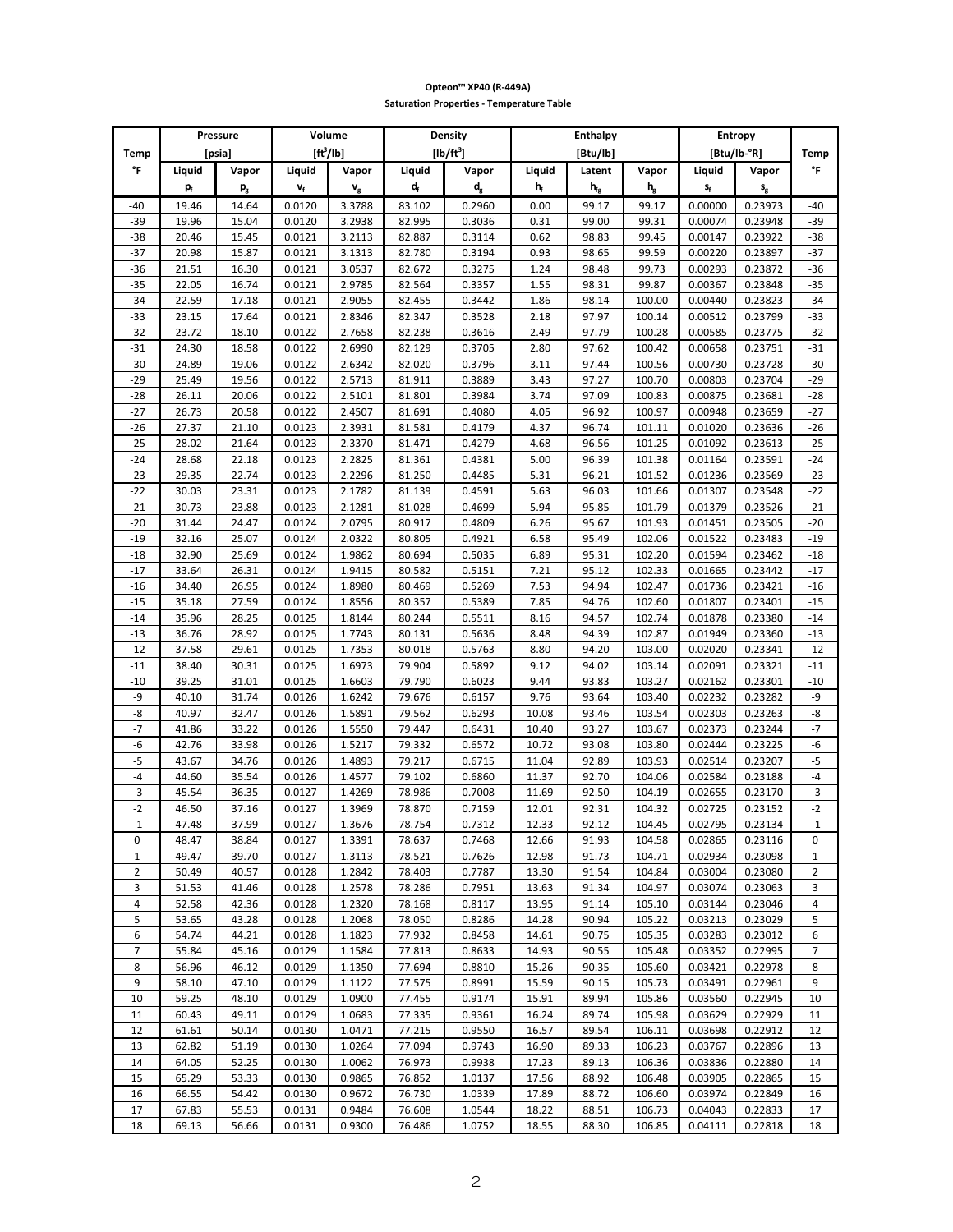|          |                  | Pressure                  | Volume                    |                      | Density<br><b>Enthalpy</b> |                           |                |                          |                         | Entropy                 |                         |          |
|----------|------------------|---------------------------|---------------------------|----------------------|----------------------------|---------------------------|----------------|--------------------------|-------------------------|-------------------------|-------------------------|----------|
| Temp     |                  | [psia]                    |                           | $[ft^3/lb]$          |                            | $[lb/ft^3]$               |                | [Btu/lb]                 |                         |                         | [Btu/lb-°R]             | Temp     |
| °F       | Liquid           | Vapor                     | Liquid                    | Vapor                | Liquid                     | Vapor                     | Liquid         | Latent                   | Vapor                   | Liquid                  | Vapor                   | °F       |
|          | p,               | $\mathsf{p}_{\mathrm{g}}$ | $\mathbf{v}_{\mathsf{f}}$ | $\mathbf{v}_{\rm g}$ | $\mathbf{d}_\text{f}$      | $\mathsf{d}_{\mathsf{g}}$ | $h_f$          | $\mathbf{h}_{\text{fg}}$ | $\mathsf{h}_\mathrm{g}$ | $\mathsf{s}_\mathsf{f}$ | $\mathsf{s}_\mathsf{g}$ |          |
| 19       | 70.44            | 57.81                     | 0.0131                    | 0.9121               | 76.363                     | 1.0964                    | 18.88          | 88.09                    | 106.97                  | 0.04180                 | 0.22802                 | 19       |
| 20       | 71.78            | 58.98                     | 0.0131                    | 0.8945               | 76.240                     | 1.1179                    | 19.21          | 87.88                    | 107.09                  | 0.04249                 | 0.22787                 | 20       |
| 21       | 73.13            | 60.16                     | 0.0131                    | 0.8774               | 76.117                     | 1.1397                    | 19.55          | 87.67                    | 107.21                  | 0.04317                 | 0.22772                 | 21       |
| 22       | 74.51            | 61.36                     | 0.0132                    | 0.8607               | 75.993                     | 1.1619                    | 19.88          | 87.46                    | 107.33                  | 0.04386                 | 0.22757                 | 22       |
| 23       | 75.90            | 62.58                     | 0.0132                    | 0.8443               | 75.869                     | 1.1844                    | 20.21          | 87.24                    | 107.45                  | 0.04454                 | 0.22742                 | 23       |
| 24       | 77.31            | 63.82                     | 0.0132                    | 0.8283               | 75.744                     | 1.2073                    | 20.55          | 87.03                    | 107.57                  | 0.04523                 | 0.22727                 | 24       |
| 25       | 78.74            | 65.07                     | 0.0132                    | 0.8126               | 75.619                     | 1.2305                    | 20.88          | 86.81                    | 107.69                  | 0.04591                 | 0.22712                 | 25       |
| 26       | 80.19            | 66.35                     | 0.0132                    | 0.7974               | 75.494                     | 1.2541                    | 21.21          | 86.60                    | 107.81                  | 0.04659                 | 0.22697                 | 26       |
| 27       | 81.67            | 67.64                     | 0.0133                    | 0.7824               | 75.368                     | 1.2781                    | 21.55          | 86.38                    | 107.93                  | 0.04727                 | 0.22683                 | 27       |
| 28       | 83.16            | 68.95                     | 0.0133                    | 0.7678               | 75.242                     | 1.3024                    | 21.89          | 86.16                    | 108.05                  | 0.04796                 | 0.22668                 | 28       |
| 29       | 84.67            | 70.29                     | 0.0133                    | 0.7535               | 75.115                     | 1.3271                    | 22.22          | 85.94                    | 108.17                  | 0.04864                 | 0.22654                 | 29       |
| 30       | 86.21            | 71.64                     | 0.0133                    | 0.7395               | 74.988                     | 1.3522                    | 22.56          | 85.72                    | 108.28                  | 0.04932                 | 0.22639                 | 30       |
| 31       | 87.76            | 73.01                     | 0.0134                    | 0.7259               | 74.860                     | 1.3777                    | 22.90          | 85.50                    | 108.40                  | 0.05000                 | 0.22625                 | 31       |
| 32       | 89.33            | 74.40                     | 0.0134                    | 0.7125               | 74.733                     | 1.4035                    | 23.23          | 85.28                    | 108.51                  | 0.05068                 | 0.22611                 | 32       |
| 33       | 90.93            | 75.81                     | 0.0134                    | 0.6994               | 74.604                     | 1.4298                    | 23.57          | 85.06                    | 108.63                  | 0.05136                 | 0.22597                 | 33       |
| 34       | 92.55            | 77.25                     | 0.0134                    | 0.6866               | 74.476                     | 1.4565                    | 23.91          | 84.83                    | 108.74                  | 0.05204                 | 0.22583                 | 34       |
| 35       | 94.19            | 78.70                     | 0.0135                    | 0.6741               | 74.346                     | 1.4835                    | 24.25          | 84.61                    | 108.86                  | 0.05272                 | 0.22569                 | 35       |
| 36       | 95.85            | 80.17                     | 0.0135                    | 0.6618               | 74.217                     | 1.5110                    | 24.59          | 84.38                    | 108.97                  | 0.05340                 | 0.22555                 | 36       |
| 37       | 97.53            | 81.67                     | 0.0135                    | 0.6498               | 74.087                     | 1.5389                    | 24.93          | 84.15                    | 109.08                  | 0.05407                 | 0.22541                 | 37       |
| 38       | 99.24            | 83.18                     | 0.0135                    | 0.6381               | 73.956                     | 1.5672                    | 25.27          | 83.92                    | 109.20                  | 0.05475                 | 0.22528                 | 38       |
| 39       | 100.96           | 84.72                     | 0.0135                    | 0.6266               | 73.825                     | 1.5959                    | 25.61          | 83.69                    | 109.31                  | 0.05543                 | 0.22514                 | 39       |
| 40       | 102.71           | 86.28                     | 0.0136                    | 0.6153               | 73.694                     | 1.6251                    | 25.96          | 83.46                    | 109.42                  | 0.05611                 | 0.22500                 | 40       |
| 41       | 104.48           | 87.86                     | 0.0136                    | 0.6043               | 73.562                     | 1.6547                    | 26.30          | 83.23                    | 109.53                  | 0.05678                 | 0.22487                 | 41       |
| 42       | 106.28           | 89.46                     | 0.0136                    | 0.5936               | 73.429                     | 1.6848                    | 26.64          | 83.00                    | 109.64                  | 0.05746                 | 0.22473                 | 42       |
| 43       | 108.10           | 91.08                     | 0.0136                    | 0.5830               | 73.296                     | 1.7153                    | 26.99          | 82.76                    | 109.75                  | 0.05813                 | 0.22460                 | 43       |
| 44       | 109.94           | 92.73                     | 0.0137                    | 0.5727               | 73.163                     | 1.7463                    | 27.33          | 82.53                    | 109.86                  | 0.05881                 | 0.22446                 | 44       |
| 45       | 111.80           | 94.39                     | 0.0137                    | 0.5625               | 73.029                     | 1.7777                    | 27.68          | 82.29                    | 109.97                  | 0.05948                 | 0.22433                 | 45       |
| 46       | 113.69           | 96.09                     | 0.0137                    | 0.5526               | 72.895                     | 1.8096                    | 28.02          | 82.05                    | 110.07                  | 0.06016                 | 0.22420                 | 46       |
| 47       | 115.60           | 97.80                     | 0.0137                    | 0.5429               | 72.760                     | 1.8420                    | 28.37          | 81.81                    | 110.18                  | 0.06083                 | 0.22407                 | 47       |
| 48       | 117.53           | 99.54                     | 0.0138                    | 0.5334               | 72.624                     | 1.8748                    | 28.72          | 81.57                    | 110.29                  | 0.06151                 | 0.22393                 | 48       |
| 49       | 119.49           | 101.30                    | 0.0138                    | 0.5241               | 72.488                     | 1.9082                    | 29.06          | 81.33                    | 110.39                  | 0.06218                 | 0.22380                 | 49       |
| 50       | 121.48           | 103.08                    | 0.0138                    | 0.5149               | 72.352                     | 1.9420                    | 29.41          | 81.09                    | 110.50                  | 0.06285                 | 0.22367                 | 50       |
| 51       | 123.49           | 104.89                    | 0.0138                    | 0.5060               | 72.215                     | 1.9764                    | 29.76          | 80.84                    | 110.60                  | 0.06353                 | 0.22354                 | 51       |
| 52       | 125.52           | 106.72                    | 0.0139                    | 0.4972               | 72.077                     | 2.0113                    | 30.11          | 80.60                    | 110.70                  | 0.06420                 | 0.22341                 | 52       |
| 53       | 127.58           | 108.58                    | 0.0139                    | 0.4886               | 71.939                     | 2.0467                    | 30.46          | 80.35                    | 110.81                  | 0.06487                 | 0.22328                 | 53       |
| 54       | 129.66           | 110.46                    | 0.0139                    | 0.4802               | 71.800                     | 2.0826                    | 30.81          | 80.10                    | 110.91                  | 0.06555                 | 0.22315                 | 54       |
| 55       | 131.76           | 112.36                    | 0.0140                    | 0.4719               | 71.661                     | 2.1190                    | 31.16          | 79.85                    | 111.01                  | 0.06622                 | 0.22302                 | 55       |
| 56       | 133.90           | 114.29                    | 0.0140                    | 0.4638               | 71.521                     | 2.1560                    | 31.51          | 79.60                    | 111.11                  | 0.06689                 | 0.22289                 | 56       |
| 57       | 136.06           | 116.24                    | 0.0140                    | 0.4559               | 71.380                     | 2.1936                    | 31.87          | 79.35                    | 111.21                  | 0.06756                 | 0.22276                 | 57       |
| 58       | 138.24           | 118.22                    | 0.0140                    | 0.4481               | 71.239                     | 2.2316                    | 32.22          | 79.09                    | 111.31                  | 0.06824                 | 0.22263                 | 58       |
| 59       | 140.45           | 120.23                    | 0.0141                    | 0.4405               | 71.098                     | 2.2703                    | 32.57          | 78.84                    | 111.41                  | 0.06891                 | 0.22250                 | 59       |
| 60       | 142.69           | 122.26                    | 0.0141                    | 0.4330               | 70.955                     | 2.3096                    | 32.93          | 78.58                    | 111.51                  | 0.06958                 | 0.22238                 | 60       |
| 61       | 144.95           | 124.32                    | 0.0141                    | 0.4256               | 70.812                     | 2.3494                    | 33.28          | 78.32                    | 111.60                  | 0.07025                 | 0.22225                 | 61       |
| 62       | 147.24           | 126.40                    | 0.0142                    | 0.4184               | 70.669                     | 2.3898                    | 33.64          | 78.06                    | 111.70                  | 0.07092                 | 0.22212                 | 62       |
| 63       | 149.55           | 128.51                    | 0.0142                    | 0.4114               | 70.524                     | 2.4308                    | 33.99          | 77.80                    | 111.79                  | 0.07159                 | 0.22199                 | 63       |
| 64       | 151.90           | 130.65                    | 0.0142                    | 0.4045               | 70.380                     | 2.4724                    | 34.35          | 77.54                    | 111.89                  | 0.07226                 | 0.22186                 | 64       |
| 65       | 154.27           | 132.81                    | 0.0142                    | 0.3977               | 70.234                     | 2.5147                    | 34.71          | 77.27                    | 111.98                  | 0.07294                 | 0.22173                 | 65       |
| 66       | 156.66           | 135.00                    | 0.0143                    | 0.3910               | 70.088                     | 2.5575                    | 35.07          | 77.01                    | 112.07                  | 0.07361                 | 0.22161                 | 66       |
| 67       | 159.09           | 137.21                    | 0.0143                    | 0.3845               | 69.941                     | 2.6010                    | 35.43          | 76.74                    | 112.17                  | 0.07428                 | 0.22148                 | 67       |
| 68       | 161.54           | 139.46                    | 0.0143                    | 0.3780               | 69.793                     | 2.6452                    | 35.79          | 76.47                    | 112.26                  | 0.07495                 | 0.22135                 | 68       |
| 69       | 164.02           | 141.73                    | 0.0144                    | 0.3717               | 69.645                     | 2.6900                    | 36.15          | 76.20                    | 112.35                  | 0.07562                 | 0.22122                 | 69       |
| 70       | 166.53           | 144.03                    | 0.0144                    | 0.3656               | 69.496                     | 2.7355                    | 36.51          | 75.92                    | 112.43                  | 0.07629                 | 0.22109                 | 70       |
| 71       | 169.07           | 146.36                    | 0.0144                    | 0.3595               | 69.346                     | 2.7816                    | 36.87          | 75.65                    | 112.52                  | 0.07696                 | 0.22096                 | 71       |
| 72       | 171.63           | 148.72                    | 0.0145                    | 0.3535               | 69.196                     | 2.8285                    | 37.24          | 75.37                    | 112.61                  | 0.07763                 | 0.22083                 | 72       |
| 73<br>74 | 174.22<br>176.85 | 151.10<br>153.52          | 0.0145<br>0.0145          | 0.3477<br>0.3420     | 69.045<br>68.893           | 2.8760<br>2.9243          | 37.60<br>37.97 | 75.10<br>74.82           | 112.70<br>112.78        | 0.07830<br>0.07897      | 0.22070<br>0.22057      | 73<br>74 |
| 75       | 179.50           | 155.96                    | 0.0145                    | 0.3363               | 68.740                     | 2.9733                    | 38.33          | 74.53                    | 112.86                  | 0.07965                 | 0.22044                 | 75       |
| 76       | 182.18           | 158.43                    | 0.0146                    | 0.3308               | 68.587                     | 3.0230                    | 38.70          | 74.25                    | 112.95                  | 0.08032                 | 0.22031                 | 76       |
| 77       | 184.89           | 160.93                    | 0.0146                    | 0.3254               | 68.432                     | 3.0735                    | 39.06          | 73.97                    | 113.03                  | 0.08099                 | 0.22018                 | 77       |
|          |                  |                           |                           |                      |                            |                           |                |                          |                         |                         |                         |          |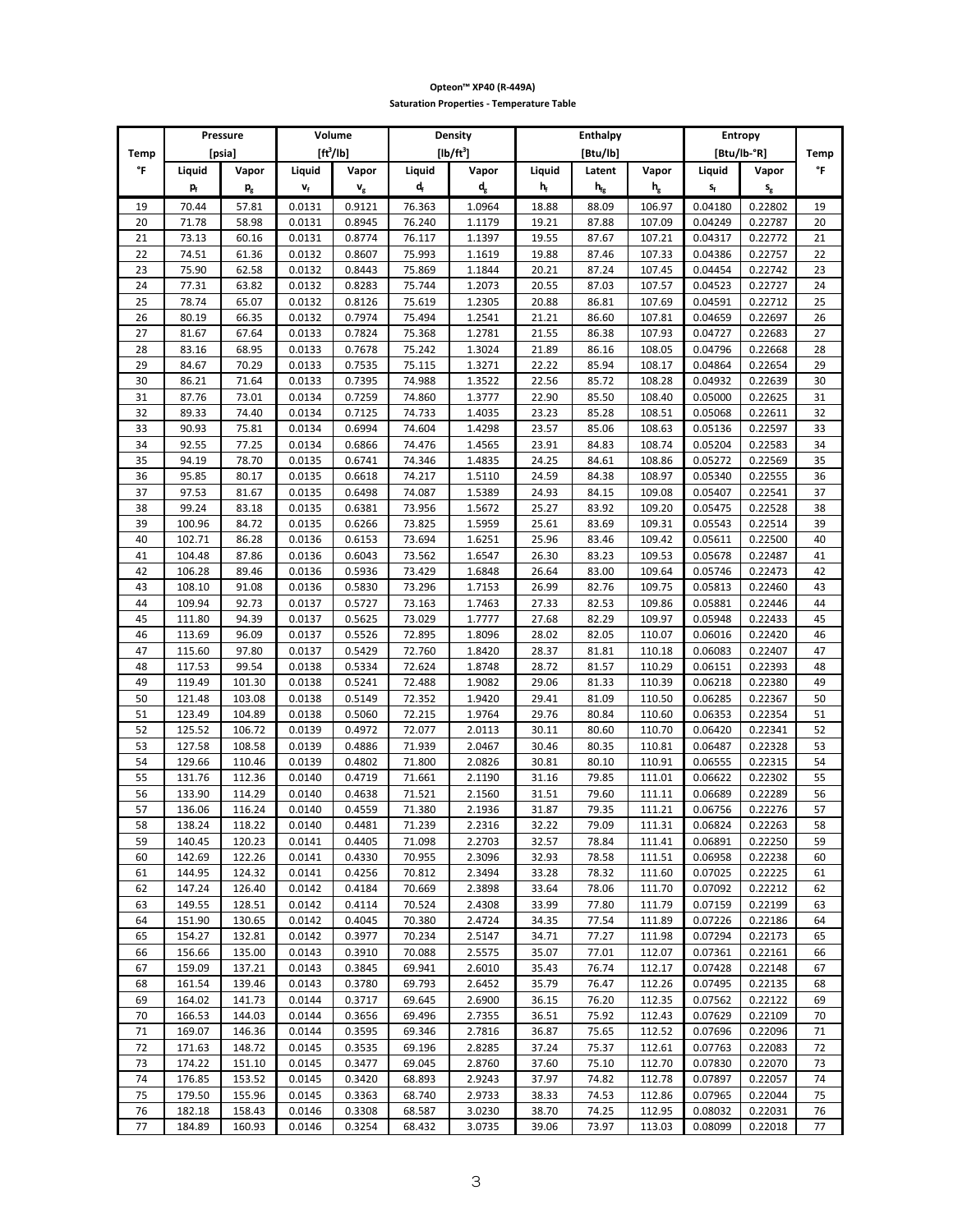|          |                           | Pressure                  | Volume                    |                      | Density<br><b>Enthalpy</b><br>Entropy |                           |                |                   |                  |                    |                         |          |
|----------|---------------------------|---------------------------|---------------------------|----------------------|---------------------------------------|---------------------------|----------------|-------------------|------------------|--------------------|-------------------------|----------|
| Temp     |                           | [psia]                    | $[ft^3/lb]$               |                      |                                       | $[lb/ft^3]$               |                | [Btu/lb]          |                  | [Btu/lb-°R]        |                         | Temp     |
| °F       | Liquid                    | Vapor                     | Liquid                    | Vapor                | Liquid                                | Vapor                     | Liquid         | Latent            | Vapor            | Liquid             | Vapor                   | °F       |
|          | $\mathbf{p}_{\mathrm{f}}$ |                           | $\mathbf{v}_{\mathsf{f}}$ |                      | $\mathbf{d}_{\mathrm{f}}$             | $\mathbf{d}_{\mathrm{g}}$ | $h_f$          | $h_{\mathrm{fg}}$ | $h_g$            | $s_f$              |                         |          |
|          |                           | $\mathsf{p}_{\mathrm{g}}$ |                           | $\mathbf{v}_{\rm g}$ |                                       |                           |                |                   |                  |                    | $\mathsf{s}_\mathsf{g}$ |          |
| 78       | 187.63                    | 163.47                    | 0.0146                    | 0.3200               | 68.277                                | 3.1247                    | 39.43          | 73.68             | 113.11           | 0.08166            | 0.22005                 | 78       |
| 79       | 190.40                    | 166.03                    | 0.0147                    | 0.3148               | 68.121                                | 3.1767                    | 39.80          | 73.39             | 113.19           | 0.08233            | 0.21992                 | 79       |
| 80       | 193.20                    | 168.62                    | 0.0147                    | 0.3096               | 67.965                                | 3.2295                    | 40.17          | 73.10             | 113.27           | 0.08300            | 0.21979                 | 80       |
| 81       | 196.03                    | 171.25                    | 0.0147                    | 0.3046               | 67.807                                | 3.2831                    | 40.54          | 72.81             | 113.35           | 0.08368            | 0.21966                 | 81       |
| 82       | 198.89                    | 173.90                    | 0.0148                    | 0.2996               | 67.649                                | 3.3375                    | 40.91          | 72.51             | 113.42           | 0.08435            | 0.21953                 | 82       |
| 83       | 201.78                    | 176.59                    | 0.0148                    | 0.2947               | 67.489                                | 3.3927                    | 41.29          | 72.21             | 113.50           | 0.08502            | 0.21939                 | 83       |
| 84       | 204.70                    | 179.30                    | 0.0149                    | 0.2900               | 67.329                                | 3.4488                    | 41.66          | 71.92             | 113.57           | 0.08569            | 0.21926                 | 84       |
| 85       | 207.66                    | 182.05                    | 0.0149                    | 0.2852               | 67.168                                | 3.5057                    | 42.03          | 71.61             | 113.65           | 0.08636            | 0.21912                 | 85       |
| 86       | 210.64                    | 184.83                    | 0.0149                    | 0.2806               | 67.006                                | 3.5635                    | 42.41          | 71.31             | 113.72           | 0.08704            | 0.21899                 | 86       |
| 87       | 213.66                    | 187.65                    | 0.0150                    | 0.2761               | 66.843                                | 3.6222                    | 42.79          | 71.01<br>70.70    | 113.79           | 0.08771            | 0.21885                 | 87       |
| 88       | 216.71                    | 190.49                    | 0.0150                    | 0.2716               | 66.679                                | 3.6818                    | 43.16          |                   | 113.86           | 0.08838            | 0.21872                 | 88       |
| 89<br>90 | 219.79                    | 193.37                    | 0.0150                    | 0.2672<br>0.2629     | 66.514                                | 3.7423                    | 43.54<br>43.92 | 70.39<br>70.08    | 113.93           | 0.08906            | 0.21858                 | 89<br>90 |
| 91       | 222.90<br>226.04          | 196.28<br>199.22          | 0.0151<br>0.0151          | 0.2587               | 66.348<br>66.181                      | 3.8037<br>3.8661          | 44.30          | 69.76             | 114.00<br>114.06 | 0.08973<br>0.09041 | 0.21844<br>0.21830      | 91       |
| 92       | 229.22                    | 202.20                    | 0.0151                    | 0.2545               | 66.013                                | 3.9295                    | 44.68          | 69.45             | 114.13           | 0.09108            | 0.21816                 | 92       |
| 93       | 232.43                    | 205.21                    | 0.0152                    | 0.2504               | 65.844                                | 3.9939                    | 45.06          | 69.13             | 114.19           | 0.09176            | 0.21802                 | 93       |
| 94       | 235.67                    | 208.26                    | 0.0152                    | 0.2463               | 65.674                                | 4.0593                    | 45.45          | 68.81             | 114.25           | 0.09243            | 0.21788                 | 94       |
| 95       | 238.95                    | 211.34                    | 0.0153                    | 0.2424               | 65.503                                | 4.1257                    | 45.83          | 68.48             | 114.31           | 0.09311            | 0.21774                 | 95       |
| 96       | 242.26                    | 214.46                    | 0.0153                    | 0.2385               | 65.331                                | 4.1931                    | 46.21          | 68.16             | 114.37           | 0.09379            | 0.21760                 | 96       |
| 97       | 245.60                    | 217.61                    | 0.0153                    | 0.2346               | 65.158                                | 4.2617                    | 46.60          | 67.83             | 114.43           | 0.09447            | 0.21745                 | 97       |
| 98       | 248.98                    | 220.79                    | 0.0154                    | 0.2309               | 64.983                                | 4.3313                    | 46.99          | 67.50             | 114.49           | 0.09514            | 0.21731                 | 98       |
| 99       | 252.39                    | 224.01                    | 0.0154                    | 0.2272               | 64.807                                | 4.4020                    | 47.38          | 67.16             | 114.54           | 0.09582            | 0.21716                 | 99       |
| 100      | 255.83                    | 227.27                    | 0.0155                    | 0.2235               | 64.630                                | 4.4739                    | 47.77          | 66.83             | 114.59           | 0.09650            | 0.21701                 | 100      |
| 101      | 259.31                    | 230.56                    | 0.0155                    | 0.2199               | 64.452                                | 4.5470                    | 48.16          | 66.49             | 114.64           | 0.09718            | 0.21686                 | 101      |
| 102      | 262.83                    | 233.89                    | 0.0156                    | 0.2164               | 64.273                                | 4.6212                    | 48.55          | 66.14             | 114.69           | 0.09786            | 0.21671                 | 102      |
| 103      | 266.37                    | 237.26                    | 0.0156                    | 0.2129               | 64.092                                | 4.6966                    | 48.94          | 65.80             | 114.74           | 0.09854            | 0.21656                 | 103      |
| 104      | 269.96                    | 240.66                    | 0.0156                    | 0.2095               | 63.910                                | 4.7733                    | 49.34          | 65.45             | 114.79           | 0.09923            | 0.21641                 | 104      |
| 105      | 273.58                    | 244.10                    | 0.0157                    | 0.2061               | 63.727                                | 4.8512                    | 49.73          | 65.10             | 114.84           | 0.09991            | 0.21625                 | 105      |
| 106      | 277.23                    | 247.58                    | 0.0157                    | 0.2028               | 63.542                                | 4.9305                    | 50.13          | 64.75             | 114.88           | 0.10059            | 0.21610                 | 106      |
| 107      | 280.92                    | 251.10                    | 0.0158                    | 0.1996               | 63.356                                | 5.0110                    | 50.53          | 64.39             | 114.92           | 0.10128            | 0.21594                 | 107      |
| 108      | 284.65                    | 254.65                    | 0.0158                    | 0.1963               | 63.169                                | 5.0930                    | 50.93          | 64.03             | 114.96           | 0.10196            | 0.21578                 | 108      |
| 109      | 288.41                    | 258.25                    | 0.0159                    | 0.1932               | 62.980                                | 5.1762                    | 51.33          | 63.67             | 115.00           | 0.10265            | 0.21562                 | 109      |
| 110      | 292.21                    | 261.88                    | 0.0159                    | 0.1901               | 62.789                                | 5.2610                    | 51.73          | 63.30             | 115.03           | 0.10334            | 0.21546                 | 110      |
| 111      | 296.05                    | 265.55                    | 0.0160                    | 0.1870               | 62.597                                | 5.3471                    | 52.14          | 62.93             | 115.07           | 0.10403            | 0.21529                 | 111      |
| 112      | 299.92                    | 269.27                    | 0.0160                    | 0.1840               | 62.403                                | 5.4348                    | 52.54          | 62.56             | 115.10           | 0.10472            | 0.21512                 | 112      |
| 113      | 303.83                    | 273.02                    | 0.0161                    | 0.1810               | 62.208                                | 5.5239                    | 52.95          | 62.18             | 115.13           | 0.10541            | 0.21495                 | 113      |
| 114      | 307.78                    | 276.81                    | 0.0161                    | 0.1781               | 62.011                                | 5.6146                    | 53.36          | 61.80             | 115.16           | 0.10610            | 0.21478                 | 114      |
| 115      | 311.77                    | 280.64                    | 0.0162                    | 0.1752               | 61.812                                | 5.7069                    | 53.77          | 61.42             | 115.19           | 0.10679            | 0.21461                 | 115      |
| 116      | 315.79                    | 284.52                    | 0.0162                    | 0.1724               | 61.612                                | 5.8009                    | 54.18          | 61.03             | 115.21           | 0.10749            | 0.21444                 | 116      |
| 117      | 319.85                    | 288.44                    | 0.0163                    | 0.1696               | 61.410                                | 5.8965                    | 54.59          | 60.64             | 115.23           | 0.10818            | 0.21426                 | 11/      |
| 118      | 323.95                    | 292.39                    | 0.0163                    | 0.1668               | 61.205                                | 5.9939                    | 55.01          | 60.24             | 115.25           | 0.10888            | 0.21408                 | 118      |
| 119      | 328.09                    | 296.40                    | 0.0164                    | 0.1641               | 60.999                                | 6.0930                    | 55.42          | 59.85             | 115.27           | 0.10958            | 0.21390                 | 119      |
| 120      | 332.27                    | 300.44                    | 0.0164                    | 0.1614               | 60.791                                | 6.1939                    | 55.84          | 59.44             | 115.28           | 0.11028            | 0.21371                 | 120      |
| 121      | 336.48                    | 304.53                    | 0.0165                    | 0.1588               | 60.581                                | 6.2967                    | 56.26          | 59.03             | 115.30           | 0.11098            | 0.21353                 | 121      |
| 122      | 340.74                    | 308.66                    | 0.0166                    | 0.1562               | 60.369                                | 6.4014                    | 56.68          | 58.62             | 115.31           | 0.11168            | 0.21333                 | 122      |
| 123      | 345.03                    | 312.83                    | 0.0166                    | 0.1537               | 60.155                                | 6.5081                    | 57.11          | 58.21             | 115.31           | 0.11239            | 0.21314                 | 123      |
| 124      | 349.37                    | 317.05                    | 0.0167                    | 0.1511               | 59.938                                | 6.6168                    | 57.53          | 57.79             | 115.32           | 0.11310            | 0.21295                 | 124      |
| 125      | 353.74                    | 321.31                    | 0.0167                    | 0.1486               | 59.720                                | 6.7276                    | 57.96          | 57.36             | 115.32           | 0.11380            | 0.21275                 | 125      |
| 126      | 358.15                    | 325.62                    | 0.0168                    | 0.1462               | 59.498                                | 6.8406                    | 58.39          | 56.93             | 115.32           | 0.11452            | 0.21255                 | 126      |
| 127      | 362.61                    | 329.98                    | 0.0169                    | 0.1438               | 59.275                                | 6.9558                    | 58.82          | 56.49             | 115.32           | 0.11523            | 0.21234                 | 127      |
| 128      | 367.10                    | 334.38                    | 0.0169                    | 0.1414               | 59.049                                | 7.0732                    | 59.26          | 56.05             | 115.31           | 0.11594            | 0.21213                 | 128      |
| 129      | 371.64                    | 338.83                    | 0.0170                    | 0.1390               | 58.820                                | 7.1931                    | 59.69          | 55.61             | 115.30           | 0.11666            | 0.21192                 | 129      |
| 130      | 376.22                    | 343.32                    | 0.0171                    | 0.1367               | 58.589                                | 7.3153                    | 60.13          | 55.16             | 115.29           | 0.11738            | 0.21170                 | 130      |
| 131      | 380.84                    | 347.86                    | 0.0171                    | 0.1344               | 58.354                                | 7.4401                    | 60.57          | 54.70             | 115.27           | 0.11810            | 0.21148                 | 131      |
| 132      | 385.50                    | 352.45                    | 0.0172                    | 0.1321               | 58.117                                | 7.5675                    | 61.01          | 54.24             | 115.25           | 0.11883            | 0.21126                 | 132      |
| 133      | 390.20                    | 357.09                    | 0.0173                    | 0.1299               | 57.877                                | 7.6975                    | 61.46          | 53.77             | 115.23           | 0.11955            | 0.21103                 | 133      |
| 134      | 394.94                    | 361.78                    | 0.0174                    | 0.1277               | 57.634                                | 7.8304                    | 61.91          | 53.30             | 115.20           | 0.12028            | 0.21080                 | 134      |
| 135      | 399.73                    | 366.52                    | 0.0174                    | 0.1255               | 57.388                                | 7.9661                    | 62.36          | 52.82             | 115.17           | 0.12102            | 0.21056                 | 135      |
| 136      | 404.56                    | 371.31                    | 0.0175                    | 0.1234               | 57.138                                | 8.1048                    | 62.81          | 52.33             | 115.14           | 0.12175            | 0.21032                 | 136      |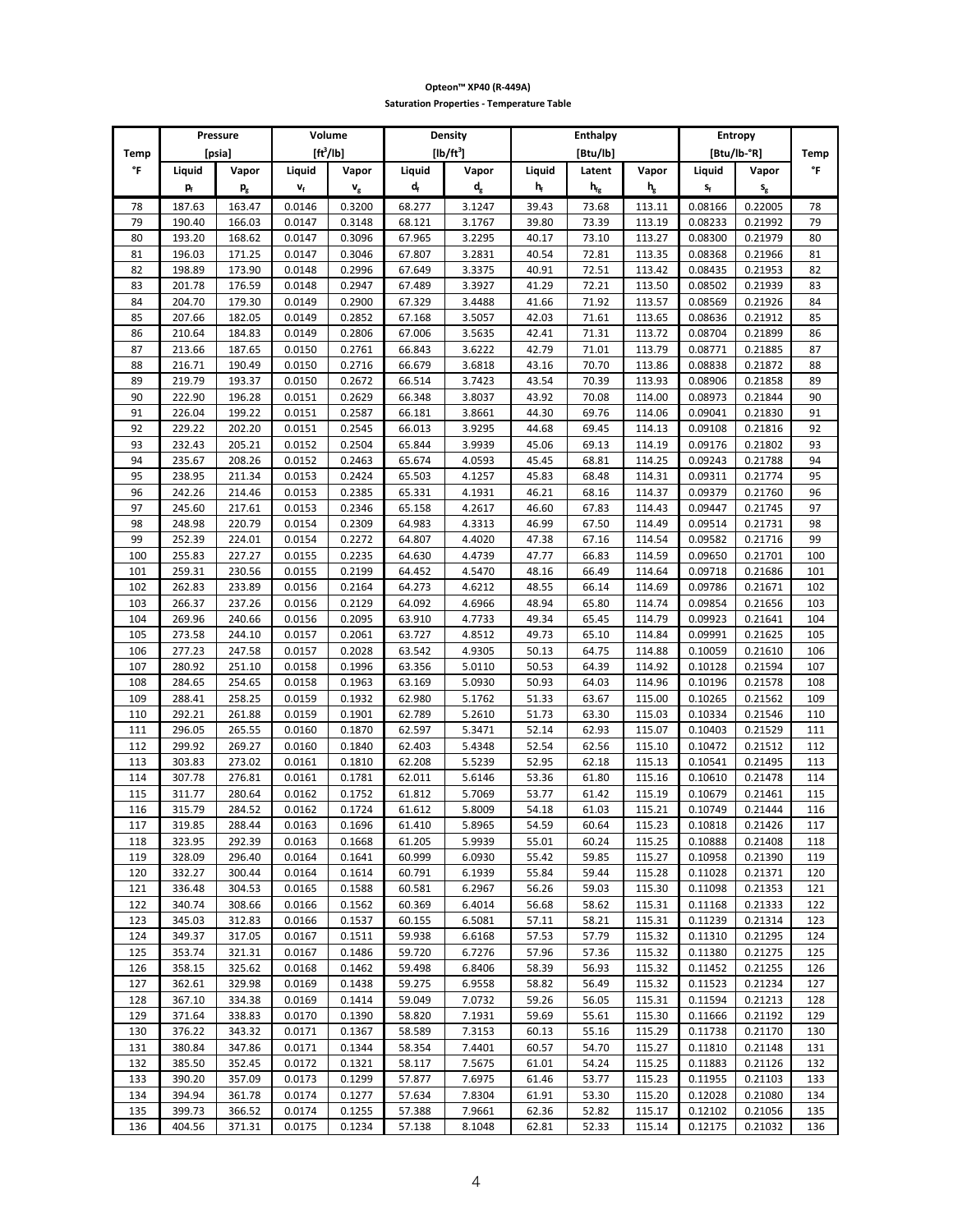|      |        | Pressure                  |                           | Volume                  |                       | Density<br><b>Enthalpy</b> |                |                          | Entropy                                |                         |                         |      |
|------|--------|---------------------------|---------------------------|-------------------------|-----------------------|----------------------------|----------------|--------------------------|----------------------------------------|-------------------------|-------------------------|------|
| Temp |        | [psia]                    |                           | $[ft^3/lb]$             |                       | $[lb/ft^3]$                |                | [Btu/lb]                 |                                        |                         | [Btu/lb-°R]             | Temp |
| °F   | Liquid | Vapor                     | Liquid                    | Vapor                   | Liquid                | Vapor                      | Liquid         | Latent                   | Vapor                                  | Liquid                  | Vapor                   | °F   |
|      | p,     | $\mathsf{p}_{\mathsf{g}}$ | $\mathbf{v}_{\mathsf{f}}$ | $\mathbf{v}_\mathrm{g}$ | $\mathbf{d}_\text{f}$ | $\mathbf{d}_{\mathrm{g}}$  | h <sub>f</sub> | $\mathbf{h}_{\text{fg}}$ | $\boldsymbol{\mathsf{h}}_{\mathrm{g}}$ | $\mathsf{s}_\mathsf{f}$ | $\mathsf{s}_\mathsf{g}$ |      |
| 137  | 409.43 | 376.14                    | 0.0176                    | 0.1213                  | 56.885                | 8.2466                     | 63.27          | 51.83                    | 115.10                                 | 0.12249                 | 0.21007                 | 137  |
| 138  | 414.35 | 381.04                    | 0.0177                    | 0.1192                  | 56.628                | 8.3917                     | 63.73          | 51.33                    | 115.06                                 | 0.12323                 | 0.20982                 | 138  |
| 139  | 419.31 | 385.98                    | 0.0177                    | 0.1171                  | 56.367                | 8.5401                     | 64.19          | 50.83                    | 115.02                                 | 0.12398                 | 0.20956                 | 139  |
| 140  | 424.31 | 390.97                    | 0.0178                    | 0.1150                  | 56.103                | 8.6920                     | 64.66          | 50.31                    | 114.97                                 | 0.12473                 | 0.20930                 | 140  |
| 141  | 429.35 | 396.02                    | 0.0179                    | 0.1130                  | 55.834                | 8.8475                     | 65.12          | 49.79                    | 114.91                                 | 0.12548                 | 0.20903                 | 141  |
| 142  | 434.44 | 401.12                    | 0.0180                    | 0.1110                  | 55.561                | 9.0068                     | 65.60          | 49.25                    | 114.85                                 | 0.12624                 | 0.20876                 | 142  |
| 143  | 439.58 | 406.28                    | 0.0181                    | 0.1091                  | 55.283                | 9.1700                     | 66.07          | 48.71                    | 114.79                                 | 0.12700                 | 0.20847                 | 143  |
| 144  | 444.76 | 411.49                    | 0.0182                    | 0.1071                  | 55.001                | 9.3374                     | 66.55          | 48.16                    | 114.72                                 | 0.12777                 | 0.20819                 | 144  |
| 145  | 449.98 | 416.76                    | 0.0183                    | 0.1052                  | 54.714                | 9.5091                     | 67.04          | 47.61                    | 114.64                                 | 0.12854                 | 0.20789                 | 145  |
| 146  | 455.25 | 422.09                    | 0.0184                    | 0.1032                  | 54.422                | 9.6853                     | 67.52          | 47.04                    | 114.56                                 | 0.12932                 | 0.20759                 | 146  |
| 147  | 460.56 | 427.47                    | 0.0185                    | 0.1014                  | 54.124                | 9.8663                     | 68.02          | 46.46                    | 114.47                                 | 0.13010                 | 0.20728                 | 147  |
| 148  | 465.92 | 432.92                    | 0.0186                    | 0.0995                  | 53.820                | 10.0522                    | 68.51          | 45.87                    | 114.38                                 | 0.13089                 | 0.20696                 | 148  |
| 149  | 471.33 | 438.42                    | 0.0187                    | 0.0976                  | 53.511                | 10.2434                    | 69.02          | 45.27                    | 114.28                                 | 0.13168                 | 0.20663                 | 149  |
| 150  | 476.78 | 443.98                    | 0.0188                    | 0.0958                  | 53.195                | 10.4402                    | 69.52          | 44.65                    | 114.18                                 | 0.13248                 | 0.20629                 | 150  |
| 151  | 482.27 | 449.60                    | 0.0189                    | 0.0940                  | 52.872                | 10.6427                    | 70.03          | 44.03                    | 114.06                                 | 0.13329                 | 0.20594                 | 151  |
| 152  | 487.82 | 455.29                    | 0.0190                    | 0.0922                  | 52.542                | 10.8515                    | 70.55          | 43.39                    | 113.94                                 | 0.13410                 | 0.20558                 | 152  |
| 153  | 493.40 | 461.04                    | 0.0192                    | 0.0904                  | 52.204                | 11.0668                    | 71.08          | 42.74                    | 113.81                                 | 0.13493                 | 0.20521                 | 153  |
| 154  | 499.04 | 466.86                    | 0.0193                    | 0.0886                  | 51.858                | 11.2891                    | 71.61          | 42.07                    | 113.67                                 | 0.13576                 | 0.20483                 | 154  |
| 155  | 504.72 | 472.74                    | 0.0194                    | 0.0868                  | 51.503                | 11.5188                    | 72.14          | 41.39                    | 113.53                                 | 0.13660                 | 0.20444                 | 155  |
| 156  | 510.45 | 478.69                    | 0.0196                    | 0.0851                  | 51.139                | 11.7565                    | 72.69          | 40.69                    | 113.37                                 | 0.13745                 | 0.20403                 | 156  |
| 157  | 516.22 | 484.71                    | 0.0197                    | 0.0833                  | 50.765                | 12.0026                    | 73.24          | 39.97                    | 113.20                                 | 0.13831                 | 0.20361                 | 157  |
| 158  | 522.04 | 490.80                    | 0.0198                    | 0.0816                  | 50.379                | 12.2578                    | 73.80          | 39.23                    | 113.03                                 | 0.13919                 | 0.20317                 | 158  |
| 159  | 527.91 | 496.96                    | 0.0200                    | 0.0799                  | 49.982                | 12.5229                    | 74.37          | 38.47                    | 112.84                                 | 0.14007                 | 0.20271                 | 159  |
| 160  | 533.82 | 503.19                    | 0.0202                    | 0.0781                  | 49.572                | 12.7986                    | 74.95          | 37.69                    | 112.63                                 | 0.14097                 | 0.20224                 | 160  |
| 161  | 539.78 | 509.51                    | 0.0203                    | 0.0764                  | 49.148                | 13.0859                    | 75.54          | 36.88                    | 112.42                                 | 0.14189                 | 0.20174                 | 161  |
| 162  | 545.78 | 515.90                    | 0.0205                    | 0.0747                  | 48.708                | 13.3858                    | 76.14          | 36.05                    | 112.19                                 | 0.14282                 | 0.20122                 | 162  |
| 163  | 551.83 | 522.37                    | 0.0207                    | 0.0730                  | 48.251                | 13.6995                    | 76.75          | 35.18                    | 111.94                                 | 0.14377                 | 0.20068                 | 163  |
| 164  | 557.93 | 528.92                    | 0.0209                    | 0.0713                  | 47.776                | 14.0285                    | 77.38          | 34.29                    | 111.67                                 | 0.14475                 | 0.20012                 | 164  |
| 165  | 564.07 | 535.56                    | 0.0212                    | 0.0696                  | 47.279                | 14.3744                    | 78.03          | 33.35                    | 111.38                                 | 0.14574                 | 0.19952                 | 165  |
| 166  | 570.25 | 542.30                    | 0.0214                    | 0.0678                  | 46.757                | 14.7394                    | 78.70          | 32.38                    | 111.07                                 | 0.14677                 | 0.19888                 | 166  |
| 167  | 576.47 | 549.13                    | 0.0216                    | 0.0661                  | 46.209                | 15.1257                    | 79.38          | 31.36                    | 110.74                                 | 0.14782                 | 0.19821                 | 167  |
| 168  | 582.72 | 556.05                    | 0.0219                    | 0.0644                  | 45.628                | 15.5364                    | 80.09          | 30.29                    | 110.38                                 | 0.14891                 | 0.19750                 | 168  |
| 169  | 589.02 | 563.09                    | 0.0222                    | 0.0626                  | 45.011                | 15.9752                    | 80.83          | 29.15                    | 109.98                                 | 0.15005                 | 0.19674                 | 169  |
| 170  | 595.34 | 570.23                    | 0.0225                    | 0.0608                  | 44.349                | 16.4470                    | 81.60          | 27.94                    | 109.54                                 | 0.15123                 | 0.19592                 | 170  |
| 171  | 601.69 | 577.50                    | 0.0229                    | 0.0590                  | 43.633                | 16.9579                    | 82.41          | 26.65                    | 109.06                                 | 0.15248                 | 0.19503                 | 171  |
| 172  | 608.06 | 584.91                    | 0.0233                    | 0.0571                  | 42.850                | 17.5164                    | 83.28          | 25.25                    | 108.53                                 | 0.15381                 | 0.19405                 | 172  |
| 173  | 614.42 | 592.46                    | 0.0238                    | 0.0551                  | 41.979                | 18.1345                    | 84.21          | 23.71                    | 107.92                                 | 0.15524                 | 0.19297                 | 173  |
| 174  | 620.77 | 600.19                    | 0.0244                    | 0.0531                  | 40.990                | 18.8300                    | 85.24          | 21.99                    | 107.23                                 | 0.15681                 | 0.19176                 | 174  |
| 175  | 627.06 | 608.13                    | 0.0251                    | 0.0509                  | 39.828                | 19.6311                    | 86.40          | 20.02                    | 106.42                                 | 0.15860                 | 0.19035                 | 175  |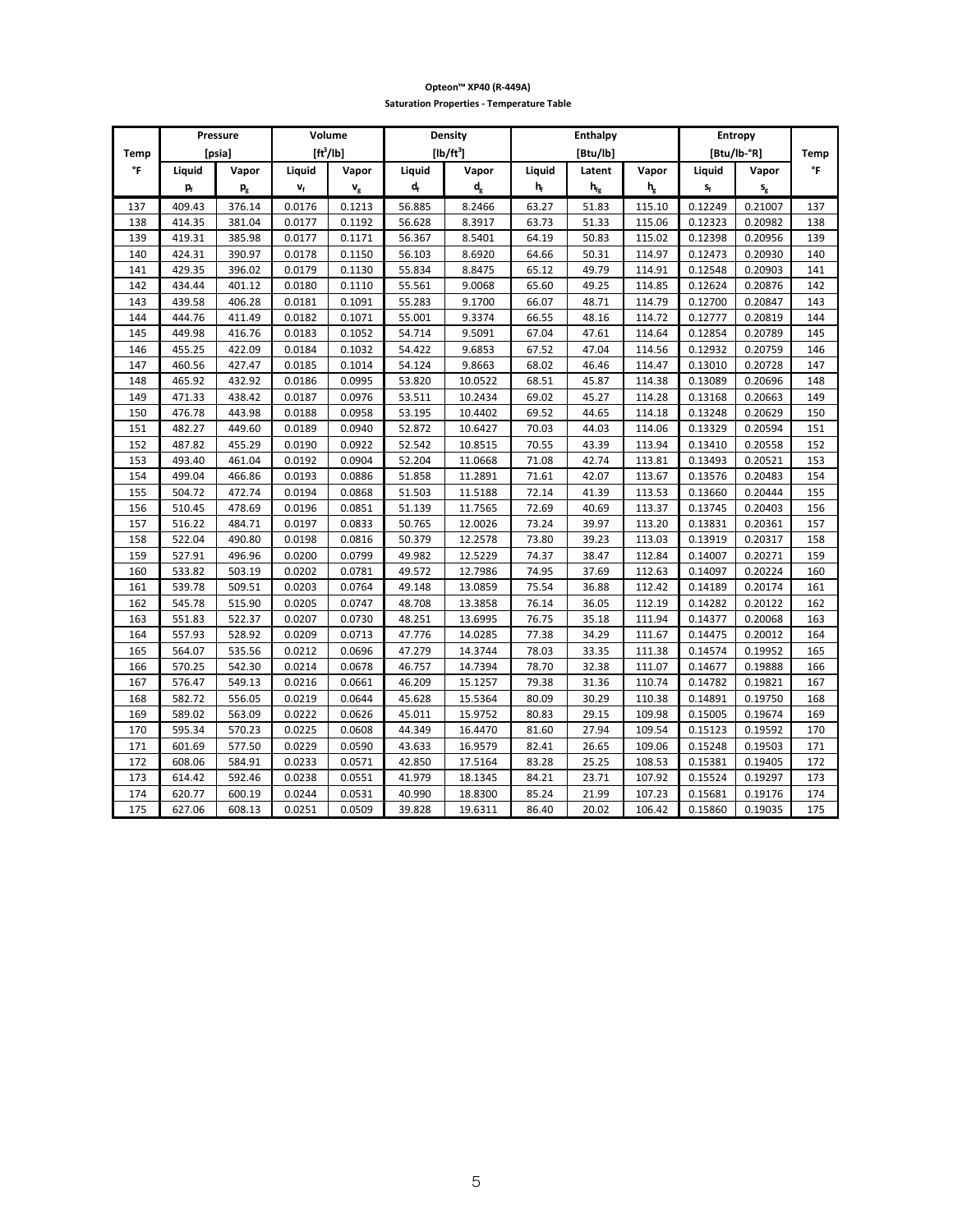|                | $V = Volume in ft3/lb$ |                |                     | H = Enthalpy in Btu/lb |                |                                | S = Entropy in Btu/lb-°R       |                    |                    | <b>Saturation Properties in Light Blue</b> |                |                    |                |
|----------------|------------------------|----------------|---------------------|------------------------|----------------|--------------------------------|--------------------------------|--------------------|--------------------|--------------------------------------------|----------------|--------------------|----------------|
|                |                        |                |                     |                        |                |                                | <b>ABSOLUTE PRESSURE, psia</b> |                    |                    |                                            |                |                    |                |
|                |                        | 9              |                     |                        | 10             |                                |                                | 11                 |                    |                                            | 12             |                    |                |
| <b>Temp</b>    |                        | $-57.05$       | $\mathsf{P}$        |                        | $-53.50$       | $\mathsf{P}$                   |                                | $-50.23$           | $^\circ\mathsf{F}$ |                                            | $-47.18$       | $^\circ\mathsf{F}$ | Temp           |
| °F             | V                      | Н              | s                   | v                      | н              | S                              | V                              | н                  | s                  | v                                          | н              | s                  | °F             |
|                | 5.3380                 | 96.7           | 0.2445              | 4.8354                 | 97.3           | 0.2435                         | 4.4213                         | 97.7               | 0.2425             | 4.0742                                     | 98.2           | 0.2417             |                |
| $-55$          | 5.3690                 | 97.1           | 0.2455              |                        |                |                                |                                |                    |                    |                                            |                |                    | $-55$          |
| $-50$          | 5.4440                 | 98.0           | 0.2477              | 4.8832                 | 97.9           | 0.2450                         | 4.4242                         | 97.8               | 0.2426             |                                            |                |                    | $-50$          |
| $-45$<br>$-40$ | 5.5185<br>5.5926       | 98.9<br>99.8   | 0.2499<br>0.2520    | 4.9510<br>5.0183       | 98.8<br>99.7   | 0.2472<br>0.2494               | 4.4865<br>4.5483               | 98.7<br>99.6       | 0.2448<br>0.2470   | 4.0993<br>4.1566                           | 98.6<br>99.5   | 0.2426<br>0.2448   | $-45$<br>$-40$ |
| $-35$          | 5.6664                 | 100.7          | 0.2542              | 5.0853                 | 100.6          | 0.2516                         | 4.6098                         | 100.5              | 0.2492             | 4.2134                                     | 100.4          | 0.2470             | $-35$          |
| $-30$          | 5.7398                 | 101.6          | 0.2563              | 5.1519                 | 101.5          | 0.2537                         | 4.6709                         | 101.4              | 0.2514             | 4.2699                                     | 101.3          | 0.2492             | $-30$          |
| $-25$          | 5.8129                 | 102.6          | 0.2584              | 5.2182                 | 102.5          | 0.2559                         | 4.7317                         | 102.4              | 0.2535             | 4.3261                                     | 102.3          | 0.2513             | $-25$          |
| $-20$          | 5.8857                 | 103.5          | 0.2605              | 5.2843                 | 103.4          | 0.2580                         | 4.7921                         | 103.3              | 0.2556             | 4.3820                                     | 103.2          | 0.2535             | $-20$          |
| $-15$<br>$-10$ | 5.9583<br>6.0307       | 104.4          | 0.2626<br>0.2647    | 5.3501                 | 104.3          | 0.2600                         | 4.8524<br>4.9123               | 104.2              | 0.2577             | 4.4376                                     | 104.1<br>105.1 | 0.2556<br>0.2577   | $-15$<br>$-10$ |
| $-5$           | 6.1028                 | 105.3<br>106.2 | 0.2667              | 5.4156<br>5.4810       | 105.2<br>106.2 | 0.2621<br>0.2642               | 4.9721                         | 105.1<br>106.1     | 0.2598<br>0.2619   | 4.4929<br>4.5480                           | 106.0          | 0.2598             | $-5$           |
| $\pmb{0}$      | 6.1748                 | 107.2          | 0.2688              | 5.5461                 | 107.1          | 0.2662                         | 5.0317                         | 107.0              | 0.2639             | 4.6030                                     | 106.9          | 0.2618             | 0              |
| 5              | 6.2466                 | 108.1          | 0.2708              | 5.6111                 | 108.0          | 0.2683                         | 5.0911                         | 108.0              | 0.2660             | 4.6577                                     | 107.9          | 0.2639             | 5              |
| 10             | 6.3182                 | 109.1          | 0.2728              | 5.6759                 | 109.0          | 0.2703                         | 5.1503                         | 108.9              | 0.2680             | 4.7123                                     | 108.8          | 0.2659             | 10             |
| 15             | 6.3896                 | 110.0          | 0.2748              | 5.7405                 | 109.9          | 0.2723                         | 5.2093                         | 109.9              | 0.2700             | 4.7667                                     | 109.8          | 0.2679             | 15             |
| 20<br>25       | 6.4609<br>6.5321       | 111.0<br>111.9 | 0.2768<br>0.2788    | 5.8050<br>5.8693       | 110.9<br>111.8 | 0.2743<br>0.2763               | 5.2683<br>5.3270               | 110.8<br>111.8     | 0.2720<br>0.2740   | 4.8210<br>4.8751                           | 110.7<br>111.7 | 0.2699<br>0.2719   | 20<br>25       |
| 30             | 6.6032                 | 112.9          | 0.2807              | 5.9335                 | 112.8          | 0.2782                         | 5.3857                         | 112.7              | 0.2760             | 4.9291                                     | 112.7          | 0.2739             | 30             |
| 35             | 6.6741                 | 113.8          | 0.2827              | 5.9977                 | 113.8          | 0.2802                         | 5.4442                         | 113.7              | 0.2779             | 4.9829                                     | 113.6          | 0.2759             | 35             |
| 40             | 6.7449                 | 114.8          | 0.2847              | 6.0616                 | 114.7          | 0.2822                         | 5.5026                         | 114.7              | 0.2799             | 5.0367                                     | 114.6          | 0.2778             | 40             |
| 45             | 6.8156                 | 115.8          | 0.2866              | 6.1255                 | 115.7          | 0.2841                         | 5.5609                         | 115.7              | 0.2818             | 5.0903                                     | 115.6          | 0.2798             | 45             |
| 50<br>55       | 6.8862<br>6.9568       | 116.8<br>117.7 | 0.2885<br>0.2904    | 6.1893<br>6.2530       | 116.7<br>117.7 | 0.2860<br>0.2880               | 5.6191<br>5.6772               | 116.6<br>117.6     | 0.2838<br>0.2857   | 5.1439<br>5.1973                           | 116.6<br>117.6 | 0.2817<br>0.2837   | 50<br>55       |
| 60             | 7.0272                 | 118.7          | 0.2924              | 6.3166                 | 118.7          | 0.2899                         | 5.7352                         | 118.6              | 0.2876             | 5.2507                                     | 118.6          | 0.2856             | 60             |
| 65             | 7.0976                 | 119.7          | 0.2943              | 6.3802                 | 119.7          | 0.2918                         | 5.7932                         | 119.6              | 0.2895             | 5.3040                                     | 119.6          | 0.2875             | 65             |
| 70             | 7.1678                 | 120.7          | 0.2962              | 6.4436                 | 120.7          | 0.2937                         | 5.8510                         | 120.6              | 0.2914             | 5.3572                                     | 120.6          | 0.2894             | 70             |
| 75             | 7.2381                 | 121.7          | 0.2980              | 6.5070                 | 121.7          | 0.2956                         | 5.9088                         | 121.6              | 0.2933             | 5.4103                                     | 121.6          | 0.2913             | 75             |
| 80             | 7.3082                 | 122.7          | 0.2999              | 6.5703                 | 122.7          | 0.2975                         | 5.9665                         | 122.6              | 0.2952             | 5.4634                                     | 122.6          | 0.2932             | 80             |
| 85<br>90       | 7.3783                 | 123.7          | 0.3018              | 6.6335                 | 123.7          | 0.2993                         | 6.0242                         | 123.7              | 0.2971             | 5.5164                                     | 123.6          | 0.2950             | 85             |
|                |                        |                |                     |                        |                |                                |                                |                    |                    |                                            |                |                    |                |
|                | 7.4483                 | 124.8          | 0.3037              | 6.6967                 | 124.7          | 0.3012                         | 6.0818                         | 124.7              | 0.2990             | 5.5693                                     | 124.6          | 0.2969             | 90             |
|                |                        |                |                     |                        |                | <b>ABSOLUTE PRESSURE, psia</b> |                                |                    |                    |                                            |                |                    |                |
| Temp           |                        | 13<br>$-44.32$ | $^\circ \mathsf{F}$ |                        | 14<br>$-41.64$ | $^\circ \mathsf{F}$            |                                | 14.696<br>$-39.86$ | °F                 |                                            | 15<br>$-39.10$ | $\,^{\circ}$ F     | Temp           |
| °F             | v                      | н              | S                   | v                      | н              | S                              | v                              | н                  | s                  | V                                          | н              | s                  | °F             |
|                | 3.7788                 | 98.6           | 0.2409              | 3.5243                 | 98.9           | 0.2402                         | 3.3669                         | 99.2               | 0.2397             | 3.3026                                     | 99.3           | 0.2395             |                |
| $-40$          | 3.8250                 | 99.4           | 0.2428              | 3.5407                 | 99.2           | 0.2409                         |                                |                    |                    |                                            |                |                    | $-40$          |
| $-35$          | 3.8780                 | 100.3          | 0.2450              | 3.5904                 | 100.2          | 0.2431                         | 3.4132                         | 100.1              | 0.2419             | 3.3410                                     | 100.1          | 0.2413             | $-35$          |
| $-30$          | 3.9306                 | 101.2          | 0.2472              | 3.6397                 | 101.1          | 0.2453                         | 3.4605                         | 101.0              | 0.2441             | 3.3875                                     | 101.0          | 0.2435             | -30            |
| $-25$<br>$-20$ | 3.9829<br>4.0348       | 102.2<br>103.1 | 0.2493<br>0.2515    | 3.6886<br>3.7372       | 102.1<br>103.0 | 0.2475<br>0.2496               | 3.5074<br>3.5540               | 102.0<br>102.9     | 0.2463<br>0.2484   | 3.4335<br>3.4793                           | 102.0<br>102.9 | 0.2457<br>0.2479   | $-25$<br>$-20$ |
| $-15$          | 4.0865                 | 104.0          | 0.2536              | 3.7856                 | 103.9          | 0.2518                         | 3.6003                         | 103.9              | 0.2505             | 3.5247                                     | 103.8          | 0.2500             | $-15$          |
| $-10$          | 4.1380                 | 105.0          | 0.2557              | 3.8337                 | 104.9          | 0.2539                         | 3.6463                         | 104.8              | 0.2527             | 3.5699                                     | 104.8          | 0.2521             | $-10$          |
| $-5$           | 4.1892                 | 105.9          | 0.2578              | 3.8815                 | 105.8          | 0.2560                         | 3.6921                         | 105.8              | 0.2548             | 3.6149                                     | 105.7          | 0.2542             | $-5$           |
| 0              | 4.2402                 | 106.9          | 0.2599              | 3.9292                 | 106.8          | 0.2580                         | 3.7377                         | 106.7              | 0.2568             | 3.6596                                     | 106.7          | 0.2563             | 0              |
| 5<br>10        | 4.2910                 | 107.8          | 0.2619              | 3.9766                 | 107.7          | 0.2601                         | 3.7831                         | 107.7              | 0.2589             | 3.7042                                     | 107.6          | 0.2584             | 5              |
| 15             | 4.3416<br>4.3921       | 108.8<br>109.7 | 0.2639<br>0.2660    | 4.0239<br>4.0710       | 108.7<br>109.6 | 0.2621<br>0.2642               | 3.8283<br>3.8733               | 108.6<br>109.6     | 0.2609<br>0.2630   | 3.7485<br>3.7927                           | 108.6<br>109.6 | 0.2604<br>0.2625   | 10<br>15       |
| 20             | 4.4425                 | 110.7          | 0.2680              | 4.1180                 | 110.6          | 0.2662                         | 3.9182                         | 110.6              | 0.2650             | 3.8368                                     | 110.5          | 0.2645             | 20             |
| 25             | 4.4926                 | 111.6          | 0.2700              | 4.1648                 | 111.6          | 0.2682                         | 3.9630                         | 111.5              | 0.2670             | 3.8807                                     | 111.5          | 0.2665             | 25             |
| 30             | 4.5427                 | 112.6          | 0.2720              | 4.2115                 | 112.5          | 0.2702                         | 4.0076                         | 112.5              | 0.2690             | 3.9245                                     | 112.5          | 0.2685             | 30             |
| 35<br>40       | 4.5926                 | 113.6          | 0.2739              | 4.2581                 | 113.5          | 0.2722                         | 4.0521                         | 113.5              | 0.2710             | 3.9681                                     | 113.5          | 0.2705             | 35<br>40       |
| 45             | 4.6425<br>4.6922       | 114.6<br>115.5 | 0.2759<br>0.2779    | 4.3045<br>4.3509       | 114.5<br>115.5 | 0.2741<br>0.2761               | 4.0965<br>4.1407               | 114.5<br>115.4     | 0.2730<br>0.2749   | 4.0116<br>4.0551                           | 114.4<br>115.4 | 0.2725<br>0.2744   | 45             |
| 50             | 4.7418                 | 116.5          | 0.2798              | 4.3971                 | 116.5          | 0.2780                         | 4.1849                         | 116.4              | 0.2769             | 4.0984                                     | 116.4          | 0.2764             | 50             |
| 55             | 4.7913                 | 117.5          | 0.2817              | 4.4432                 | 117.5          | 0.2800                         | 4.2290                         | 117.4              | 0.2788             | 4.1416                                     | 117.4          | 0.2783             | 55             |
| 60             | 4.8407                 | 118.5          | 0.2837              | 4.4893                 | 118.5          | 0.2819                         | 4.2729                         | 118.4              | 0.2807             | 4.1847                                     | 118.4          | 0.2803             | 60             |
| 65             | 4.8901                 | 119.5          | 0.2856              | 4.5353                 | 119.5          | 0.2838                         | 4.3168                         | 119.4              | 0.2827             | 4.2278                                     | 119.4          | 0.2822             | 65             |
| 70<br>75       | 4.9393<br>4.9885       | 120.5<br>121.5 | 0.2875<br>0.2894    | 4.5812<br>4.6270       | 120.5<br>121.5 | 0.2857<br>0.2876               | 4.3606<br>4.4044               | 120.4<br>121.4     | 0.2846<br>0.2865   | 4.2707<br>4.3136                           | 120.4<br>121.4 | 0.2841<br>0.2860   | 70<br>75       |
| 80             | 5.0376                 | 122.5          | 0.2913              | 4.6727                 | 122.5          | 0.2895                         | 4.4480                         | 122.5              | 0.2884             | 4.3564                                     | 122.4          | 0.2879             | 80             |
| 85             | 5.0867                 | 123.6          | 0.2932              | 4.7184                 | 123.5          | 0.2914                         | 4.4916                         | 123.5              | 0.2903             | 4.3992                                     | 123.5          | 0.2898             | 85             |
| 90             | 5.1357                 | 124.6          | 0.2950              | 4.7640                 | 124.5          | 0.2933                         | 4.5352                         | 124.5              | 0.2921             | 4.4419                                     | 124.5          | 0.2917             | 90             |
| 95<br>100      | 5.1846<br>5.2335       | 125.6<br>126.6 | 0.2969<br>0.2988    | 4.8096<br>4.8551       | 125.6<br>126.6 | 0.2952<br>0.2970               | 4.5786<br>4.6221               | 125.5<br>126.6     | 0.2940<br>0.2959   | 4.4845<br>4.5271                           | 125.5<br>126.6 | 0.2935<br>0.2954   | 95<br>100      |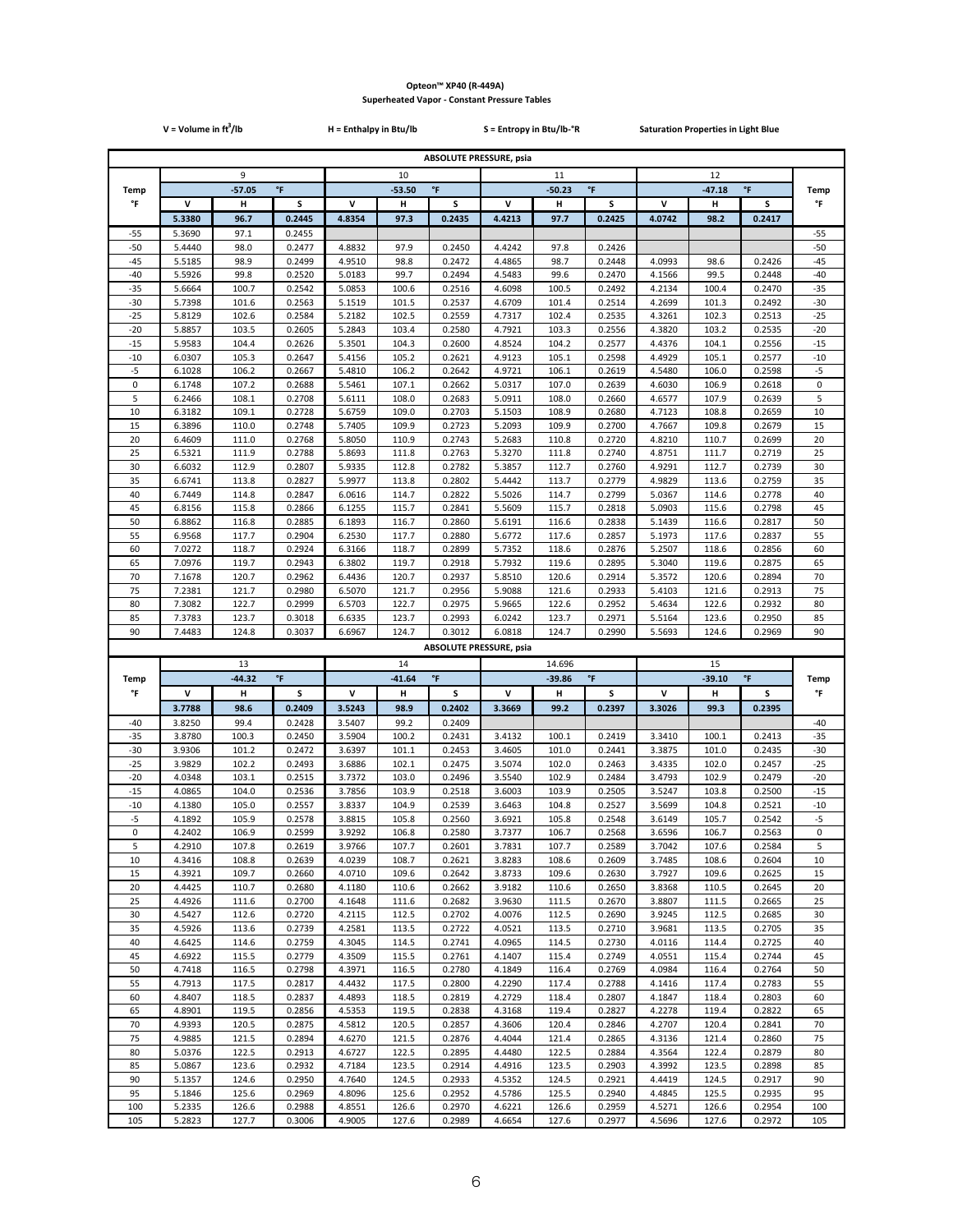|                   | $V = Volume in ft3/lb$ |                |                  | $H = Enthalpy$ in Btu/lb |                |                                | $S = Entropy$ in Btu/lb- ${}^{\circ}R$ |                |                  | <b>Saturation Properties in Light Blue</b> |                |                    |                   |
|-------------------|------------------------|----------------|------------------|--------------------------|----------------|--------------------------------|----------------------------------------|----------------|------------------|--------------------------------------------|----------------|--------------------|-------------------|
|                   |                        |                |                  |                          |                | <b>ABSOLUTE PRESSURE, psia</b> |                                        |                |                  |                                            |                |                    |                   |
|                   |                        | 16             |                  |                          | 17             |                                |                                        | 18             |                  |                                            | 19             |                    |                   |
| Temp              |                        | $-36.70$       | °F               |                          | $-34.41$       | °F                             |                                        | $-32.22$       | °F               |                                            | $-30.13$       | °F                 | Temp              |
| °F                | v                      | н              | S                | v                        | н              | S                              | v                                      | н              | s<br>0.2378      | V                                          | н              | s                  | °F                |
| $-35$             | 3.1077<br>3.1228       | 99.6<br>100.0  | 0.2389<br>0.2397 | 2.9351                   | 99.9           | 0.2383                         | 2.7809                                 | 100.3          |                  | 2.6425                                     | 100.5          | 0.2373             | $-35$             |
| $-30$             | 3.1667                 | 100.9          | 0.2419           | 2.9719                   | 100.8          | 0.2403                         | 2.7986                                 | 100.7          | 0.2388           | 2.6435                                     | 100.6          | 0.2374             | -30               |
| $-25$             | 3.2103                 | 101.9          | 0.2441           | 3.0132                   | 101.7          | 0.2425                         | 2.8380                                 | 101.6          | 0.2410           | 2.6812                                     | 101.5          | 0.2396             | $-25$             |
| $-20$             | 3.2535                 | 102.8          | 0.2462           | 3.0543                   | 102.7          | 0.2447                         | 2.8771                                 | 102.6          | 0.2432           | 2.7185                                     | 102.5          | 0.2418             | $-20$             |
| $-15$             | 3.2964                 | 103.7          | 0.2484           | 3.0950                   | 103.7          | 0.2469                         | 2.9158                                 | 103.6          | 0.2454           | 2.7555                                     | 103.5          | 0.2440             | $-15$             |
| $-10$<br>-5       | 3.3391<br>3.3815       | 104.7<br>105.7 | 0.2505<br>0.2526 | 3.1354<br>3.1756         | 104.6<br>105.6 | 0.2490<br>0.2511               | 2.9543<br>2.9925                       | 104.5<br>105.5 | 0.2475<br>0.2497 | 2.7922<br>2.8287                           | 104.4<br>105.4 | 0.2461<br>0.2483   | $-10$<br>$-5$     |
| $\pmb{0}$         | 3.4237                 | 106.6          | 0.2547           | 3.2156                   | 106.5          | 0.2532                         | 3.0305                                 | 106.4          | 0.2518           | 2.8649                                     | 106.4          | 0.2504             | 0                 |
| 5                 | 3.4657                 | 107.6          | 0.2568           | 3.2553                   | 107.5          | 0.2553                         | 3.0683                                 | 107.4          | 0.2539           | 2.9009                                     | 107.3          | 0.2525             | 5                 |
| 10                | 3.5076                 | 108.5          | 0.2589           | 3.2949                   | 108.5          | 0.2574                         | 3.1059                                 | 108.4          | 0.2559           | 2.9367                                     | 108.3          | 0.2546             | 10                |
| 15                | 3.5492                 | 109.5          | 0.2609           | 3.3343                   | 109.4          | 0.2594                         | 3.1433                                 | 109.3          | 0.2580           | 2.9723                                     | 109.3          | 0.2566             | 15                |
| 20<br>25          | 3.5907<br>3.6321       | 110.5<br>111.4 | 0.2629<br>0.2649 | 3.3736<br>3.4127         | 110.4<br>111.4 | 0.2614<br>0.2635               | 3.1805<br>3.2176                       | 110.3<br>111.3 | 0.2600<br>0.2620 | 3.0078<br>3.0431                           | 110.2<br>111.2 | 0.2587<br>0.2607   | 20<br>25          |
| 30                | 3.6733                 | 112.4          | 0.2669           | 3.4516                   | 112.3          | 0.2655                         | 3.2546                                 | 112.3          | 0.2641           | 3.0783                                     | 112.2          | 0.2627             | 30                |
| 35                | 3.7144                 | 113.4          | 0.2689           | 3.4905                   | 113.3          | 0.2675                         | 3.2914                                 | 113.3          | 0.2661           | 3.1133                                     | 113.2          | 0.2647             | 35                |
| 40                | 3.7553                 | 114.4          | 0.2709           | 3.5292                   | 114.3          | 0.2694                         | 3.3282                                 | 114.2          | 0.2680           | 3.1483                                     | 114.2          | 0.2667             | 40                |
| 45                | 3.7962                 | 115.4          | 0.2729           | 3.5678                   | 115.3          | 0.2714                         | 3.3648                                 | 115.2          | 0.2700           | 3.1831                                     | 115.2          | 0.2687             | 45                |
| 50                | 3.8370                 | 116.3          | 0.2748           | 3.6063                   | 116.3          | 0.2734                         | 3.4013                                 | 116.2          | 0.2720           | 3.2178                                     | 116.2          | 0.2707             | 50                |
| 55<br>60          | 3.8776<br>3.9182       | 117.3<br>118.3 | 0.2768<br>0.2787 | 3.6447<br>3.6830         | 117.3<br>118.3 | 0.2753<br>0.2773               | 3.4377<br>3.4740                       | 117.2<br>118.2 | 0.2739<br>0.2759 | 3.2524<br>3.2869                           | 117.2<br>118.2 | 0.2726<br>0.2746   | 55<br>60          |
| 65                | 3.9587                 | 119.4          | 0.2806           | 3.7213                   | 119.3          | 0.2792                         | 3.5102                                 | 119.2          | 0.2778           | 3.3214                                     | 119.2          | 0.2765             | 65                |
| 70                | 3.9991                 | 120.4          | 0.2826           | 3.7594                   | 120.3          | 0.2811                         | 3.5463                                 | 120.3          | 0.2797           | 3.3557                                     | 120.2          | 0.2784             | 70                |
| 75                | 4.0394                 | 121.4          | 0.2845           | 3.7975                   | 121.3          | 0.2830                         | 3.5824                                 | 121.3          | 0.2816           | 3.3900                                     | 121.2          | 0.2803             | 75                |
| 80                | 4.0797                 | 122.4          | 0.2864           | 3.8355                   | 122.3          | 0.2849                         | 3.6184                                 | 122.3          | 0.2835           | 3.4242                                     | 122.2          | 0.2822             | 80                |
| 85<br>90          | 4.1199<br>4.1600       | 123.4<br>124.4 | 0.2882<br>0.2901 | 3.8734<br>3.9113         | 123.4<br>124.4 | 0.2868<br>0.2887               | 3.6543<br>3.6902                       | 123.3<br>124.4 | 0.2854<br>0.2873 | 3.4583<br>3.4924                           | 123.3<br>124.3 | 0.2841<br>0.2860   | 85<br>90          |
| 95                | 4.2001                 | 125.5          | 0.2920           | 3.9491                   | 125.4          | 0.2906                         | 3.7260                                 | 125.4          | 0.2892           | 3.5264                                     | 125.3          | 0.2879             | 95                |
| 100               | 4.2401                 | 126.5          | 0.2939           | 3.9868                   | 126.5          | 0.2924                         | 3.7617                                 | 126.4          | 0.2911           | 3.5603                                     | 126.4          | 0.2898             | 100               |
| 105               | 4.2800                 | 127.6          | 0.2957           | 4.0245                   | 127.5          | 0.2943                         | 3.7974                                 | 127.5          | 0.2929           | 3.5942                                     | 127.4          | 0.2916             | 105               |
| 110               | 4.3199                 | 128.6          | 0.2976           | 4.0622                   | 128.6          | 0.2961                         | 3.8331                                 | 128.5          | 0.2948           | 3.6281                                     | 128.5          | 0.2935             | 110               |
|                   |                        |                |                  |                          |                | <b>ABSOLUTE PRESSURE, psia</b> |                                        |                |                  |                                            |                |                    |                   |
|                   |                        | 20             | $\mathsf{P}$     |                          | 21             | $^\circ \mathsf{F}$            |                                        | 22             | °F               |                                            | 23<br>$-22.54$ | $^\circ\mathsf{F}$ |                   |
| <b>Temp</b><br>°F | v                      | $-28.12$<br>н  | s                | v                        | $-26.19$       |                                |                                        | $-24.33$       |                  |                                            |                |                    | <b>Temp</b>       |
|                   | 2.5175                 |                |                  |                          |                |                                |                                        |                |                  |                                            |                |                    |                   |
| $-25$             |                        | 100.8          | 0.2368           | 2.4040                   | н<br>101.1     | S<br>0.2364                    | v<br>2.3004                            | н<br>101.3     | s<br>0.2360      | v<br>2.2056                                | н<br>101.6     | S<br>0.2356        | °F                |
|                   | 2.5400                 | 101.4          | 0.2382           | 2.4122                   | 101.3          | 0.2369                         |                                        |                |                  |                                            |                |                    | $-25$             |
| $-20$             | 2.5758                 | 102.4          | 0.2405           | 2.4466                   | 102.3          | 0.2392                         | 2.3291                                 | 102.2          | 0.2379           | 2.2218                                     | 102.1          | 0.2367             | $-20$             |
| $-15$             | 2.6112                 | 103.4          | 0.2427           | 2.4806                   | 103.3          | 0.2414                         | 2.3618                                 | 103.2          | 0.2401           | 2.2533                                     | 103.1          | 0.2390             | $-15$             |
| $-10$             | 2.6463                 | 104.3          | 0.2448           | 2.5143                   | 104.2          | 0.2436                         | 2.3942                                 | 104.1          | 0.2423           | 2.2846                                     | 104.1          | 0.2412             | $-10$             |
| $-5$<br>0         | 2.6812<br>2.7158       | 105.3<br>106.3 | 0.2470<br>0.2491 | 2.5477<br>2.5809         | 105.2<br>106.2 | 0.2457<br>0.2478               | 2.4264<br>2.4582                       | 105.1<br>106.1 | 0.2445<br>0.2466 | 2.3155<br>2.3462                           | 105.0<br>106.0 | 0.2433<br>0.2455   | $-5$<br>$\pmb{0}$ |
| 5                 | 2.7502                 | 107.2          | 0.2512           | 2.6139                   | 107.2          | 0.2500                         | 2.4899                                 | 107.1          | 0.2488           | 2.3767                                     | 107.0          | 0.2476             | 5                 |
| 10                | 2.7844                 | 108.2          | 0.2533           | 2.6466                   | 108.1          | 0.2520                         | 2.5213                                 | 108.1          | 0.2509           | 2.4069                                     | 108.0          | 0.2497             | 10                |
| 15                | 2.8184                 | 109.2          | 0.2553           | 2.6792                   | 109.1          | 0.2541                         | 2.5526                                 | 109.0          | 0.2529           | 2.4370                                     | 109.0          | 0.2518             | 15                |
| 20                | 2.8523                 | 110.2          | 0.2574           | 2.7116                   | 110.1          | 0.2562                         | 2.5837                                 | 110.0          | 0.2550           | 2.4669                                     | 110.0          | 0.2539             | 20                |
| 25<br>30          | 2.8860<br>2.9196       | 111.2<br>112.1 | 0.2594<br>0.2615 | 2.7439<br>2.7760         | 111.1<br>112.1 | 0.2582<br>0.2602               | 2.6146<br>2.6454                       | 111.0<br>112.0 | 0.2570<br>0.2591 | 2.4966<br>2.5262                           | 110.9<br>111.9 | 0.2559<br>0.2580   | 25<br>30          |
| 35                | 2.9530                 | 113.1          | 0.2635           | 2.8080                   | 113.1          | 0.2623                         | 2.6761                                 | 113.0          | 0.2611           | 2.5557                                     | 112.9          | 0.2600             | 35                |
| 40                | 2.9864                 | 114.1          | 0.2655           | 2.8399                   | 114.1          | 0.2643                         | 2.7067                                 | 114.0          | 0.2631           | 2.5850                                     | 113.9          | 0.2620             | 40                |
| 45                | 3.0196                 | 115.1          | 0.2674           | 2.8716                   | 115.1          | 0.2662                         | 2.7371                                 | 115.0          | 0.2651           | 2.6143                                     | 114.9          | 0.2640             | 45                |
| 50                | 3.0527                 | 116.1          | 0.2694           | 2.9032                   | 116.1          | 0.2682                         | 2.7674                                 | 116.0          | 0.2671           | 2.6434                                     | 115.9          | 0.2660             | 50                |
| 55<br>60          | 3.0857<br>3.1186       | 117.1<br>118.1 | 0.2714<br>0.2733 | 2.9348<br>2.9662         | 117.1<br>118.1 | 0.2702<br>0.2721               | 2.7976<br>2.8277                       | 117.0<br>118.0 | 0.2690<br>0.2710 | 2.6724<br>2.7013                           | 116.9<br>118.0 | 0.2679<br>0.2699   | 55<br>60          |
| 65                | 3.1514                 | 119.1          | 0.2753           | 2.9976                   | 119.1          | 0.2741                         | 2.8578                                 | 119.0          | 0.2729           | 2.7301                                     | 119.0          | 0.2718             | 65                |
| 70                | 3.1841                 | 120.2          | 0.2772           | 3.0289                   | 120.1          | 0.2760                         | 2.8877                                 | 120.1          | 0.2749           | 2.7589                                     | 120.0          | 0.2738             | 70                |
| 75                | 3.2168                 | 121.2          | 0.2791           | 3.0601                   | 121.1          | 0.2779                         | 2.9176                                 | 121.1          | 0.2768           | 2.7875                                     | 121.0          | 0.2757             | 75                |
| 80                | 3.2494                 | 122.2          | 0.2810           | 3.0912                   | 122.2          | 0.2798                         | 2.9474                                 | 122.1          | 0.2787           | 2.8161                                     | 122.1          | 0.2776             | 80                |
| 85                | 3.2819                 | 123.2          | 0.2829           | 3.1222                   | 123.2          | 0.2817                         | 2.9771                                 | 123.1          | 0.2806           | 2.8446                                     | 123.1          | 0.2795             | 85                |
| 90<br>95          | 3.3143<br>3.3467       | 124.3<br>125.3 | 0.2848<br>0.2867 | 3.1532<br>3.1842         | 124.2<br>125.3 | 0.2836<br>0.2855               | 3.0068<br>3.0364                       | 124.2<br>125.2 | 0.2825<br>0.2844 | 2.8731<br>2.9015                           | 124.1<br>125.2 | 0.2814<br>0.2833   | 90<br>95          |
| 100               | 3.3791                 | 126.3          | 0.2885           | 3.2150                   | 126.3          | 0.2874                         | 3.0659                                 | 126.3          | 0.2863           | 2.9298                                     | 126.2          | 0.2852             | 100               |
| 105               | 3.4113                 | 127.4          | 0.2904           | 3.2458                   | 127.3          | 0.2892                         | 3.0954                                 | 127.3          | 0.2881           | 2.9581                                     | 127.3          | 0.2871             | 105               |
| 110<br>115        | 3.4435<br>3.4757       | 128.4<br>129.5 | 0.2923<br>0.2941 | 3.2766<br>3.3073         | 128.4<br>129.5 | 0.2911<br>0.2929               | 3.1248<br>3.1542                       | 128.4<br>129.4 | 0.2900<br>0.2918 | 2.9863<br>3.0144                           | 128.3<br>129.4 | 0.2889<br>0.2908   | 110<br>115        |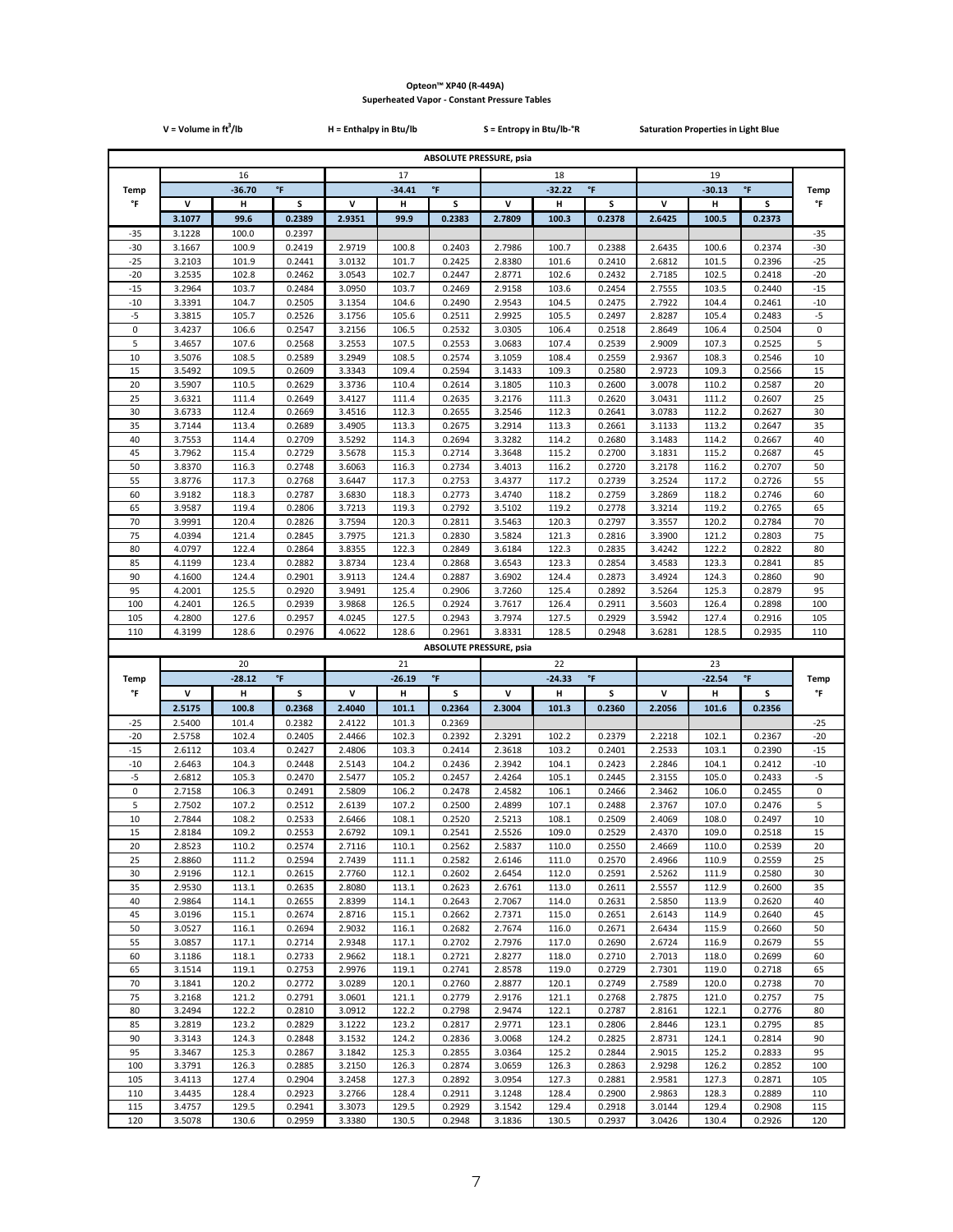|                | $V = Volume in ft3/lb$ |                |                  | H = Enthalpy in Btu/lb |                |                                | S = Entropy in Btu/lb-°R |                |                  | <b>Saturation Properties in Light Blue</b> |                |                     |                |
|----------------|------------------------|----------------|------------------|------------------------|----------------|--------------------------------|--------------------------|----------------|------------------|--------------------------------------------|----------------|---------------------|----------------|
|                |                        |                |                  |                        |                | <b>ABSOLUTE PRESSURE, psia</b> |                          |                |                  |                                            |                |                     |                |
|                |                        | 24             |                  |                        | 25             |                                |                          | 26             |                  |                                            | 27             |                     |                |
| <b>Temp</b>    |                        | $-20.80$       | $\mathsf{P}$     |                        | $-19.12$       | $\mathsf{P}$                   |                          | $-17.50$       | $\mathsf{P}$     |                                            | $-15.92$       | $^\circ\mathsf{F}$  | Temp           |
| °F             | V                      | н              | s                | v                      | н              | S                              | V                        | н              | s                | v                                          | н              | s                   | °F             |
|                | 2.1184                 | 101.8          | 0.2352           | 2.0380                 | 102.0          | 0.2349                         | 1.9635                   | 102.3          | 0.2345           | 1.8944                                     | 102.5          | 0.2342              |                |
| $-20$          | 2.1234                 | 102.0          | 0.2356           |                        |                |                                |                          |                |                  |                                            |                |                     | $-20$<br>$-15$ |
| $-15$<br>$-10$ | 2.1539<br>2.1840       | 103.0<br>104.0 | 0.2378<br>0.2400 | 2.0623<br>2.0915       | 102.9<br>103.9 | 0.2367<br>0.2389               | 1.9777<br>2.0060         | 102.8<br>103.8 | 0.2356<br>0.2379 | 1.8994<br>1.9269                           | 102.7<br>103.7 | 0.2346<br>0.2369    | $-10$          |
| $-5$           | 2.2139                 | 104.9          | 0.2422           | 2.1204                 | 104.9          | 0.2411                         | 2.0340                   | 104.8          | 0.2401           | 1.9540                                     | 104.7          | 0.2391              | $\text{-}5$    |
| $\pmb{0}$      | 2.2435                 | 105.9          | 0.2444           | 2.1490                 | 105.8          | 0.2433                         | 2.0617                   | 105.8          | 0.2423           | 1.9809                                     | 105.7          | 0.2413              | $\pmb{0}$      |
| 5              | 2.2729                 | 106.9          | 0.2465           | 2.1774                 | 106.8          | 0.2454                         | 2.0892                   | 106.8          | 0.2444           | 2.0075                                     | 106.7          | 0.2434              | 5              |
| 10             | 2.3020                 | 107.9          | 0.2486           | 2.2055                 | 107.8          | 0.2476                         | 2.1164                   | 107.7          | 0.2465           | 2.0339                                     | 107.7          | 0.2456              | 10             |
| 15<br>20       | 2.3310<br>2.3598       | 108.9<br>109.9 | 0.2507<br>0.2528 | 2.2335<br>2.2613       | 108.8<br>109.8 | 0.2497<br>0.2517               | 2.1434<br>2.1703         | 108.7<br>109.7 | 0.2486<br>0.2507 | 2.0601<br>2.0861                           | 108.7<br>109.7 | 0.2477<br>0.2498    | 15<br>20       |
| 25             | 2.3885                 | 110.9          | 0.2548           | 2.2889                 | 110.8          | 0.2538                         | 2.1970                   | 110.7          | 0.2528           | 2.1119                                     | 110.7          | 0.2518              | 25             |
| 30             | 2.4169                 | 111.9          | 0.2569           | 2.3164                 | 111.8          | 0.2559                         | 2.2236                   | 111.7          | 0.2549           | 2.1376                                     | 111.7          | 0.2539              | 30             |
| 35             | 2.4453                 | 112.9          | 0.2589           | 2.3437                 | 112.8          | 0.2579                         | 2.2500                   | 112.7          | 0.2569           | 2.1631                                     | 112.7          | 0.2559              | 35             |
| 40             | 2.4735                 | 113.9          | 0.2609           | 2.3709                 | 113.8          | 0.2599                         | 2.2762                   | 113.7          | 0.2589           | 2.1885                                     | 113.7          | 0.2580              | 40             |
| 45<br>50       | 2.5016<br>2.5297       | 114.9<br>115.9 | 0.2629<br>0.2649 | 2.3980<br>2.4250       | 114.8<br>115.8 | 0.2619<br>0.2639               | 2.3024<br>2.3285         | 114.8<br>115.8 | 0.2609<br>0.2629 | 2.2138<br>2.2390                           | 114.7<br>115.7 | 0.2600<br>0.2620    | 45<br>50       |
| 55             | 2.5576                 | 116.9          | 0.2669           | 2.4519                 | 116.8          | 0.2659                         | 2.3544                   | 116.8          | 0.2649           | 2.2641                                     | 116.7          | 0.2640              | 55             |
| 60             | 2.5854                 | 117.9          | 0.2689           | 2.4787                 | 117.9          | 0.2678                         | 2.3802                   | 117.8          | 0.2669           | 2.2891                                     | 117.7          | 0.2659              | 60             |
| 65             | 2.6131                 | 118.9          | 0.2708           | 2.5054                 | 118.9          | 0.2698                         | 2.4060                   | 118.8          | 0.2688           | 2.3140                                     | 118.8          | 0.2679              | 65             |
| 70             | 2.6407                 | 119.9          | 0.2727           | 2.5320                 | 119.9          | 0.2717                         | 2.4317                   | 119.8          | 0.2708           | 2.3388                                     | 119.8          | 0.2698              | 70             |
| 75<br>80       | 2.6683<br>2.6957       | 121.0<br>122.0 | 0.2747<br>0.2766 | 2.5585<br>2.5850       | 120.9<br>122.0 | 0.2737<br>0.2756               | 2.4573<br>2.4828         | 120.9<br>121.9 | 0.2727<br>0.2746 | 2.3635<br>2.3881                           | 120.8<br>121.9 | 0.2718              | 75<br>80       |
| 85             | 2.7231                 | 123.0          | 0.2785           | 2.6114                 | 123.0          | 0.2775                         | 2.5082                   | 122.9          | 0.2765           | 2.4127                                     | 122.9          | 0.2737<br>0.2756    | 85             |
| 90             | 2.7505                 | 124.1          | 0.2804           | 2.6377                 | 124.0          | 0.2794                         | 2.5336                   | 124.0          | 0.2784           | 2.4372                                     | 123.9          | 0.2775              | 90             |
| 95             | 2.7778                 | 125.1          | 0.2823           | 2.6640                 | 125.1          | 0.2813                         | 2.5589                   | 125.0          | 0.2803           | 2.4616                                     | 125.0          | 0.2794              | 95             |
| 100            | 2.8050                 | 126.2          | 0.2842           | 2.6901                 | 126.1          | 0.2832                         | 2.5842                   | 126.1          | 0.2822           | 2.4860                                     | 126.0          | 0.2813              | 100            |
| 105            | 2.8321                 | 127.2          | 0.2860           | 2.7163                 | 127.2          | 0.2850                         | 2.6093                   | 127.1          | 0.2841           | 2.5103                                     | 127.1          | 0.2832              | 105            |
| 110<br>115     | 2.8592<br>2.8863       | 128.3<br>129.3 | 0.2879<br>0.2897 | 2.7424<br>2.7684       | 128.2<br>129.3 | 0.2869<br>0.2888               | 2.6345<br>2.6596         | 128.2<br>129.3 | 0.2860<br>0.2878 | 2.5346<br>2.5588                           | 128.1<br>129.2 | 0.2850<br>0.2869    | 110<br>115     |
| 120            | 2.9133                 | 130.4          | 0.2916           | 2.7944                 | 130.4          | 0.2906                         | 2.6846                   | 130.3          | 0.2897           | 2.5830                                     | 130.3          | 0.2888              | 120            |
| 125            | 2.9403                 | 131.5          | 0.2934           | 2.8203                 | 131.4          | 0.2925                         | 2.7096                   | 131.4          | 0.2915           | 2.6071                                     | 131.4          | 0.2906              | 125            |
|                |                        |                |                  |                        |                | <b>ABSOLUTE PRESSURE, psia</b> |                          |                |                  |                                            |                |                     |                |
|                |                        | 28             |                  |                        | 29             |                                |                          | 30             |                  |                                            | 31             |                     |                |
| Temp           |                        | $-14.38$       | °F               |                        | $-12.89$       | $^\circ \mathsf{F}$            |                          | $-11.44$       | °F               |                                            | $-10.02$       | $^\circ \mathsf{F}$ | <b>Temp</b>    |
| °F             | v<br>1.8300            | н<br>102.7     | S<br>0.2339      | v<br>1.7699            | н<br>102.9     | s<br>0.2336                    | v<br>1.7137              | н<br>103.1     | s<br>0.2333      | v<br>1.6610                                | н<br>103.3     | s<br>0.2330         | °F             |
| $-10$          | 1.8534                 | 103.6          | 0.2359           | 1.7849                 | 103.5          | 0.2349                         | 1.7209                   | 103.4          | 0.2339           | 1.6611                                     | 103.3          | 0.2330              | $-10$          |
| $-5$           | 1.8797                 | 104.6          | 0.2381           | 1.8105                 | 104.5          | 0.2371                         | 1.7459                   | 104.4          | 0.2362           | 1.6855                                     | 104.3          | 0.2353              | $-5$           |
| $\pmb{0}$      | 1.9058                 | 105.6          | 0.2403           | 1.8359                 | 105.5          | 0.2393                         | 1.7706                   | 105.4          | 0.2384           | 1.7095                                     | 105.3          | 0.2375              | 0              |
| 5              | 1.9316                 | 106.6          | 0.2425           | 1.8610                 | 106.5          | 0.2415                         | 1.7950                   | 106.4          | 0.2406           | 1.7333                                     | 106.3          | 0.2397              | 5              |
| 10<br>15       | 1.9572<br>1.9826       | 107.6<br>108.6 | 0.2446<br>0.2467 | 1.8858<br>1.9105       | 107.5<br>108.5 | 0.2437<br>0.2458               | 1.8192<br>1.8432         | 107.4<br>108.4 | 0.2428<br>0.2449 | 1.7569<br>1.7802                           | 107.3<br>108.4 | 0.2419<br>0.2440    | 10<br>15       |
| 20             | 2.0078                 | 109.6          | 0.2488           | 1.9350                 | 109.5          | 0.2479                         | 1.8670                   | 109.4          | 0.2470           | 1.8033                                     | 109.4          | 0.2461              | 20             |
| 25             | 2.0329                 | 110.6          | 0.2509           | 1.9593                 | 110.5          | 0.2500                         | 1.8906                   | 110.4          | 0.2491           | 1.8263                                     | 110.4          | 0.2482              | 25             |
| 30             | 2.0577                 | 111.6          | 0.2530           | 1.9834                 | 111.5          | 0.2521                         | 1.9140                   | 111.5          | 0.2512           | 1.8491                                     | 111.4          | 0.2503              | 30             |
| 35             | 2.0825                 | 112.6          | 0.2550           | 2.0074                 | 112.5          | 0.2541                         | 1.9373                   | 112.5          | 0.2532           | 1.8717                                     | 112.4          | 0.2524              | 35             |
| 40<br>45       | 2.1071<br>2.1316       | 113.6<br>114.6 | 0.2570<br>0.2591 | 2.0313                 | 113.6<br>114.6 | 0.2561<br>0.2582               | 1.9605<br>1.9835         | 113.5<br>114.5 | 0.2553<br>0.2573 | 1.8942<br>1.9166                           | 113.4<br>114.4 | 0.2544<br>0.2565    | 40<br>45       |
| 50             | 2.1560                 | 115.6          | 0.2611           | 2.0550<br>2.0786       | 115.6          | 0.2602                         | 2.0064                   | 115.5          | 0.2593           | 1.9389                                     | 115.5          | 0.2585              | 50             |
| 55             | 2.1802                 | 116.7          | 0.2630           | 2.1021                 | 116.6          | 0.2622                         | 2.0293                   | 116.5          | 0.2613           | 1.9611                                     | 116.5          | 0.2605              | 55             |
| 60             | 2.2044                 | 117.7          | 0.2650           | 2.1256                 | 117.6          | 0.2641                         | 2.0520                   | 117.6          | 0.2633           | 1.9831                                     | 117.5          | 0.2625              | 60             |
| 65             | 2.2285                 | 118.7          | 0.2670           | 2.1489                 | 118.7          | 0.2661                         | 2.0746                   | 118.6          | 0.2653           | 2.0051                                     | 118.5          | 0.2644              | 65             |
| 70             | 2.2525                 | 119.7          | 0.2689           | 2.1721                 | 119.7          | 0.2681                         | 2.0971                   | 119.6          | 0.2672           | 2.0270                                     | 119.6          | 0.2664              | 70             |
| 75<br>80       | 2.2764<br>2.3002       | 120.8<br>121.8 | 0.2709<br>0.2728 | 2.1953<br>2.2184       | 120.7<br>121.8 | 0.2700<br>0.2719               | 2.1196<br>2.1420         | 120.7<br>121.7 | 0.2692<br>0.2711 | 2.0488<br>2.0705                           | 120.6<br>121.7 | 0.2683<br>0.2703    | 75<br>80       |
| 85             | 2.3240                 | 122.8          | 0.2747           | 2.2414                 | 122.8          | 0.2739                         | 2.1643                   | 122.7          | 0.2730           | 2.0922                                     | 122.7          | 0.2722              | 85             |
| 90             | 2.3477                 | 123.9          | 0.2766           | 2.2643                 | 123.8          | 0.2758                         | 2.1865                   | 123.8          | 0.2749           | 2.1137                                     | 123.7          | 0.2741              | 90             |
| 95             | 2.3713                 | 124.9          | 0.2785           | 2.2872                 | 124.9          | 0.2777                         | 2.2087                   | 124.8          | 0.2768           | 2.1353                                     | 124.8          | 0.2760              | 95             |
| 100            | 2.3949                 | 126.0          | 0.2804           | 2.3100                 | 125.9          | 0.2796                         | 2.2308                   | 125.9          | 0.2787           | 2.1567                                     | 125.9          | 0.2779              | 100            |
| 105<br>110     | 2.4184<br>2.4418       | 127.0<br>128.1 | 0.2823<br>0.2842 | 2.3328<br>2.3555       | 127.0<br>128.1 | 0.2814<br>0.2833               | 2.2529<br>2.2748         | 127.0<br>128.0 | 0.2806<br>0.2825 | 2.1781<br>2.1994                           | 126.9<br>128.0 | 0.2798<br>0.2817    | 105<br>110     |
| 115            | 2.4652                 | 129.2          | 0.2860           | 2.3781                 | 129.1          | 0.2852                         | 2.2968                   | 129.1          | 0.2844           | 2.2207                                     | 129.0          | 0.2836              | 115            |
| 120            | 2.4886                 | 130.2          | 0.2879           | 2.4007                 | 130.2          | 0.2870                         | 2.3187                   | 130.2          | 0.2862           | 2.2420                                     | 130.1          | 0.2854              | 120            |
| 125            | 2.5119                 | 131.3          | 0.2897           | 2.4233                 | 131.3          | 0.2889                         | 2.3405                   | 131.2          | 0.2881           | 2.2631                                     | 131.2          | 0.2873              | 125            |
| 130<br>135     | 2.5352                 | 132.4          | 0.2916           | 2.4458                 | 132.4          | 0.2907                         | 2.3623                   | 132.3          | 0.2899           | 2.2843                                     | 132.3          | 0.2891              | 130            |
|                | 2.5584                 | 133.5          | 0.2934           | 2.4682                 | 133.4          | 0.2925                         | 2.3841                   | 133.4          | 0.2917           | 2.3054                                     | 133.4          | 0.2909              | 135            |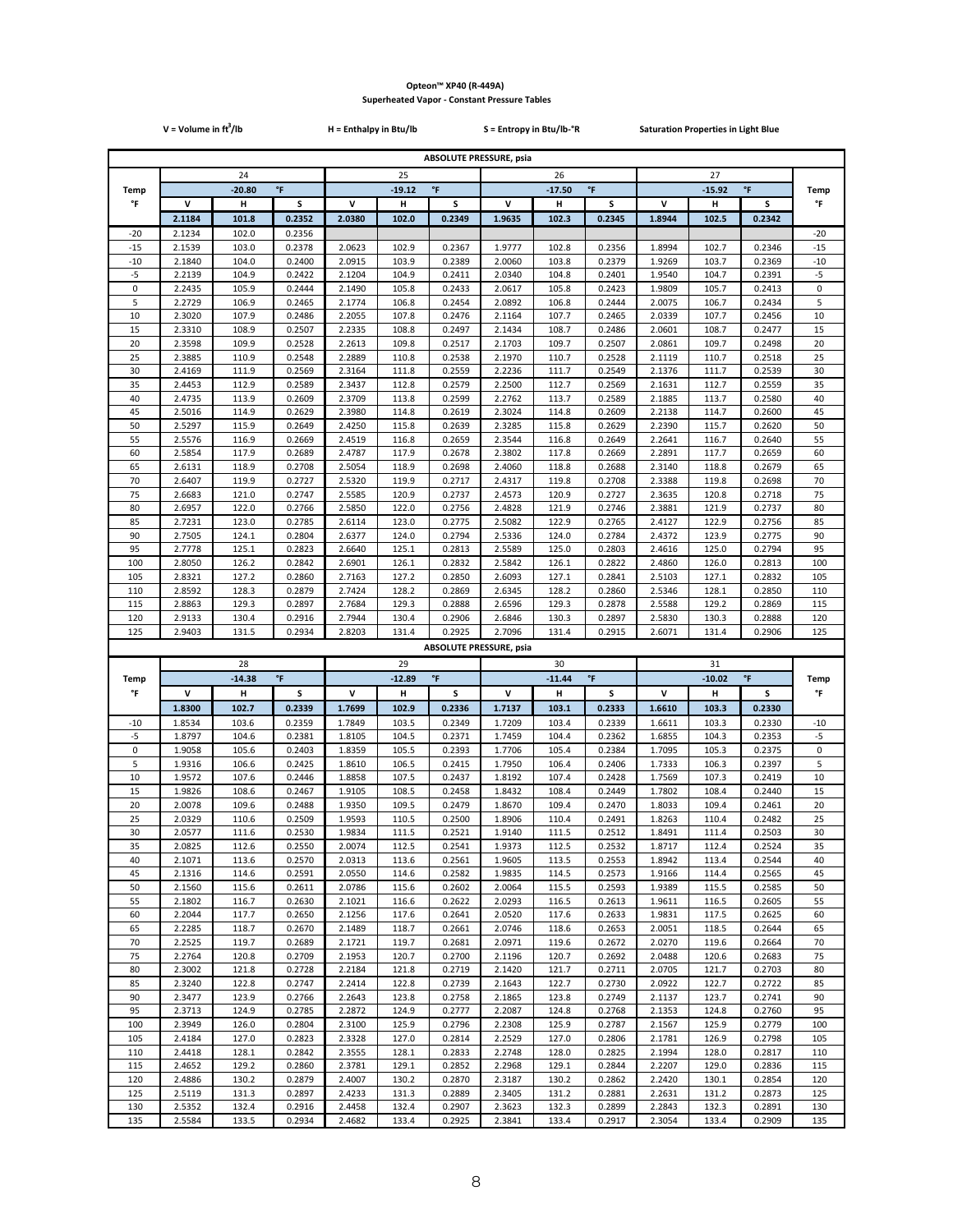|             | V = Volume in $ft^3$ /lb |                |                    | H = Enthalpy in Btu/lb |                |                                | S = Entropy in Btu/lb-°R |                |                     | <b>Saturation Properties in Light Blue</b> |                |                    |             |
|-------------|--------------------------|----------------|--------------------|------------------------|----------------|--------------------------------|--------------------------|----------------|---------------------|--------------------------------------------|----------------|--------------------|-------------|
|             |                          |                |                    |                        |                | <b>ABSOLUTE PRESSURE, psia</b> |                          |                |                     |                                            |                |                    |             |
|             |                          | 32             |                    |                        | 33             |                                |                          | 34             |                     |                                            | 35             |                    |             |
| <b>Temp</b> |                          | $-8.64$        | $\mathsf{P}$       |                        | $-7.29$        | $\mathsf{P}$                   |                          | $-5.97$        | $^\circ \mathsf{F}$ |                                            | $-4.69$        | $\mathsf{P}$       | <b>Temp</b> |
| °F          | v                        | н              | S                  | v                      | н              | S                              | V                        | н              | s                   | v                                          | н              | s                  | °F          |
|             | 1.6115                   | 103.5          | 0.2328             | 1.5648                 | 103.6          | 0.2325                         | 1.5209                   | 103.8          | 0.2322              | 1.4793                                     | 104.0          | 0.2320             |             |
| -5          | 1.6287                   | 104.2          | 0.2344             | 1.5755                 | 104.1          | 0.2335                         | 1.5253                   | 104.0          | 0.2327              |                                            |                |                    | -5          |
| 0<br>5      | 1.6522<br>1.6754         | 105.2<br>106.2 | 0.2366<br>0.2388   | 1.5984                 | 105.1          | 0.2358<br>0.2380               | 1.5477                   | 105.0<br>106.1 | 0.2350              | 1.4999<br>1.5215                           | 104.9<br>106.0 | 0.2341<br>0.2364   | 0<br>5      |
| 10          | 1.6984                   | 107.3          | 0.2410             | 1.6210<br>1.6434       | 106.2<br>107.2 | 0.2402                         | 1.5698<br>1.5917         | 107.1          | 0.2372<br>0.2394    | 1.5429                                     | 107.0          | 0.2386             | 10          |
| 15          | 1.7211                   | 108.3          | 0.2432             | 1.6656                 | 108.2          | 0.2423                         | 1.6134                   | 108.1          | 0.2415              | 1.5641                                     | 108.0          | 0.2408             | 15          |
| 20          | 1.7436                   | 109.3          | 0.2453             | 1.6876                 | 109.2          | 0.2445                         | 1.6348                   | 109.1          | 0.2437              | 1.5850                                     | 109.1          | 0.2429             | 20          |
| 25          | 1.7660                   | 110.3          | 0.2474             | 1.7094                 | 110.2          | 0.2466                         | 1.6561                   | 110.2          | 0.2458              | 1.6058                                     | 110.1          | 0.2450             | 25          |
| 30          | 1.7882                   | 111.3          | 0.2495             | 1.7310                 | 111.3          | 0.2487                         | 1.6771                   | 111.2          | 0.2479              | 1.6264                                     | 111.1          | 0.2471             | 30          |
| 35<br>40    | 1.8102<br>1.8321         | 112.3<br>113.4 | 0.2516<br>0.2536   | 1.7525<br>1.7738       | 112.3<br>113.3 | 0.2508<br>0.2528               | 1.6981<br>1.7189         | 112.2<br>113.2 | 0.2500<br>0.2520    | 1.6468<br>1.6671                           | 112.1<br>113.2 | 0.2492<br>0.2513   | 35<br>40    |
| 45          | 1.8539                   | 114.4          | 0.2556             | 1.7950                 | 114.3          | 0.2549                         | 1.7396                   | 114.3          | 0.2541              | 1.6873                                     | 114.2          | 0.2533             | 45          |
| 50          | 1.8756                   | 115.4          | 0.2577             | 1.8161                 | 115.3          | 0.2569                         | 1.7601                   | 115.3          | 0.2561              | 1.7073                                     | 115.2          | 0.2554             | 50          |
| 55          | 1.8971                   | 116.4          | 0.2597             | 1.8371                 | 116.4          | 0.2589                         | 1.7805                   | 116.3          | 0.2581              | 1.7272                                     | 116.3          | 0.2574             | 55          |
| 60          | 1.9186                   | 117.5          | 0.2617             | 1.8580                 | 117.4          | 0.2609                         | 1.8009                   | 117.3          | 0.2601              | 1.7471                                     | 117.3          | 0.2594             | 60          |
| 65<br>70    | 1.9400<br>1.9612         | 118.5<br>119.5 | 0.2636<br>0.2656   | 1.8787<br>1.8994       | 118.4<br>119.5 | 0.2629<br>0.2648               | 1.8211<br>1.8413         | 118.4<br>119.4 | 0.2621<br>0.2641    | 1.7668                                     | 118.3<br>119.4 | 0.2614<br>0.2633   | 65          |
| 75          | 1.9824                   | 120.6          | 0.2675             | 1.9200                 | 120.5          | 0.2668                         | 1.8613                   | 120.5          | 0.2660              | 1.7864<br>1.8060                           | 120.4          | 0.2653             | 70<br>75    |
| 80          | 2.0035                   | 121.6          | 0.2695             | 1.9406                 | 121.6          | 0.2687                         | 1.8813                   | 121.5          | 0.2680              | 1.8254                                     | 121.5          | 0.2672             | 80          |
| 85          | 2.0245                   | 122.7          | 0.2714             | 1.9610                 | 122.6          | 0.2707                         | 1.9012                   | 122.6          | 0.2699              | 1.8448                                     | 122.5          | 0.2692             | 85          |
| 90          | 2.0455                   | 123.7          | 0.2733             | 1.9814                 | 123.7          | 0.2726                         | 1.9211                   | 123.6          | 0.2718              | 1.8642                                     | 123.6          | 0.2711             | 90          |
| 95          | 2.0664                   | 124.8          | 0.2752             | 2.0017                 | 124.7          | 0.2745                         | 1.9408                   | 124.7          | 0.2737              | 1.8834                                     | 124.6          | 0.2730             | 95          |
| 100<br>105  | 2.0872<br>2.1080         | 125.8<br>126.9 | 0.2771<br>0.2790   | 2.0220<br>2.0422       | 125.8<br>126.8 | 0.2764<br>0.2783               | 1.9605<br>1.9802         | 125.7<br>126.8 | 0.2756<br>0.2775    | 1.9026<br>1.9218                           | 125.7<br>126.7 | 0.2749<br>0.2768   | 100<br>105  |
| 110         | 2.1287                   | 127.9          | 0.2809             | 2.0623                 | 127.9          | 0.2802                         | 1.9998                   | 127.9          | 0.2794              | 1.9408                                     | 127.8          | 0.2787             | 110         |
| 115         | 2.1494                   | 129.0          | 0.2828             | 2.0824                 | 129.0          | 0.2820                         | 2.0193                   | 128.9          | 0.2813              | 1.9599                                     | 128.9          | 0.2806             | 115         |
| 120         | 2.1700                   | 130.1          | 0.2846             | 2.1024                 | 130.0          | 0.2839                         | 2.0388                   | 130.0          | 0.2832              | 1.9789                                     | 130.0          | 0.2824             | 120         |
| 125         | 2.1906                   | 131.2          | 0.2865             | 2.1224                 | 131.1          | 0.2857                         | 2.0583                   | 131.1          | 0.2850              | 1.9978                                     | 131.0          | 0.2843             | 125         |
| 130         | 2.2111                   | 132.2          | 0.2883             | 2.1424                 | 132.2          | 0.2876                         | 2.0777                   | 132.2          | 0.2869              | 2.0167                                     | 132.1          | 0.2861             | 130         |
| 135<br>140  | 2.2316<br>2.2520         | 133.3<br>134.4 | 0.2902<br>0.2920   | 2.1623<br>2.1821       | 133.3<br>134.4 | 0.2894<br>0.2912               | 2.0970<br>2.1163         | 133.3<br>134.3 | 0.2887<br>0.2905    | 2.0355<br>2.0543                           | 133.2<br>134.3 | 0.2880<br>0.2898   | 135<br>140  |
|             |                          |                |                    |                        |                | <b>ABSOLUTE PRESSURE, psia</b> |                          |                |                     |                                            |                |                    |             |
|             |                          | 36             |                    |                        | 37             |                                |                          | 38             |                     |                                            | 39             |                    |             |
| Temp        |                          | $-3.43$        | $^\circ\mathsf{F}$ |                        | $-2.20$        | $^\circ \mathsf{F}$            |                          | $-0.99$        | $^\circ \mathsf{F}$ |                                            | 0.19           | $^\circ\mathsf{F}$ | Temp        |
| °F          | v                        | н              | s                  | v                      | н              | s                              | v                        | н              | s                   | V                                          | н              | s                  | °F          |
|             | 1.4400                   | 104.1          | 0.2318             | 1.4027                 | 104.3          | 0.2316                         | 1.3673                   | 104.5          | 0.2313              | 1.3337                                     | 104.6          | 0.2311             |             |
| 0           | 1.4547                   | 104.9          | 0.2333             | 1.4119                 | 104.8          | 0.2326                         | 1.3714                   | 104.7          | 0.2318              |                                            |                |                    | 0           |
| 5<br>10     | 1.4759<br>1.4968         | 105.9<br>106.9 | 0.2356<br>0.2378   | 1.4327<br>1.4532       | 105.8          | 0.2348                         | 1.3918                   |                |                     |                                            |                |                    |             |
| 15          | 1.5175                   | 108.0          |                    |                        |                |                                |                          | 105.7          | 0.2341              | 1.3529                                     | 105.6          | 0.2333             | 5           |
| 20          | 1.5380                   |                |                    |                        | 106.8          | 0.2370                         | 1.4119                   | 106.8          | 0.2363              | 1.3726                                     | 106.7          | 0.2356             | 10          |
| 25          |                          | 109.0          | 0.2400<br>0.2421   | 1.4735<br>1.4935       | 107.9<br>108.9 | 0.2392<br>0.2414               | 1.4317<br>1.4513         | 107.8<br>108.8 | 0.2385<br>0.2407    | 1.3921<br>1.4113                           | 107.7<br>108.7 | 0.2378<br>0.2399   | 15<br>20    |
| 30          | 1.5583                   | 110.0          | 0.2443             | 1.5133                 | 109.9          | 0.2435                         | 1.4708                   | 109.9          | 0.2428              | 1.4304                                     | 109.8          | 0.2421             | 25          |
|             | 1.5784                   | 111.0          | 0.2464             | 1.5330                 | 111.0          | 0.2456                         | 1.4900                   | 110.9          | 0.2449              | 1.4492                                     | 110.8          | 0.2442             | 30          |
| 35          | 1.5984                   | 112.1          | 0.2485             | 1.5525                 | 112.0          | 0.2477                         | 1.5091                   | 111.9          | 0.2470              | 1.4679                                     | 111.9          | 0.2463             | 35          |
| 40          | 1.6182                   | 113.1          | 0.2505             | 1.5719                 | 113.0          | 0.2498                         | 1.5280                   | 113.0          | 0.2491              | 1.4864                                     | 112.9          | 0.2484             | 40          |
| 45<br>50    | 1.6379<br>1.6574         | 114.1<br>115.2 | 0.2526<br>0.2546   | 1.5911<br>1.6102       | 114.1<br>115.1 | 0.2519<br>0.2539               | 1.5468<br>1.5655         | 114.0<br>115.0 | 0.2512<br>0.2532    | 1.5048<br>1.5231                           | 113.9<br>115.0 | 0.2505<br>0.2525   | 45<br>50    |
| 55          | 1.6769                   | 116.2          | 0.2566             | 1.6292                 | 116.1          | 0.2559                         | 1.5841                   | 116.1          | 0.2552              | 1.5413                                     | 116.0          | 0.2546             | 55          |
| 60          | 1.6962                   | 117.2          | 0.2586             | 1.6481                 | 117.2          | 0.2579                         | 1.6026                   | 117.1          | 0.2573              | 1.5593                                     | 117.1          | 0.2566             | 60          |
| 65          | 1.7155                   | 118.3          | 0.2606             | 1.6669                 | 118.2          | 0.2599                         | 1.6209                   | 118.2          | 0.2593              | 1.5773                                     | 118.1          | 0.2586             | 65          |
| 70          | 1.7346                   | 119.3          | 0.2626             | 1.6856                 | 119.3          | 0.2619                         | 1.6392                   | 119.2          | 0.2612              | 1.5951                                     | 119.1          | 0.2606             | 70          |
| 75          | 1.7537                   | 120.4          | 0.2646             | 1.7042                 | 120.3          | 0.2639                         | 1.6574                   | 120.3          | 0.2632              | 1.6129                                     | 120.2          | 0.2625             | 75          |
| 80<br>85    | 1.7727<br>1.7916         | 121.4<br>122.5 | 0.2665<br>0.2685   | 1.7228<br>1.7412       | 121.4<br>122.4 | 0.2658<br>0.2678               | 1.6755<br>1.6935         | 121.3<br>122.4 | 0.2652<br>0.2671    | 1.6306<br>1.6482                           | 121.3<br>122.3 | 0.2645<br>0.2664   | 80<br>85    |
| 90          | 1.8104                   | 123.5          | 0.2704             | 1.7596                 | 123.5          | 0.2697                         | 1.7114                   | 123.4          | 0.2690              | 1.6657                                     | 123.4          | 0.2684             | 90          |
| 95          | 1.8292                   | 124.6          | 0.2723             | 1.7779                 | 124.5          | 0.2716                         | 1.7293                   | 124.5          | 0.2710              | 1.6832                                     | 124.4          | 0.2703             | 95          |
| 100         | 1.8479                   | 125.6          | 0.2742             | 1.7962                 | 125.6          | 0.2735                         | 1.7471                   | 125.5          | 0.2729              | 1.7006                                     | 125.5          | 0.2722             | 100         |
| 105         | 1.8666                   | 126.7          | 0.2761             | 1.8144                 | 126.7          | 0.2754                         | 1.7649                   | 126.6          | 0.2748              | 1.7180                                     | 126.6          | 0.2741             | 105         |
| 110<br>115  | 1.8852<br>1.9037         | 127.8<br>128.8 | 0.2780<br>0.2799   | 1.8325<br>1.8506       | 127.7<br>128.8 | 0.2773<br>0.2792               | 1.7826<br>1.8003         | 127.7<br>128.8 | 0.2767<br>0.2785    | 1.7353<br>1.7525                           | 127.6<br>128.7 | 0.2760<br>0.2779   | 110<br>115  |
| 120         | 1.9222                   | 129.9          | 0.2817             | 1.8686                 | 129.9          | 0.2811                         | 1.8179                   | 129.8          | 0.2804              | 1.7697                                     | 129.8          | 0.2798             | 120         |
| 125         | 1.9407                   | 131.0          | 0.2836             | 1.8866                 | 131.0          | 0.2829                         | 1.8354                   | 130.9          | 0.2823              | 1.7868                                     | 130.9          | 0.2816             | 125         |
| 130         | 1.9590                   | 132.1          | 0.2855             | 1.9045                 | 132.0          | 0.2848                         | 1.8529                   | 132.0          | 0.2841              | 1.8039                                     | 132.0          | 0.2835             | 130         |
| 135         | 1.9774                   | 133.2          | 0.2873             | 1.9224                 | 133.1          | 0.2866                         | 1.8704                   | 133.1          | 0.2860              | 1.8210                                     | 133.1          | 0.2853             | 135         |
| 140<br>145  | 1.9957<br>2.0140         | 134.3<br>135.4 | 0.2891<br>0.2910   | 1.9403<br>1.9581       | 134.2<br>135.3 | 0.2885<br>0.2903               | 1.8878<br>1.9052         | 134.2<br>135.3 | 0.2878<br>0.2896    | 1.8380<br>1.8549                           | 134.2<br>135.3 | 0.2872<br>0.2890   | 140<br>145  |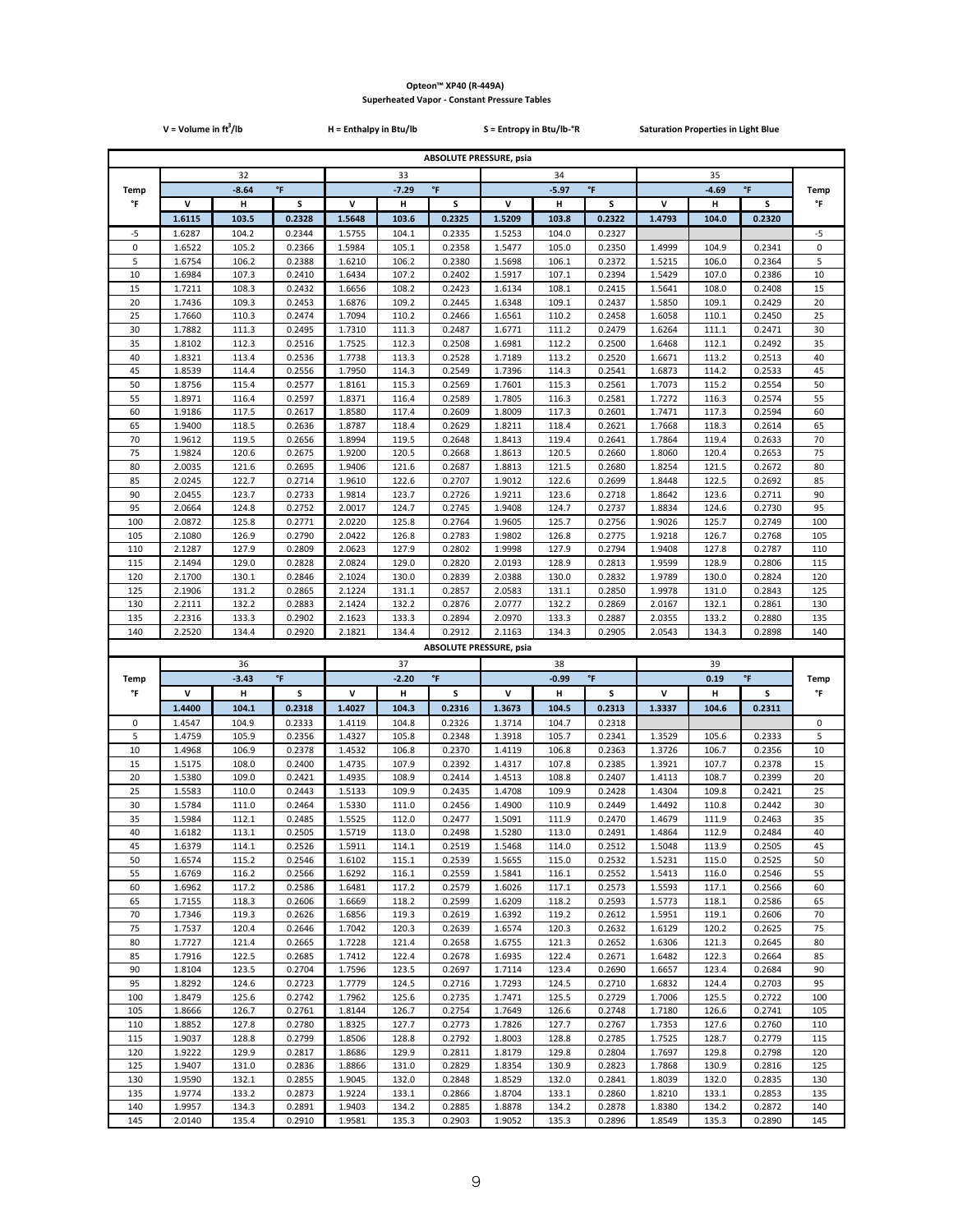|             | $V = Volume in ft3/lb$ |                |                  | H = Enthalpy in Btu/lb |                |                     | S = Entropy in Btu/lb-°R       |                |                     | <b>Saturation Properties in Light Blue</b> |                |                    |             |
|-------------|------------------------|----------------|------------------|------------------------|----------------|---------------------|--------------------------------|----------------|---------------------|--------------------------------------------|----------------|--------------------|-------------|
|             |                        |                |                  |                        |                |                     | <b>ABSOLUTE PRESSURE, psia</b> |                |                     |                                            |                |                    |             |
|             |                        | 40             |                  |                        | 41             |                     |                                | 42             |                     |                                            | 43             |                    |             |
| <b>Temp</b> |                        | 1.35           | $\mathsf{P}$     |                        | 2.49           | $\,^{\circ}$ F      |                                | 3.60           | $^\circ \mathsf{F}$ |                                            | 4.70           | $^\circ\mathsf{F}$ | <b>Temp</b> |
| °F          | v                      | н              | S                | v                      | н              | s                   | v                              | Н              | s                   | V                                          | н              | s                  | °F          |
|             | 1.3017                 | 104.8          | 0.2309           | 1.2712                 | 104.9          | 0.2307              | 1.2421                         | 105.0          | 0.2305              | 1.2143                                     | 105.2          | 0.2303             |             |
| 5           | 1.3160                 | 105.5          | 0.2326           | 1.2809                 | 105.4          | 0.2319              | 1.2474                         | 105.3          | 0.2312              | 1.2155                                     | 105.3          | 0.2305             | 5           |
| 10          | 1.3354<br>1.3544       | 106.6<br>107.6 | 0.2348<br>0.2371 | 1.2999<br>1.3186       | 106.5<br>107.5 | 0.2341<br>0.2364    | 1.2661<br>1.2845               | 106.4<br>107.5 | 0.2334<br>0.2357    | 1.2338<br>1.2519                           | 106.3<br>107.4 | 0.2328<br>0.2350   | 10<br>15    |
| 15<br>20    | 1.3733                 | 108.7          | 0.2392           | 1.3371                 | 108.6          | 0.2386              | 1.3027                         | 108.5          | 0.2379              | 1.2698                                     | 108.4          | 0.2372             | 20          |
| 25          | 1.3920                 | 109.7          | 0.2414           | 1.3554                 | 109.6          | 0.2407              | 1.3206                         | 109.6          | 0.2401              | 1.2874                                     | 109.5          | 0.2394             | 25          |
| 30          | 1.4104                 | 110.8          | 0.2435           | 1.3735                 | 110.7          | 0.2429              | 1.3384                         | 110.6          | 0.2422              | 1.3049                                     | 110.5          | 0.2416             | 30          |
| 35          | 1.4287                 | 111.8          | 0.2456           | 1.3915                 | 111.7          | 0.2450              | 1.3560                         | 111.7          | 0.2443              | 1.3221                                     | 111.6          | 0.2437             | 35          |
| 40<br>45    | 1.4469<br>1.4649       | 112.8<br>113.9 | 0.2477<br>0.2498 | 1.4093<br>1.4269       | 112.8<br>113.8 | 0.2471<br>0.2492    | 1.3734<br>1.3907               | 112.7<br>113.7 | 0.2464<br>0.2485    | 1.3393<br>1.3562                           | 112.6<br>113.7 | 0.2458<br>0.2479   | 40<br>45    |
| 50          | 1.4828                 | 114.9          | 0.2519           | 1.4445                 | 114.9          | 0.2512              | 1.4079                         | 114.8          | 0.2506              | 1.3731                                     | 114.7          | 0.2499             | 50          |
| 55          | 1.5006                 | 116.0          | 0.2539           | 1.4619                 | 115.9          | 0.2533              | 1.4250                         | 115.8          | 0.2526              | 1.3898                                     | 115.8          | 0.2520             | 55          |
| 60          | 1.5182                 | 117.0          | 0.2559           | 1.4792                 | 116.9          | 0.2553              | 1.4419                         | 116.9          | 0.2546              | 1.4064                                     | 116.8          | 0.2540             | 60          |
| 65          | 1.5358                 | 118.0          | 0.2579           | 1.4964                 | 118.0          | 0.2573              | 1.4588                         | 117.9          | 0.2567              | 1.4230                                     | 117.9          | 0.2560             | 65          |
| 70<br>75    | 1.5533                 | 119.1          | 0.2599<br>0.2619 | 1.5135                 | 119.0          | 0.2593              | 1.4755                         | 119.0          | 0.2587              | 1.4394                                     | 118.9<br>120.0 | 0.2580             | 70<br>75    |
| 80          | 1.5707<br>1.5880       | 120.1<br>121.2 | 0.2639           | 1.5305<br>1.5474       | 120.1<br>121.2 | 0.2613<br>0.2632    | 1.4922<br>1.5088               | 120.0<br>121.1 | 0.2606<br>0.2626    | 1.4557<br>1.4719                           | 121.0          | 0.2600<br>0.2620   | 80          |
| 85          | 1.6052                 | 122.3          | 0.2658           | 1.5643                 | 122.2          | 0.2652              | 1.5253                         | 122.2          | 0.2646              | 1.4881                                     | 122.1          | 0.2640             | 85          |
| 90          | 1.6223                 | 123.3          | 0.2677           | 1.5810                 | 123.3          | 0.2671              | 1.5417                         | 123.2          | 0.2665              | 1.5042                                     | 123.2          | 0.2659             | 90          |
| 95          | 1.6394                 | 124.4          | 0.2697           | 1.5977                 | 124.3          | 0.2690              | 1.5581                         | 124.3          | 0.2684              | 1.5202                                     | 124.2          | 0.2678             | 95          |
| 100<br>105  | 1.6564<br>1.6734       | 125.5<br>126.5 | 0.2716<br>0.2735 | 1.6144<br>1.6310       | 125.4<br>126.5 | 0.2710<br>0.2729    | 1.5744<br>1.5906               | 125.4<br>126.4 | 0.2704<br>0.2723    | 1.5362<br>1.5521                           | 125.3<br>126.4 | 0.2698<br>0.2717   | 100<br>105  |
| 110         | 1.6903                 | 127.6          | 0.2754           | 1.6475                 | 127.6          | 0.2748              | 1.6068                         | 127.5          | 0.2742              | 1.5679                                     | 127.5          | 0.2736             | 110         |
| 115         | 1.7071                 | 128.7          | 0.2773           | 1.6640                 | 128.6          | 0.2767              | 1.6229                         | 128.6          | 0.2760              | 1.5837                                     | 128.5          | 0.2755             | 115         |
| 120         | 1.7239                 | 129.8          | 0.2791           | 1.6804                 | 129.7          | 0.2785              | 1.6389                         | 129.7          | 0.2779              | 1.5994                                     | 129.6          | 0.2773             | 120         |
| 125         | 1.7407                 | 130.8          | 0.2810           | 1.6968                 | 130.8          | 0.2804              | 1.6550                         | 130.8          | 0.2798              | 1.6151                                     | 130.7          | 0.2792             | 125         |
| 130<br>135  | 1.7574<br>1.7740       | 131.9<br>133.0 | 0.2829<br>0.2847 | 1.7131<br>1.7294       | 131.9<br>133.0 | 0.2823<br>0.2841    | 1.6709<br>1.6869               | 131.9<br>133.0 | 0.2817<br>0.2835    | 1.6307<br>1.6463                           | 131.8<br>132.9 | 0.2811<br>0.2829   | 130<br>135  |
| 140         | 1.7906                 | 134.1          | 0.2866           | 1.7456                 | 134.1          | 0.2859              | 1.7027                         | 134.0          | 0.2853              | 1.6619                                     | 134.0          | 0.2848             | 140         |
| 145         | 1.8072                 | 135.2          | 0.2884           | 1.7618                 | 135.2          | 0.2878              | 1.7186                         | 135.2          | 0.2872              | 1.6774                                     | 135.1          | 0.2866             | 145         |
| 150         | 1.8237                 |                |                  |                        |                |                     |                                |                |                     |                                            |                |                    |             |
|             |                        | 136.3          | 0.2902           | 1.7780                 | 136.3          | 0.2896              | 1.7344                         | 136.3          | 0.2890              | 1.6928                                     | 136.2          | 0.2884             | 150         |
|             |                        |                |                  |                        |                |                     | <b>ABSOLUTE PRESSURE, psia</b> |                |                     |                                            |                |                    |             |
|             |                        | 44             |                  |                        | 45             |                     |                                | 46             |                     |                                            | 47             |                    |             |
| <b>Temp</b> |                        | 5.77           | °F               |                        | 6.83           | $^\circ \mathsf{F}$ |                                | 7.87           | $^\circ \mathsf{F}$ |                                            | 8.89           | °F                 | <b>Temp</b> |
| °F          | v                      | н              | s                | v                      | н              | s                   | v                              | н              | s                   | v                                          | н              | s                  | °F          |
| 10          | 1.1878<br>1.2030       | 105.3<br>106.2 | 0.2302<br>0.2321 | 1.1623<br>1.1736       | 105.5<br>106.1 | 0.2300<br>0.2314    | 1.1380<br>1.1454               | 105.6<br>106.0 | 0.2298<br>0.2308    | 1.1146<br>1.1184                           | 105.7<br>106.0 | 0.2296<br>0.2301   | 10          |
| 15          | 1.2208                 | 107.3          | 0.2343           | 1.1911                 | 107.2          | 0.2337              | 1.1627                         | 107.1          | 0.2331              | 1.1354                                     | 107.0          | 0.2324             | 15          |
| 20          | 1.2384                 | 108.4          | 0.2366           | 1.2084                 | 108.3          | 0.2359              | 1.1797                         | 108.2          | 0.2353              | 1.1522                                     | 108.1          | 0.2347             | 20          |
| 25          | 1.2557                 | 109.4          | 0.2388           | 1.2254                 | 109.3          | 0.2381              | 1.1964                         | 109.3          | 0.2375              | 1.1687                                     | 109.2          | 0.2369             | 25          |
| 30          | 1.2729                 | 110.5          | 0.2409           | 1.2423                 | 110.4          | 0.2403              | 1.2130                         | 110.3          | 0.2397              | 1.1850                                     | 110.2          | 0.2391             | 30          |
| 35<br>40    | 1.2898<br>1.3066       | 111.5<br>112.6 | 0.2431<br>0.2452 | 1.2589<br>1.2755       | 111.4<br>112.5 | 0.2424<br>0.2446    | 1.2294<br>1.2456               | 111.4<br>112.4 | 0.2418<br>0.2439    | 1.2011<br>1.2170                           | 111.3<br>112.4 | 0.2412<br>0.2434   | 35<br>40    |
| 45          | 1.3233                 | 113.6          | 0.2473           | 1.2918                 | 113.5          | 0.2466              | 1.2617                         | 113.5          | 0.2460              | 1.2329                                     | 113.4          | 0.2455             | 45          |
| 50          | 1.3398                 | 114.7          | 0.2493           | 1.3081                 | 114.6          | 0.2487              | 1.2776                         | 114.5          | 0.2481              | 1.2485                                     | 114.5          | 0.2475             | 50          |
| 55          | 1.3562                 | 115.7          | 0.2514           | 1.3242                 | 115.7          | 0.2508              | 1.2935                         | 115.6          | 0.2502              | 1.2641                                     | 115.5          | 0.2496             | 55          |
| 60<br>65    | 1.3725<br>1.3887       | 116.8<br>117.8 | 0.2534<br>0.2554 | 1.3402<br>1.3561       | 116.7<br>117.8 | 0.2528<br>0.2548    | 1.3092<br>1.3248               | 116.6<br>117.7 | 0.2522<br>0.2543    | 1.2795<br>1.2948                           | 116.6<br>117.7 | 0.2517<br>0.2537   | 60<br>65    |
| 70          | 1.4048                 | 118.9          | 0.2574           | 1.3718                 | 118.8          | 0.2568              | 1.3403                         | 118.8          | 0.2563              | 1.3101                                     | 118.7          | 0.2557             | 70          |
| 75          | 1.4209                 | 119.9          | 0.2594           | 1.3876                 | 119.9          | 0.2588              | 1.3557                         | 119.8          | 0.2583              | 1.3252                                     | 119.8          | 0.2577             | 75          |
| 80          | 1.4368                 | 121.0          | 0.2614           | 1.4032                 | 120.9          | 0.2608              | 1.3710                         | 120.9          | 0.2602              | 1.3402                                     | 120.8          | 0.2597             | 80          |
| 85          | 1.4526                 | 122.1          | 0.2634           | 1.4187                 | 122.0          | 0.2628              | 1.3863                         | 122.0          | 0.2622              | 1.3552                                     | 121.9          | 0.2617             | 85          |
| 90<br>95    | 1.4684<br>1.4841       | 123.1<br>124.2 | 0.2653<br>0.2672 | 1.4342<br>1.4496       | 123.1<br>124.1 | 0.2647<br>0.2667    | 1.4014<br>1.4165               | 123.0<br>124.1 | 0.2642<br>0.2661    | 1.3701<br>1.3849                           | 123.0<br>124.1 | 0.2636<br>0.2656   | 90<br>95    |
| 100         | 1.4997                 | 125.3          | 0.2692           | 1.4649                 | 125.2          | 0.2686              | 1.4316                         | 125.2          | 0.2680              | 1.3997                                     | 125.1          | 0.2675             | 100         |
| 105         | 1.5153                 | 126.3          | 0.2711           | 1.4802                 | 126.3          | 0.2705              | 1.4465                         | 126.3          | 0.2700              | 1.4144                                     | 126.2          | 0.2694             | 105         |
| 110         | 1.5308                 | 127.4          | 0.2730           | 1.4954                 | 127.4          | 0.2724              | 1.4615                         | 127.3          | 0.2719              | 1.4290                                     | 127.3          | 0.2713             | 110         |
| 115         | 1.5463                 | 128.5          | 0.2749           | 1.5105                 | 128.5          | 0.2743              | 1.4763                         | 128.4          | 0.2738              | 1.4436                                     | 128.4          | 0.2732             | 115         |
| 120<br>125  | 1.5617<br>1.5770       | 129.6<br>130.7 | 0.2768<br>0.2786 | 1.5256<br>1.5407       | 129.6<br>130.6 | 0.2762<br>0.2781    | 1.4911<br>1.5059               | 129.5<br>130.6 | 0.2756<br>0.2775    | 1.4581<br>1.4726                           | 129.5<br>130.6 | 0.2751<br>0.2770   | 120<br>125  |
| 130         | 1.5923                 | 131.8          | 0.2805           | 1.5557                 | 131.7          | 0.2799              | 1.5206                         | 131.7          | 0.2794              | 1.4870                                     | 131.7          | 0.2789             | 130         |
| 135         | 1.6076                 | 132.9          | 0.2824           | 1.5706                 | 132.8          | 0.2818              | 1.5352                         | 132.8          | 0.2812              | 1.5014                                     | 132.8          | 0.2807             | 135         |
| 140         | 1.6228                 | 134.0          | 0.2842           | 1.5855                 | 133.9          | 0.2836              | 1.5499                         | 133.9          | 0.2831              | 1.5157                                     | 133.9          | 0.2826             | 140         |
| 145<br>150  | 1.6380<br>1.6532       | 135.1<br>136.2 | 0.2860<br>0.2879 | 1.6004<br>1.6152       | 135.0<br>136.2 | 0.2855<br>0.2873    | 1.5644<br>1.5790               | 135.0<br>136.1 | 0.2849<br>0.2868    | 1.5300<br>1.5442                           | 135.0<br>136.1 | 0.2844<br>0.2862   | 145<br>150  |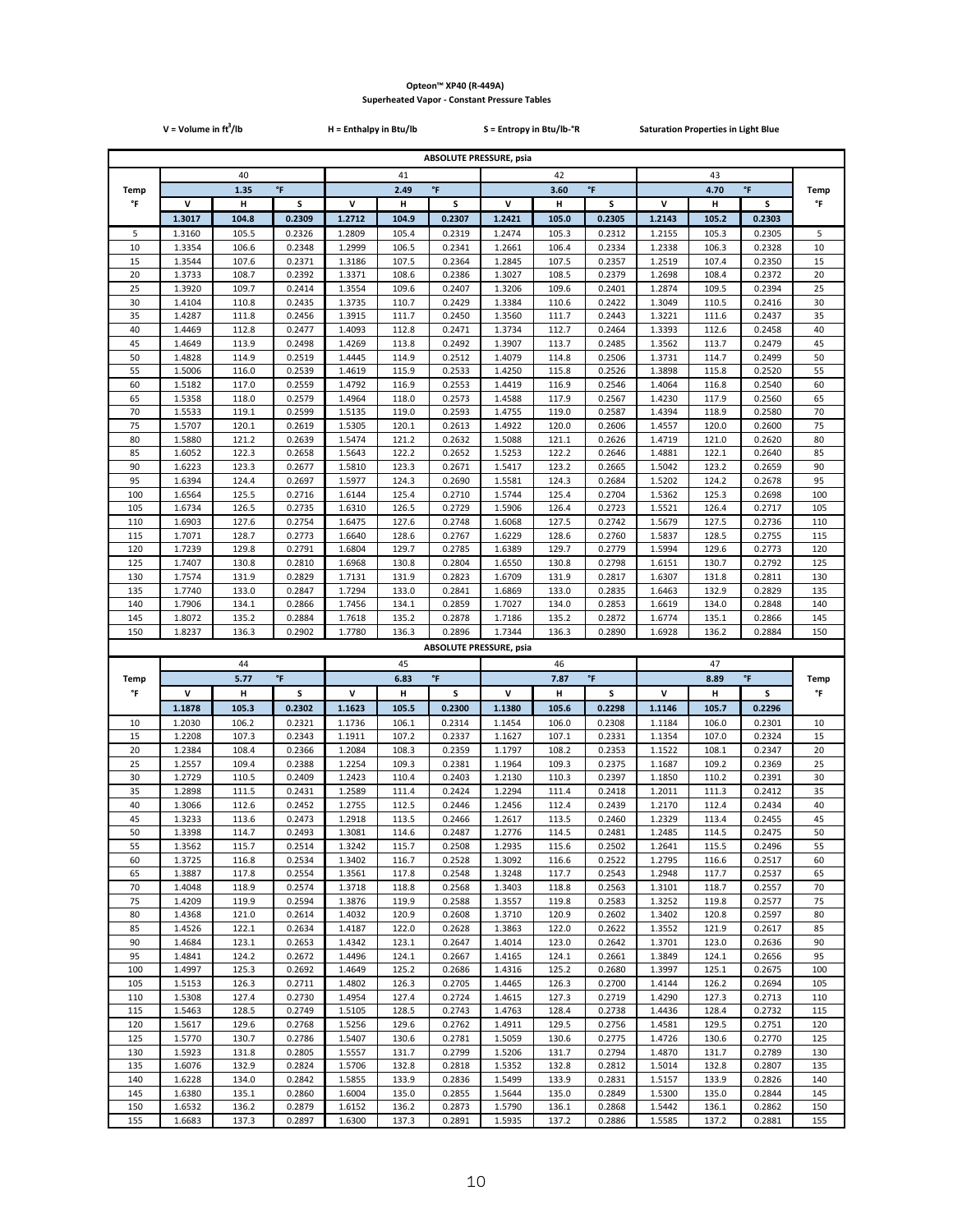|             | $V = Volume in ft3/lb$ |                |                  | H = Enthalpy in Btu/lb |                |                                | S = Entropy in Btu/lb-°R |                |                     | <b>Saturation Properties in Light Blue</b> |                |                    |             |
|-------------|------------------------|----------------|------------------|------------------------|----------------|--------------------------------|--------------------------|----------------|---------------------|--------------------------------------------|----------------|--------------------|-------------|
|             |                        |                |                  |                        |                | <b>ABSOLUTE PRESSURE, psia</b> |                          |                |                     |                                            |                |                    |             |
|             |                        | 48             |                  |                        | 49             |                                |                          | 50             |                     |                                            | 51             |                    |             |
| <b>Temp</b> |                        | 9.90           | $\mathsf{P}$     |                        | 10.89          | $\mathsf{P}$                   |                          | 11.86          | $^\circ \mathsf{F}$ |                                            | 12.82          | $^\circ\mathsf{F}$ | <b>Temp</b> |
| °F          | V                      | н              | s                | v                      | н              | S                              | $\mathsf{v}$             | Н              | S                   | v                                          | н              | s                  | °F          |
|             | 1.0922                 | 105.8          | 0.2295           | 1.0707                 | 106.0          | 0.2293                         | 1.0500                   | 106.1          | 0.2291              | 1.0300                                     | 106.2          | 0.2290             |             |
| 10          | 1.0925                 | 105.9          | 0.2295           |                        |                |                                |                          |                |                     |                                            |                |                    | 10          |
| 15<br>20    | 1.1093<br>1.1258       | 107.0<br>108.0 | 0.2318<br>0.2341 | 1.0842<br>1.1005       | 106.9<br>107.9 | 0.2312<br>0.2335               | 1.0602<br>1.0762         | 106.8<br>107.9 | 0.2306<br>0.2329    | 1.0370<br>1.0528                           | 106.7<br>107.8 | 0.2300<br>0.2323   | 15          |
| 25          | 1.1420                 | 109.1          | 0.2363           | 1.1165                 | 109.0          | 0.2357                         | 1.0920                   | 108.9          | 0.2351              | 1.0684                                     | 108.9          | 0.2345             | 20<br>25    |
| 30          | 1.1581                 | 110.2          | 0.2385           | 1.1323                 | 110.1          | 0.2379                         | 1.1076                   | 110.0          | 0.2373              | 1.0838                                     | 109.9          | 0.2367             | 30          |
| 35          | 1.1740                 | 111.2          | 0.2406           | 1.1479                 | 111.2          | 0.2401                         | 1.1229                   | 111.1          | 0.2395              | 1.0989                                     | 111.0          | 0.2389             | 35          |
| 40          | 1.1897                 | 112.3          | 0.2428           | 1.1634                 | 112.2          | 0.2422                         | 1.1382                   | 112.2          | 0.2416              | 1.1139                                     | 112.1          | 0.2411             | 40          |
| 45<br>50    | 1.2052<br>1.2206       | 113.3          | 0.2449<br>0.2470 | 1.1787                 | 113.3          | 0.2443<br>0.2464               | 1.1532                   | 113.2          | 0.2438<br>0.2459    | 1.1287                                     | 113.2<br>114.2 | 0.2432             | 45<br>50    |
| 55          | 1.2359                 | 114.4<br>115.5 | 0.2490           | 1.1938<br>1.2089       | 114.3<br>115.4 | 0.2485                         | 1.1681<br>1.1829         | 114.3<br>115.3 | 0.2479              | 1.1434<br>1.1580                           | 115.3          | 0.2453<br>0.2474   | 55          |
| 60          | 1.2511                 | 116.5          | 0.2511           | 1.2238                 | 116.5          | 0.2505                         | 1.1976                   | 116.4          | 0.2500              | 1.1724                                     | 116.4          | 0.2495             | 60          |
| 65          | 1.2661                 | 117.6          | 0.2531           | 1.2386                 | 117.5          | 0.2526                         | 1.2122                   | 117.5          | 0.2520              | 1.1868                                     | 117.4          | 0.2515             | 65          |
| 70          | 1.2811                 | 118.7          | 0.2551           | 1.2533                 | 118.6          | 0.2546                         | 1.2266                   | 118.5          | 0.2541              | 1.2010                                     | 118.5          | 0.2535             | 70          |
| 75          | 1.2960                 | 119.7          | 0.2571           | 1.2679                 | 119.7          | 0.2566                         | 1.2410                   | 119.6          | 0.2561              | 1.2151                                     | 119.6          | 0.2555             | 75          |
| 80<br>85    | 1.3107<br>1.3254       | 120.8<br>121.9 | 0.2591<br>0.2611 | 1.2824<br>1.2969       | 120.7<br>121.8 | 0.2586<br>0.2606               | 1.2553<br>1.2695         | 120.7<br>121.8 | 0.2581<br>0.2600    | 1.2292<br>1.2431                           | 120.6<br>121.7 | 0.2575<br>0.2595   | 80<br>85    |
| 90          | 1.3401                 | 122.9          | 0.2631           | 1.3112                 | 122.9          | 0.2625                         | 1.2836                   | 122.8          | 0.2620              | 1.2570                                     | 122.8          | 0.2615             | 90          |
| 95          | 1.3546                 | 124.0          | 0.2650           | 1.3255                 | 124.0          | 0.2645                         | 1.2976                   | 123.9          | 0.2640              | 1.2708                                     | 123.9          | 0.2634             | 95          |
| 100         | 1.3691                 | 125.1          | 0.2670           | 1.3398                 | 125.0          | 0.2664                         | 1.3116                   | 125.0          | 0.2659              | 1.2846                                     | 124.9          | 0.2654             | 100         |
| 105         | 1.3835                 | 126.2          | 0.2689           | 1.3539                 | 126.1          | 0.2683                         | 1.3255                   | 126.1          | 0.2678              | 1.2982                                     | 126.0          | 0.2673             | 105         |
| 110<br>115  | 1.3979<br>1.4122       | 127.2<br>128.3 | 0.2708<br>0.2727 | 1.3680<br>1.3821       | 127.2<br>128.3 | 0.2703<br>0.2722               | 1.3394<br>1.3532         | 127.2<br>128.3 | 0.2697<br>0.2716    | 1.3118<br>1.3254                           | 127.1<br>128.2 | 0.2692<br>0.2711   | 110<br>115  |
| 120         | 1.4264                 | 129.4          | 0.2746           | 1.3961                 | 129.4          | 0.2741                         | 1.3669                   | 129.3          | 0.2735              | 1.3389                                     | 129.3          | 0.2730             | 120         |
| 125         | 1.4406                 | 130.5          | 0.2765           | 1.4100                 | 130.5          | 0.2759                         | 1.3806                   | 130.4          | 0.2754              | 1.3524                                     | 130.4          | 0.2749             | 125         |
| 130         | 1.4548                 | 131.6          | 0.2783           | 1.4239                 | 131.6          | 0.2778                         | 1.3943                   | 131.5          | 0.2773              | 1.3658                                     | 131.5          | 0.2768             | 130         |
| 135         | 1.4689                 | 132.7          | 0.2802           | 1.4378                 | 132.7          | 0.2797                         | 1.4079                   | 132.6          | 0.2792              | 1.3791                                     | 132.6          | 0.2787             | 135         |
| 140<br>145  | 1.4830<br>1.4970       | 133.8<br>134.9 | 0.2820<br>0.2839 | 1.4516<br>1.4653       | 133.8<br>134.9 | 0.2815<br>0.2834               | 1.4214<br>1.4349         | 133.8<br>134.9 | 0.2810<br>0.2829    | 1.3925<br>1.4057                           | 133.7<br>134.8 | 0.2805<br>0.2824   | 140<br>145  |
| 150         | 1.5110                 | 136.0          | 0.2857           | 1.4791                 | 136.0          | 0.2852                         | 1.4484                   | 136.0          | 0.2847              | 1.4190                                     | 135.9          | 0.2842             | 150         |
| 155         | 1.5249                 | 137.2          | 0.2875           | 1.4927                 | 137.1          | 0.2870                         | 1.4618                   | 137.1          | 0.2865              | 1.4322                                     | 137.1          | 0.2860             | 155         |
|             |                        |                |                  |                        |                | <b>ABSOLUTE PRESSURE, psia</b> |                          |                |                     |                                            |                |                    |             |
|             |                        | 52             |                  |                        | 53             |                                |                          | 54             |                     |                                            | 55             |                    |             |
| Temp        |                        | 13.77          | °F               |                        | 14.70          | $^\circ \mathsf{F}$            |                          | 15.62<br>н     | $^\circ \mathsf{F}$ |                                            | 16.52          | $^\circ\mathsf{F}$ | <b>Temp</b> |
| °F          | v<br>1.0109            | н<br>106.3     | s<br>0.2288      | v<br>0.9924            | н              | s                              | v                        |                | s                   | V                                          | н              | s                  | °F          |
| 15          | 1.0147                 |                |                  |                        |                |                                |                          |                |                     |                                            |                |                    |             |
| 20          | 1.0304                 |                |                  |                        | 106.4          | 0.2287                         | 0.9745                   | 106.6          | 0.2285              | 0.9573                                     | 106.7          | 0.2284             |             |
| 25          |                        | 106.6<br>107.7 | 0.2294<br>0.2317 | 0.9933<br>1.0087       | 106.5<br>107.6 | 0.2288<br>0.2311               | 0.9879                   | 107.5          | 0.2306              | 0.9678                                     | 107.4          | 0.2300             | 15<br>20    |
| 30          | 1.0457                 | 108.8          | 0.2340           | 1.0239                 | 108.7          | 0.2334                         | 1.0029                   | 108.6          | 0.2328              | 0.9826                                     | 108.5          | 0.2323             | 25          |
|             | 1.0609                 | 109.9          | 0.2362           | 1.0388                 | 109.8          | 0.2356                         | 1.0176                   | 109.7          | 0.2351              | 0.9971                                     | 109.6          | 0.2345             | 30          |
| 35          | 1.0758                 | 110.9          | 0.2384           | 1.0536                 | 110.9          | 0.2378                         | 1.0322                   | 110.8          | 0.2373              | 1.0115                                     | 110.7          | 0.2368             | 35          |
| 40          | 1.0906                 | 112.0          | 0.2405           | 1.0681                 | 111.9          | 0.2400                         | 1.0465                   | 111.9          | 0.2395              | 1.0257                                     | 111.8          | 0.2389             | 40          |
| 45<br>50    | 1.1052<br>1.1197       | 113.1<br>114.2 | 0.2427<br>0.2448 | 1.0825<br>1.0968       | 113.0<br>114.1 | 0.2421<br>0.2442               | 1.0607<br>1.0748         | 112.9<br>114.0 | 0.2416<br>0.2437    | 1.0397<br>1.0535                           | 112.9<br>114.0 | 0.2411<br>0.2432   | 45<br>50    |
| 55          | 1.1340                 | 115.2          | 0.2469           | 1.1109                 | 115.2          | 0.2463                         | 1.0887                   | 115.1          | 0.2458              | 1.0673                                     | 115.0          | 0.2453             | 55          |
| 60          | 1.1482                 | 116.3          | 0.2489           | 1.1249                 | 116.2          | 0.2484                         | 1.1025                   | 116.2          | 0.2479              | 1.0809                                     | 116.1          | 0.2474             | 60          |
| 65          | 1.1623                 | 117.4          | 0.2510           | 1.1388                 | 117.3          | 0.2505                         | 1.1162                   | 117.2          | 0.2500              | 1.0943                                     | 117.2          | 0.2495             | 65          |
| 70          | 1.1763                 | 118.4          | 0.2530           | 1.1526                 | 118.4          | 0.2525                         | 1.1297                   | 118.3          | 0.2520              | 1.1077                                     | 118.3          | 0.2515             | 70          |
| 75<br>80    | 1.1902<br>1.2041       | 119.5<br>120.6 | 0.2550<br>0.2570 | 1.1663<br>1.1799       | 119.5<br>120.5 | 0.2545<br>0.2565               | 1.1432<br>1.1566         | 119.4<br>120.5 | 0.2540<br>0.2560    | 1.1210<br>1.1342                           | 119.3<br>120.4 | 0.2535<br>0.2555   | 75<br>80    |
| 85          | 1.2178                 | 121.7          | 0.2590           | 1.1934                 | 121.6          | 0.2585                         | 1.1699                   | 121.6          | 0.2580              | 1.1473                                     | 121.5          | 0.2575             | 85          |
| 90          | 1.2314                 | 122.7          | 0.2610           | 1.2068                 | 122.7          | 0.2605                         | 1.1831                   | 122.6          | 0.2600              | 1.1603                                     | 122.6          | 0.2595             | 90          |
| 95          | 1.2450                 | 123.8          | 0.2629           | 1.2202                 | 123.8          | 0.2624                         | 1.1963                   | 123.7          | 0.2620              | 1.1733                                     | 123.7          | 0.2615             | 95          |
| 100         | 1.2585                 | 124.9          | 0.2649           | 1.2335                 | 124.9          | 0.2644                         | 1.2094                   | 124.8          | 0.2639              | 1.1861                                     | 124.8          | 0.2634             | 100         |
| 105<br>110  | 1.2720<br>1.2854       | 126.0<br>127.1 | 0.2668<br>0.2687 | 1.2467<br>1.2599       | 125.9<br>127.0 | 0.2663<br>0.2682               | 1.2224<br>1.2354         | 125.9<br>127.0 | 0.2658<br>0.2678    | 1.1990<br>1.2117                           | 125.9<br>126.9 | 0.2654<br>0.2673   | 105<br>110  |
| 115         | 1.2987                 | 128.2          | 0.2706           | 1.2730                 | 128.1          | 0.2702                         | 1.2483                   | 128.1          | 0.2697              | 1.2244                                     | 128.0          | 0.2692             | 115         |
| 120         | 1.3120                 | 129.3          | 0.2725           | 1.2861                 | 129.2          | 0.2721                         | 1.2611                   | 129.2          | 0.2716              | 1.2370                                     | 129.1          | 0.2711             | 120         |
| 125         | 1.3252                 | 130.4          | 0.2744           | 1.2991                 | 130.3          | 0.2739                         | 1.2739                   | 130.3          | 0.2735              | 1.2496                                     | 130.2          | 0.2730             | 125         |
| 130         | 1.3384                 | 131.5          | 0.2763           | 1.3120                 | 131.4          | 0.2758                         | 1.2866                   | 131.4          | 0.2753              | 1.2622                                     | 131.3          | 0.2749             | 130         |
| 135         | 1.3515                 | 132.6          | 0.2782           | 1.3249                 | 132.5          | 0.2777                         | 1.2993                   | 132.5          | 0.2772              | 1.2747                                     | 132.5          | 0.2768             | 135         |
| 140<br>145  | 1.3646<br>1.3776       | 133.7<br>134.8 | 0.2800<br>0.2819 | 1.3378<br>1.3506       | 133.6<br>134.8 | 0.2795<br>0.2814               | 1.3120<br>1.3246         | 133.6<br>134.7 | 0.2791<br>0.2809    | 1.2871<br>1.2995                           | 133.6<br>134.7 | 0.2786<br>0.2805   | 140<br>145  |
| 150         | 1.3907                 | 135.9          | 0.2837           | 1.3634                 | 135.9          | 0.2832                         | 1.3372                   | 135.8          | 0.2828              | 1.3119                                     | 135.8          | 0.2823             | 150         |
| 155<br>160  | 1.4036<br>1.4166       | 137.0<br>138.2 | 0.2855<br>0.2874 | 1.3762<br>1.3889       | 137.0<br>138.1 | 0.2851<br>0.2869               | 1.3497<br>1.3622         | 137.0<br>138.1 | 0.2846<br>0.2864    | 1.3242<br>1.3365                           | 136.9<br>138.0 | 0.2841<br>0.2860   | 155<br>160  |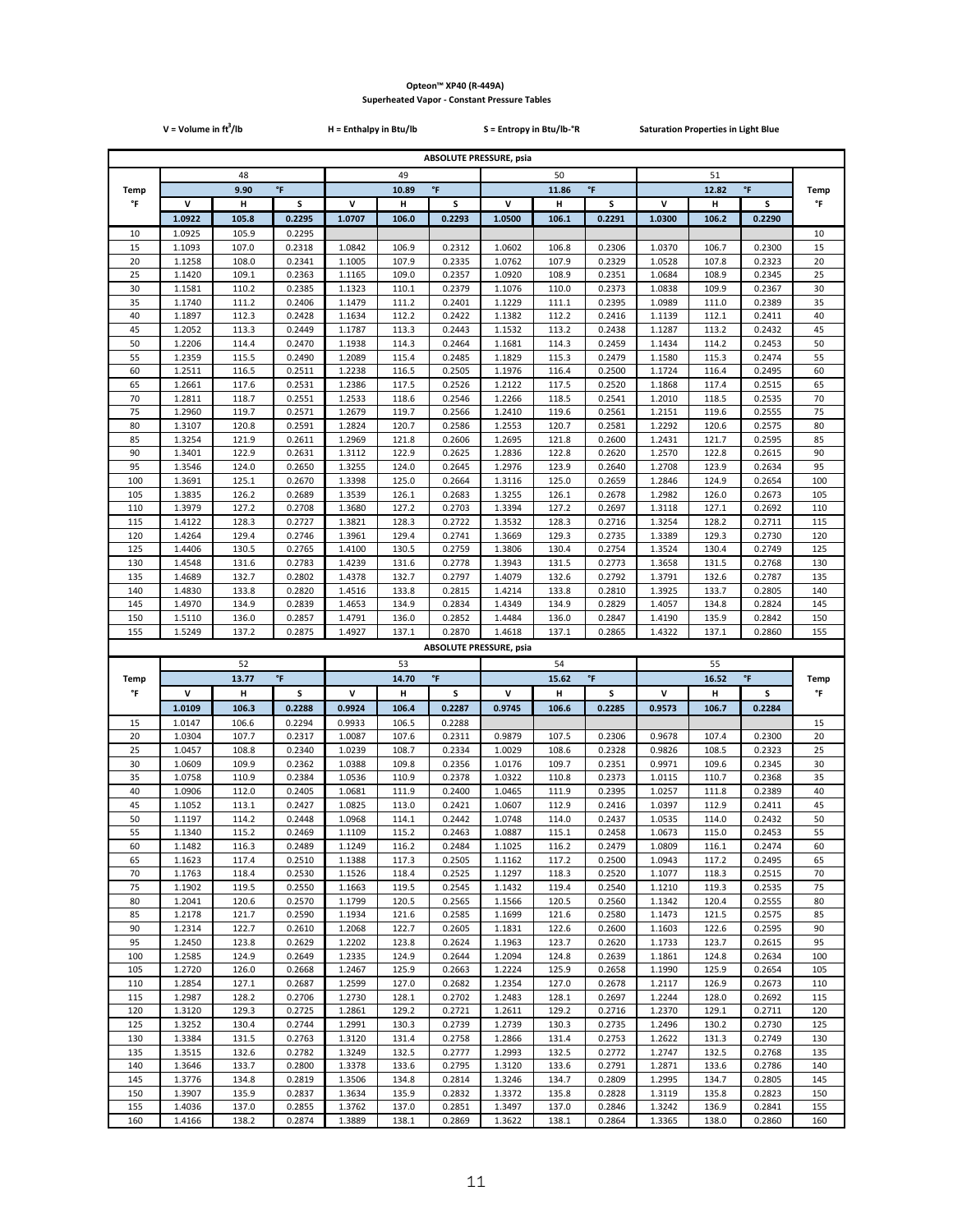|             | $V = Volume in ft3/lb$ |                |                  | H = Enthalpy in Btu/lb |                |                                | S = Entropy in Btu/lb-°R     |                |                     | <b>Saturation Properties in Light Blue</b> |                |                    |                   |
|-------------|------------------------|----------------|------------------|------------------------|----------------|--------------------------------|------------------------------|----------------|---------------------|--------------------------------------------|----------------|--------------------|-------------------|
|             |                        |                |                  |                        |                | <b>ABSOLUTE PRESSURE, psia</b> |                              |                |                     |                                            |                |                    |                   |
|             | 60                     |                |                  | 65                     |                |                                |                              | 70             |                     |                                            | 75             |                    |                   |
| <b>Temp</b> |                        | 20.87          | $\mathsf{P}$     | $\mathsf{P}$<br>24.94  |                |                                | $^\circ \mathsf{F}$<br>28.79 |                |                     |                                            | 32.43          | $^\circ\mathsf{F}$ | <b>Temp</b>       |
| °F          | v                      | н              | s                | v                      | н              | S                              | $\mathsf{v}$                 | н              | S                   | V                                          | н              | s                  | °F                |
|             | 0.8797                 | 107.2          | 0.2277           | 0.8135                 | 107.7          | 0.2271                         | 0.7565                       | 108.1          | 0.2266              | 0.7069                                     | 108.6          | 0.2261             |                   |
| 25          | 0.8912                 | 108.1          | 0.2297           | 0.8137                 | 107.7          | 0.2272                         |                              |                |                     |                                            |                |                    | 25                |
| 30<br>35    | 0.9050<br>0.9185       | 109.2<br>110.3 | 0.2319<br>0.2342 | 0.8268<br>0.8396       | 108.8<br>110.0 | 0.2295<br>0.2318               | 0.7596<br>0.7718             | 108.4<br>109.6 | 0.2271<br>0.2295    | 0.7129                                     | 109.2          | 0.2273             | 30<br>35          |
| 40          | 0.9318                 | 111.4          | 0.2364           | 0.8522                 | 111.1          | 0.2340                         | 0.7839                       | 110.7          | 0.2318              | 0.7245                                     | 110.3          | 0.2296             | 40                |
| 45          | 0.9449                 | 112.5          | 0.2386           | 0.8646                 | 112.2          | 0.2362                         | 0.7957                       | 111.8          | 0.2340              | 0.7358                                     | 111.5          | 0.2319             | 45                |
| 50          | 0.9579                 | 113.6          | 0.2407           | 0.8769                 | 113.3          | 0.2384                         | 0.8074                       | 113.0          | 0.2362              | 0.7470                                     | 112.6          | 0.2341             | 50                |
| 55          | 0.9708                 | 114.7          | 0.2429           | 0.8890                 | 114.4          | 0.2406                         | 0.8188                       | 114.1          | 0.2384              | 0.7579                                     | 113.7          | 0.2363             | 55                |
| 60<br>65    | 0.9835<br>0.9961       | 115.8<br>116.9 | 0.2450<br>0.2471 | 0.9010<br>0.9128       | 115.5<br>116.6 | 0.2427<br>0.2448               | 0.8302<br>0.8414             | 115.2<br>116.3 | 0.2406<br>0.2427    | 0.7688<br>0.7794                           | 114.9<br>116.0 | 0.2385<br>0.2407   | 60<br>65          |
| 70          | 1.0086                 | 118.0          | 0.2491           | 0.9246                 | 117.7          | 0.2469                         | 0.8525                       | 117.4          | 0.2448              | 0.7900                                     | 117.1          | 0.2428             | 70                |
| 75          | 1.0209                 | 119.1          | 0.2512           | 0.9362                 | 118.8          | 0.2489                         | 0.8635                       | 118.5          | 0.2469              | 0.8004                                     | 118.2          | 0.2449             | 75                |
| 80          | 1.0332                 | 120.2          | 0.2532           | 0.9477                 | 119.9          | 0.2510                         | 0.8744                       | 119.6          | 0.2489              | 0.8108                                     | 119.3          | 0.2470             | 80                |
| 85          | 1.0454                 | 121.2          | 0.2552           | 0.9592                 | 121.0          | 0.2530                         | 0.8852                       | 120.7          | 0.2510              | 0.8210                                     | 120.5          | 0.2490             | 85                |
| 90<br>95    | 1.0575<br>1.0696       | 122.3<br>123.4 | 0.2572<br>0.2592 | 0.9705<br>0.9818       | 122.1<br>123.2 | 0.2550<br>0.2570               | 0.8959<br>0.9065             | 121.8<br>122.9 | 0.2530<br>0.2550    | 0.8312<br>0.8412                           | 121.6<br>122.7 | 0.2511<br>0.2531   | 90<br>95          |
| 100         | 1.0815                 | 124.5          | 0.2611           | 0.9930                 | 124.3          | 0.2590                         | 0.9171                       | 124.1          | 0.2570              | 0.8512                                     | 123.8          | 0.2551             | 100               |
| 105         | 1.0934                 | 125.6          | 0.2631           | 1.0041                 | 125.4          | 0.2610                         | 0.9275                       | 125.2          | 0.2590              | 0.8611                                     | 124.9          | 0.2571             | 105               |
| 110         | 1.1053                 | 126.7          | 0.2650           | 1.0152                 | 126.5          | 0.2629                         | 0.9379                       | 126.3          | 0.2609              | 0.8709                                     | 126.0          | 0.2591             | 110               |
| 115         | 1.1171                 | 127.8          | 0.2669           | 1.0262                 | 127.6          | 0.2648                         | 0.9483                       | 127.4          | 0.2629              | 0.8807                                     | 127.2          | 0.2610             | 115               |
| 120<br>125  | 1.1288<br>1.1405       | 128.9<br>130.0 | 0.2689<br>0.2708 | 1.0371<br>1.0480       | 128.7<br>129.8 | 0.2668<br>0.2687               | 0.9586<br>0.9688             | 128.5<br>129.6 | 0.2648<br>0.2667    | 0.8904<br>0.9001                           | 128.3<br>129.4 | 0.2630<br>0.2649   | 120<br>125        |
| 130         | 1.1521                 | 131.1          | 0.2727           | 1.0589                 | 130.9          | 0.2706                         | 0.9790                       | 130.7          | 0.2686              | 0.9097                                     | 130.5          | 0.2668             | 130               |
| 135         | 1.1636                 | 132.3          | 0.2745           | 1.0697                 | 132.1          | 0.2725                         | 0.9891                       | 131.9          | 0.2705              | 0.9193                                     | 131.7          | 0.2687             | 135               |
| 140         | 1.1752                 | 133.4          | 0.2764           | 1.0804                 | 133.2          | 0.2743                         | 0.9992                       | 133.0          | 0.2724              | 0.9288                                     | 132.8          | 0.2706             | 140               |
| 145<br>150  | 1.1867<br>1.1981       | 134.5          | 0.2783<br>0.2801 | 1.0911                 | 134.3          | 0.2762<br>0.2781               | 1.0092                       | 134.1          | 0.2743              | 0.9382                                     | 133.9<br>135.1 | 0.2725<br>0.2744   | 145<br>150        |
| 155         | 1.2095                 | 135.6<br>136.7 | 0.2820           | 1.1018<br>1.1124       | 135.4<br>136.6 | 0.2799                         | 1.0192<br>1.0292             | 135.3<br>136.4 | 0.2762<br>0.2780    | 0.9477<br>0.9570                           | 136.2          | 0.2762             | 155               |
| 160         | 1.2209                 | 137.9          | 0.2838           | 1.1230                 | 137.7          | 0.2818                         | 1.0391                       | 137.5          | 0.2799              | 0.9664                                     | 137.4          | 0.2781             | 160               |
| 165         | 1.2322                 | 139.0          | 0.2856           | 1.1336                 | 138.8          | 0.2836                         | 1.0490                       | 138.7          | 0.2817              | 0.9757                                     | 138.5          | 0.2799             | 165               |
| 170         |                        |                |                  |                        |                |                                |                              |                |                     |                                            |                |                    |                   |
|             | 1.2435                 | 140.2          | 0.2874           | 1.1441                 | 140.0          | 0.2854                         | 1.0588                       | 139.8          | 0.2835              | 0.9849                                     | 139.7          | 0.2818             | 170               |
|             |                        |                |                  |                        |                | <b>ABSOLUTE PRESSURE, psia</b> |                              |                |                     |                                            |                |                    |                   |
|             |                        | 80             |                  |                        | 85             |                                |                              | 90             |                     |                                            | 95             |                    |                   |
| Temp<br>°F  | v                      | 35.88          | °F<br>s          | v                      | 39.18          | $^\circ \mathsf{F}$<br>s       | v                            | 42.34          | $^\circ \mathsf{F}$ |                                            | 45.36          | $^\circ\mathsf{F}$ | <b>Temp</b><br>°F |
|             | 0.6632                 | н<br>109.0     | 0.2256           | 0.6245                 | н<br>109.3     | 0.2251                         | 0.5900                       | н<br>109.7     | s<br>0.2247         | V<br>0.5589                                | н<br>110.0     | s<br>0.2243        |                   |
| 40          | 0.6724                 | 109.9          | 0.2275           | 0.6263                 | 109.5          | 0.2255                         |                              |                |                     |                                            |                |                    | 40                |
| 45          | 0.6833                 | 111.1          | 0.2298           | 0.6368                 | 110.7          | 0.2279                         | 0.5954                       | 110.3          | 0.2260              |                                            |                |                    | 45                |
| 50          | 0.6940                 | 112.3          | 0.2321           | 0.6472                 | 111.9          | 0.2302                         | 0.6055                       | 111.5          | 0.2283              | 0.5680                                     | 111.1          | 0.2265             | 50                |
| 55          | 0.7045                 | 113.4          | 0.2344           | 0.6573                 | 113.1          | 0.2325                         | 0.6153                       | 112.7          | 0.2306              | 0.5776                                     | 112.3          | 0.2289             | 55                |
| 60<br>65    | 0.7149<br>0.7251       | 114.5<br>115.7 | 0.2366<br>0.2387 | 0.6673<br>0.6771       | 114.2<br>115.4 | 0.2347<br>0.2369               | 0.6249<br>0.6344             | 113.9<br>115.0 | 0.2329<br>0.2351    | 0.5869<br>0.5961                           | 113.5<br>114.7 | 0.2312<br>0.2334   | 60<br>65          |
| 70          | 0.7352                 | 116.8          | 0.2409           | 0.6868                 | 116.5          | 0.2391                         | 0.6437                       | 116.2          | 0.2373              | 0.6051                                     | 115.9          | 0.2356             | 70                |
| 75          | 0.7452                 | 117.9          | 0.2430           | 0.6964                 | 117.6          | 0.2412                         | 0.6529                       | 117.3          | 0.2395              | 0.6140                                     | 117.0          | 0.2378             | 75                |
| 80          | 0.7550                 | 119.1          | 0.2451           | 0.7058                 | 118.8          | 0.2433                         | 0.6620                       | 118.5          | 0.2416              | 0.6228                                     | 118.2          | 0.2400             | 80                |
| 85<br>90    | 0.7648<br>0.7745       | 120.2<br>121.3 | 0.2472<br>0.2492 | 0.7152<br>0.7244       | 119.9<br>121.1 | 0.2454<br>0.2475               | 0.6710<br>0.6799             | 119.6<br>120.8 | 0.2437<br>0.2458    | 0.6314<br>0.6400                           | 119.4<br>120.5 | 0.2421<br>0.2442   | 85<br>90          |
| 95          | 0.7840                 | 122.4          | 0.2513           | 0.7335                 | 122.2          | 0.2496                         | 0.6886                       | 121.9          | 0.2479              | 0.6484                                     | 121.7          | 0.2463             | 95                |
| 100         | 0.7935                 | 123.6          | 0.2533           | 0.7426                 | 123.3          | 0.2516                         | 0.6973                       | 123.1          | 0.2500              | 0.6568                                     | 122.8          | 0.2484             | 100               |
| 105         | 0.8030                 | 124.7          | 0.2553           | 0.7516                 | 124.5          | 0.2536                         | 0.7059                       | 124.2          | 0.2520              | 0.6650                                     | 124.0          | 0.2504             | 105               |
| 110         | 0.8123                 | 125.8          | 0.2573           | 0.7605<br>0.7694       | 125.6          | 0.2556                         | 0.7145                       | 125.4          | 0.2540              | 0.6732                                     | 125.1          | 0.2525             | 110               |
| 115<br>120  | 0.8216<br>0.8308       | 126.9<br>128.1 | 0.2593<br>0.2612 | 0.7781                 | 126.7<br>127.9 | 0.2576<br>0.2596               | 0.7229<br>0.7313             | 126.5<br>127.6 | 0.2560<br>0.2580    | 0.6813<br>0.6894                           | 126.3<br>127.4 | 0.2545<br>0.2565   | 115<br>120        |
| 125         | 0.8400                 | 129.2          | 0.2632           | 0.7869                 | 129.0          | 0.2615                         | 0.7397                       | 128.8          | 0.2599              | 0.6974                                     | 128.6          | 0.2584             | 125               |
| 130         | 0.8491                 | 130.3          | 0.2651           | 0.7955                 | 130.1          | 0.2634                         | 0.7479                       | 129.9          | 0.2619              | 0.7053                                     | 129.7          | 0.2604             | 130               |
| 135         | 0.8581                 | 131.5          | 0.2670           | 0.8042                 | 131.3          | 0.2654                         | 0.7562                       | 131.1          | 0.2638              | 0.7132                                     | 130.9          | 0.2623             | 135               |
| 140<br>145  | 0.8671<br>0.8761       | 132.6<br>133.7 | 0.2689<br>0.2708 | 0.8127<br>0.8212       | 132.4<br>133.6 | 0.2673<br>0.2692               | 0.7643<br>0.7725             | 132.2<br>133.4 | 0.2657<br>0.2676    | 0.7210<br>0.7288                           | 132.0<br>133.2 | 0.2643<br>0.2662   | 140<br>145        |
| 150         | 0.8850                 | 134.9          | 0.2727           | 0.8297                 | 134.7          | 0.2711                         | 0.7806                       | 134.5          | 0.2695              | 0.7365                                     | 134.3          | 0.2681             | 150               |
| 155         | 0.8939                 | 136.0          | 0.2745           | 0.8381                 | 135.9          | 0.2730                         | 0.7886                       | 135.7          | 0.2714              | 0.7442                                     | 135.5          | 0.2700             | 155               |
| 160         | 0.9027                 | 137.2          | 0.2764           | 0.8465                 | 137.0          | 0.2748                         | 0.7966                       | 136.8          | 0.2733              | 0.7519                                     | 136.7          | 0.2719             | 160               |
| 165         | 0.9115                 | 138.3          | 0.2783           | 0.8549                 | 138.2          | 0.2767                         | 0.8045                       | 138.0          | 0.2752              | 0.7595                                     | 137.8          | 0.2737             | 165               |
| 170<br>175  | 0.9203<br>0.9290       | 139.5<br>140.6 | 0.2801<br>0.2819 | 0.8632<br>0.8715       | 139.3<br>140.5 | 0.2785<br>0.2804               | 0.8125<br>0.8204             | 139.2<br>140.3 | 0.2770<br>0.2789    | 0.7671<br>0.7746                           | 139.0<br>140.1 | 0.2756<br>0.2774   | 170<br>175        |
| 180         | 0.9377                 | 141.8          | 0.2838           | 0.8797                 | 141.6          | 0.2822                         | 0.8282                       | 141.5          | 0.2807              | 0.7821                                     | 141.3          | 0.2793             | 180               |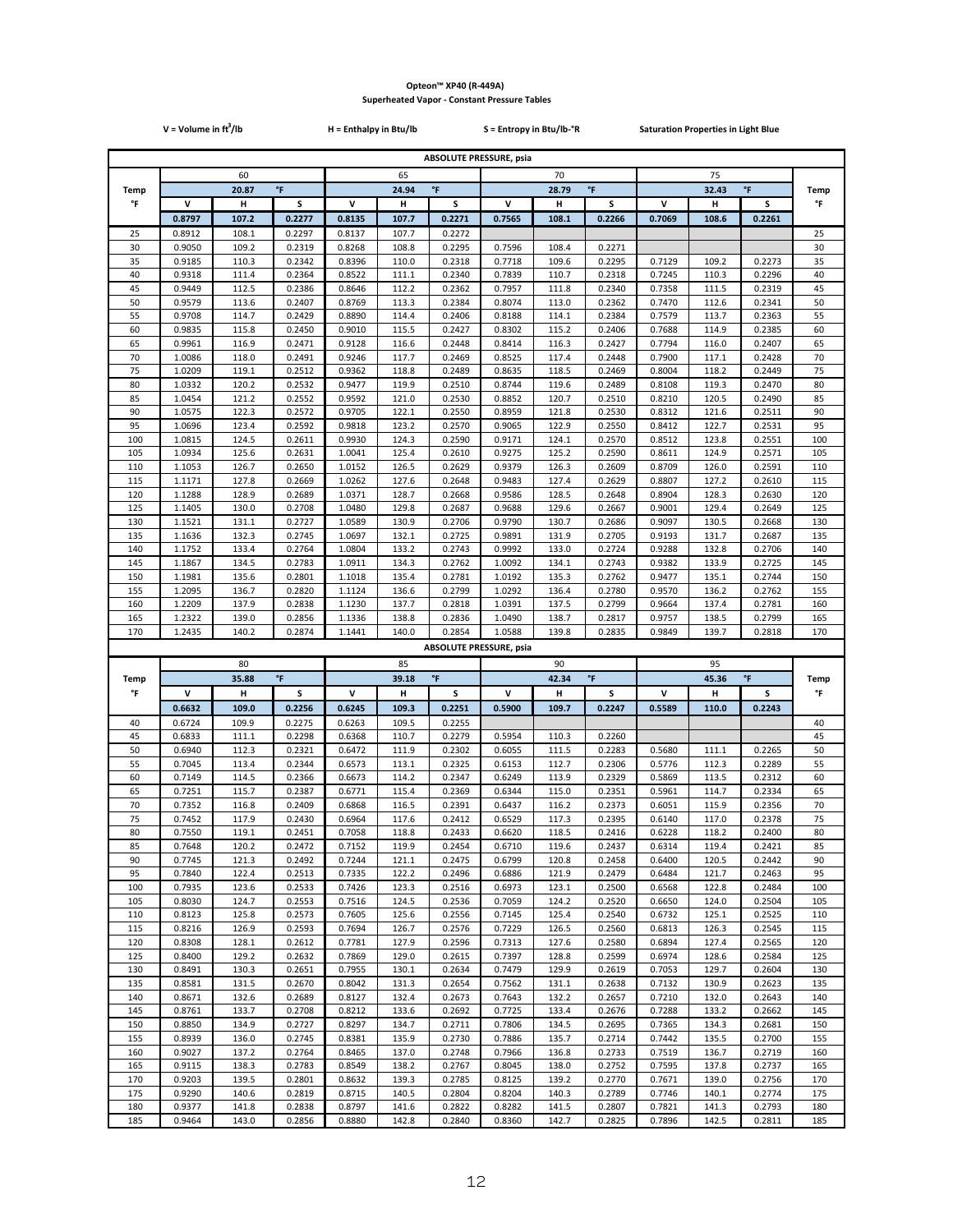|            | $V = Volume in ft3/lb$ |                |                  | H = Enthalpy in Btu/lb  |                |                                | S = Entropy in Btu/lb-°R       |                |                  | <b>Saturation Properties in Light Blue</b> |                |                         |                   |
|------------|------------------------|----------------|------------------|-------------------------|----------------|--------------------------------|--------------------------------|----------------|------------------|--------------------------------------------|----------------|-------------------------|-------------------|
|            |                        |                |                  |                         |                |                                | <b>ABSOLUTE PRESSURE, psia</b> |                |                  |                                            |                |                         |                   |
|            | 100                    |                |                  | 110                     |                |                                |                                | 120            |                  |                                            | 130            |                         |                   |
| Temp       |                        | 48.26          | $\mathsf{P}$     | $\,^{\circ}$ F<br>53.76 |                |                                | $^\circ \mathsf{F}$<br>58.89   |                |                  |                                            | 63.70          | $\,^{\circ}$ F          | <b>Temp</b>       |
| °F         | v                      | Н              | S                | V                       | н              | s                              | V                              | н              | s                | v                                          | н              | s                       | °F                |
|            | 0.5309                 | 110.3          | 0.2239           | 0.4822                  | 110.9          | 0.2232                         | 0.4413                         | 111.4          | 0.2225           | 0.4065                                     | 111.9          | 0.2219                  |                   |
| 50<br>55   | 0.5342<br>0.5435       | 110.7<br>112.0 | 0.2247<br>0.2271 | 0.4844                  | 111.2          | 0.2238                         |                                |                |                  |                                            |                |                         | 50<br>55          |
| 60         | 0.5526                 | 113.2          | 0.2295           | 0.4931                  | 112.4          | 0.2262                         | 0.4432                         | 111.7          | 0.2231           |                                            |                |                         | 60                |
| 65         | 0.5615                 | 114.4          | 0.2318           | 0.5016                  | 113.7          | 0.2286                         | 0.4514                         | 113.0          | 0.2255           | 0.4086                                     | 112.2          | 0.2226                  | 65                |
| 70         | 0.5703                 | 115.6          | 0.2340           | 0.5100                  | 114.9          | 0.2309                         | 0.4594                         | 114.2          | 0.2279           | 0.4164                                     | 113.5          | 0.2250                  | 70                |
| 75<br>80   | 0.5789<br>0.5874       | 116.7<br>117.9 | 0.2362<br>0.2384 | 0.5181<br>0.5261        | 116.1<br>117.3 | 0.2331<br>0.2354               | 0.4672<br>0.4749               | 115.5<br>116.7 | 0.2302<br>0.2325 | 0.4239<br>0.4313                           | 114.8<br>116.0 | 0.2274<br>0.2298        | 75<br>80          |
| 85         | 0.5957                 | 119.1          | 0.2406           | 0.5340                  | 118.5          | 0.2376                         | 0.4824                         | 117.9          | 0.2348           | 0.4385                                     | 117.3          | 0.2321                  | 85                |
| 90         | 0.6040                 | 120.2          | 0.2427           | 0.5418                  | 119.7          | 0.2397                         | 0.4898                         | 119.1          | 0.2370           | 0.4456                                     | 118.5          | 0.2343                  | 90                |
| 95         | 0.6122                 | 121.4          | 0.2448           | 0.5494                  | 120.9          | 0.2419                         | 0.4970                         | 120.3          | 0.2391           | 0.4525                                     | 119.7          | 0.2365                  | 95                |
| 100<br>105 | 0.6202<br>0.6282       | 122.6<br>123.7 | 0.2469<br>0.2489 | 0.5570<br>0.5644        | 122.0<br>123.2 | 0.2440<br>0.2461               | 0.5042<br>0.5112               | 121.5<br>122.7 | 0.2413<br>0.2434 | 0.4593<br>0.4661                           | 121.0<br>122.2 | 0.2387<br>0.2409        | 100<br>105        |
| 110        | 0.6361                 | 124.9          | 0.2510           | 0.5718                  | 124.4          | 0.2482                         | 0.5182                         | 123.9          | 0.2455           | 0.4727                                     | 123.4          | 0.2430                  | 110               |
| 115        | 0.6439                 | 126.0          | 0.2530           | 0.5791                  | 125.6          | 0.2502                         | 0.5251                         | 125.1          | 0.2476           | 0.4792                                     | 124.6          | 0.2451                  | 115               |
| 120        | 0.6516                 | 127.2          | 0.2550           | 0.5864                  | 126.7          | 0.2522                         | 0.5319                         | 126.3          | 0.2497           | 0.4857                                     | 125.8          | 0.2472                  | 120               |
| 125<br>130 | 0.6593<br>0.6670       | 128.3<br>129.5 | 0.2570<br>0.2590 | 0.5935<br>0.6006        | 127.9<br>129.1 | 0.2542<br>0.2562               | 0.5386<br>0.5453               | 127.5<br>128.6 | 0.2517<br>0.2537 | 0.4920<br>0.4984                           | 127.0<br>128.2 | 0.2493<br>0.2513        | 125<br>130        |
| 135        | 0.6745                 | 130.7          | 0.2609           | 0.6077                  | 130.2          | 0.2582                         | 0.5519                         | 129.8          | 0.2557           | 0.5046                                     | 129.4          | 0.2533                  | 135               |
| 140        | 0.6820                 | 131.8          | 0.2628           | 0.6146                  | 131.4          | 0.2602                         | 0.5584                         | 131.0          | 0.2577           | 0.5108                                     | 130.6          | 0.2553                  | 140               |
| 145        | 0.6895                 | 133.0          | 0.2648           | 0.6216                  | 132.6          | 0.2621                         | 0.5649                         | 132.2          | 0.2596           | 0.5169                                     | 131.8          | 0.2573                  | 145               |
| 150<br>155 | 0.6969<br>0.7043       | 134.1<br>135.3 | 0.2667<br>0.2686 | 0.6285<br>0.6353        | 133.8<br>134.9 | 0.2641<br>0.2660               | 0.5713<br>0.5777               | 133.4<br>134.6 | 0.2616<br>0.2635 | 0.5230<br>0.5290                           | 133.0<br>134.2 | 0.2593<br>0.2612        | 150<br>155        |
| 160        | 0.7116                 | 136.5          | 0.2705           | 0.6421                  | 136.1          | 0.2679                         | 0.5841                         | 135.7          | 0.2655           | 0.5349                                     | 135.4          | 0.2632                  | 160               |
| 165        | 0.7189                 | 137.6          | 0.2724           | 0.6488                  | 137.3          | 0.2698                         | 0.5904                         | 136.9          | 0.2674           | 0.5409                                     | 136.6          | 0.2651                  | 165               |
| 170        | 0.7262                 | 138.8          | 0.2742           | 0.6555                  | 138.5          | 0.2716                         | 0.5966                         | 138.1          | 0.2693           | 0.5468                                     | 137.8          | 0.2670                  | 170               |
| 175<br>180 | 0.7334<br>0.7406       | 140.0<br>141.2 | 0.2761<br>0.2779 | 0.6622<br>0.6689        | 139.6<br>140.8 | 0.2735<br>0.2754               | 0.6029<br>0.6090               | 139.3<br>140.5 | 0.2711<br>0.2730 | 0.5526<br>0.5584                           | 139.0<br>140.2 | 0.2689<br>0.2708        | 175<br>180        |
| 185        | 0.7477                 | 142.3          | 0.2798           | 0.6755                  | 142.0          | 0.2772                         | 0.6152                         | 141.7          | 0.2749           | 0.5642                                     | 141.4          | 0.2727                  | 185               |
| 190        | 0.7549                 | 143.5          | 0.2816           | 0.6820                  | 143.2          | 0.2791                         | 0.6213                         | 142.9          | 0.2767           | 0.5699                                     | 142.6          | 0.2745                  | 190               |
|            |                        |                |                  |                         |                |                                |                                |                |                  |                                            |                |                         |                   |
| 195        | 0.7620                 | 144.7          | 0.2834           | 0.6886                  | 144.4          | 0.2809                         | 0.6274                         | 144.1          | 0.2786           | 0.5756                                     | 143.8          | 0.2764                  | 195               |
|            |                        |                |                  |                         |                | <b>ABSOLUTE PRESSURE, psia</b> |                                |                |                  |                                            |                |                         |                   |
|            |                        | 140            |                  |                         | 150            |                                |                                | 160            |                  |                                            | 170            |                         |                   |
| Temp<br>°F | v                      | 68.24<br>н     | °F<br>S          | v                       | 72.54<br>н     | $^\circ \mathsf{F}$<br>s       | v                              | 76.63<br>н     | °F<br>s          | V                                          | 80.53<br>н     | $^\circ\mathsf{F}$<br>s | <b>Temp</b><br>°F |
|            | 0.3765                 | 112.3          | 0.2213           | 0.3504                  | 112.7          | 0.2208                         | 0.3274                         | 113.0          | 0.2202           | 0.3070                                     | 113.3          | 0.2197                  |                   |
| 70         | 0.3792                 | 112.7          | 0.2222           |                         |                |                                |                                |                |                  |                                            |                |                         | 70                |
| 75         | 0.3866                 | 114.1          | 0.2247           | 0.3539                  | 113.3          | 0.2220                         |                                |                |                  |                                            |                |                         | 75                |
| 80<br>85   | 0.3937<br>0.4007       | 115.4<br>116.6 | 0.2271<br>0.2295 | 0.3610<br>0.3678        | 114.7<br>116.0 | 0.2245<br>0.2269               | 0.3320<br>0.3387               | 113.9<br>115.3 | 0.2220<br>0.2245 |                                            | 114.6          | 0.2220                  | 80<br>85          |
| 90         | 0.4076                 | 117.9          | 0.2318           | 0.3744                  | 117.3          | 0.2293                         | 0.3453                         | 116.6          | 0.2269           | 0.3129<br>0.3193                           | 115.9          | 0.2245                  | 90                |
| 95         | 0.4142                 | 119.2          | 0.2340           | 0.3809                  | 118.6          | 0.2316                         | 0.3516                         | 117.9          | 0.2293           | 0.3256                                     | 117.3          | 0.2270                  | 95                |
| 100        | 0.4208                 | 120.4          | 0.2363           | 0.3873                  | 119.8          | 0.2339                         | 0.3578                         | 119.2          | 0.2316           | 0.3316                                     | 118.6          | 0.2294                  | 100               |
| 105<br>110 | 0.4272<br>0.4336       | 121.6<br>122.9 | 0.2385<br>0.2406 | 0.3935<br>0.3996        | 121.1<br>122.3 | 0.2362<br>0.2384               | 0.3638<br>0.3697               | 120.5<br>121.8 | 0.2339<br>0.2362 | 0.3375<br>0.3433                           | 119.9<br>121.2 | 0.2317<br>0.2340        | 105<br>110        |
| 115        | 0.4398                 | 124.1          | 0.2428           | 0.4056                  | 123.6          | 0.2405                         | 0.3756                         | 123.1          | 0.2384           | 0.3489                                     | 122.5          | 0.2363                  | 115               |
| 120        | 0.4460                 | 125.3          | 0.2449           | 0.4115                  | 124.8          | 0.2427                         | 0.3813                         | 124.3          | 0.2405           | 0.3545                                     | 123.8          | 0.2385                  | 120               |
| 125        | 0.4521                 | 126.5          | 0.2470           | 0.4173                  | 126.1          | 0.2448                         | 0.3869                         | 125.6          | 0.2427           | 0.3599                                     | 125.1          | 0.2407                  | 125               |
| 130<br>135 | 0.4581<br>0.4640       | 127.7<br>129.0 | 0.2491<br>0.2511 | 0.4231<br>0.4288        | 127.3<br>128.5 | 0.2469<br>0.2490               | 0.3924<br>0.3979               | 126.8<br>128.1 | 0.2448<br>0.2469 | 0.3653<br>0.3706                           | 126.3<br>127.6 | 0.2428<br>0.2449        | 130<br>135        |
| 140        | 0.4699                 | 130.2          | 0.2531           | 0.4344                  | 129.7          | 0.2510                         | 0.4033                         | 129.3          | 0.2490           | 0.3758                                     | 128.9          | 0.2470                  | 140               |
| 145        | 0.4757                 | 131.4          | 0.2551           | 0.4399                  | 131.0          | 0.2530                         | 0.4086                         | 130.5          | 0.2510           | 0.3809                                     | 130.1          | 0.2491                  | 145               |
| 150        | 0.4814                 | 132.6          | 0.2571           | 0.4454                  | 132.2          | 0.2550                         | 0.4138                         | 131.8          | 0.2531           | 0.3859                                     | 131.3          | 0.2512                  | 150               |
| 155<br>160 | 0.4871<br>0.4928       | 133.8<br>135.0 | 0.2591<br>0.2610 | 0.4508<br>0.4562        | 133.4<br>134.6 | 0.2570<br>0.2590               | 0.4190<br>0.4242               | 133.0<br>134.2 | 0.2551<br>0.2571 | 0.3909<br>0.3959                           | 132.6<br>133.8 | 0.2532<br>0.2552        | 155<br>160        |
| 165        | 0.4984                 | 136.2          | 0.2630           | 0.4616                  | 135.8          | 0.2610                         | 0.4293                         | 135.5          | 0.2590           | 0.4008                                     | 135.1          | 0.2572                  | 165               |
| 170        | 0.5040                 | 137.4          | 0.2649           | 0.4668                  | 137.0          | 0.2629                         | 0.4343                         | 136.7          | 0.2610           | 0.4056                                     | 136.3          | 0.2592                  | 170               |
| 175        | 0.5095                 | 138.6          | 0.2668           | 0.4721                  | 138.3          | 0.2648                         | 0.4393                         | 137.9          | 0.2629           | 0.4104                                     | 137.5          | 0.2611                  | 175               |
| 180<br>185 | 0.5150<br>0.5204       | 139.8<br>141.0 | 0.2687<br>0.2706 | 0.4773<br>0.4825        | 139.5<br>140.7 | 0.2667<br>0.2686               | 0.4443<br>0.4492               | 139.1<br>140.4 | 0.2649<br>0.2668 | 0.4152<br>0.4199                           | 138.8<br>140.0 | 0.2631<br>0.2650        | 180<br>185        |
| 190        | 0.5258                 | 142.2          | 0.2725           | 0.4876                  | 141.9          | 0.2705                         | 0.4541                         | 141.6          | 0.2687           | 0.4246                                     | 141.3          | 0.2669                  | 190               |
| 195        | 0.5312                 | 143.5          | 0.2743           | 0.4927                  | 143.1          | 0.2724                         | 0.4590                         | 142.8          | 0.2706           | 0.4292                                     | 142.5          | 0.2688                  | 195               |
| 200        | 0.5366                 | 144.7          | 0.2762           | 0.4978                  | 144.4          | 0.2743                         | 0.4638                         | 144.1          | 0.2724           | 0.4338                                     | 143.7          | 0.2707                  | 200               |
| 205<br>210 | 0.5419<br>0.5472       | 145.9<br>147.1 | 0.2780<br>0.2799 | 0.5028<br>0.5078        | 145.6<br>146.8 | 0.2761<br>0.2780               | 0.4686<br>0.4734               | 145.3<br>146.5 | 0.2743<br>0.2761 | 0.4384<br>0.4429                           | 145.0<br>146.2 | 0.2726<br>0.2744        | 205<br>210        |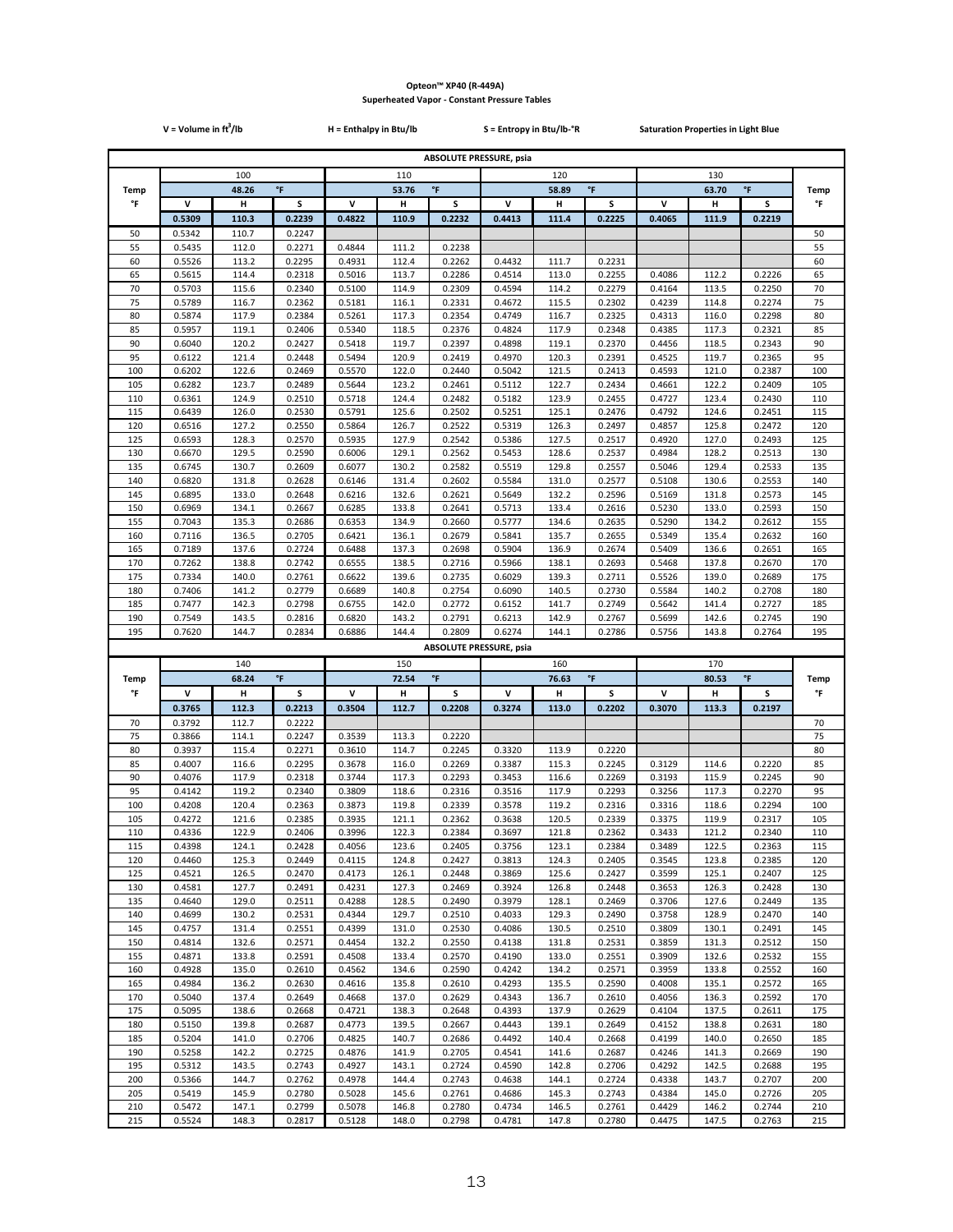|            | $V = Volume in ft3/lb$ |                |                  | H = Enthalpy in Btu/lb  |                |                                | S = Entropy in Btu/lb-°R     |                |                          | <b>Saturation Properties in Light Blue</b> |                |                     |                   |
|------------|------------------------|----------------|------------------|-------------------------|----------------|--------------------------------|------------------------------|----------------|--------------------------|--------------------------------------------|----------------|---------------------|-------------------|
|            |                        |                |                  |                         |                | <b>ABSOLUTE PRESSURE, psia</b> |                              |                |                          |                                            |                |                     |                   |
|            | 180                    |                |                  | 190                     |                |                                | 200                          |                |                          |                                            | 210            |                     |                   |
| Temp       |                        | 84.25          | $\mathsf{P}$     | $\,^{\circ}$ F<br>87.83 |                |                                | $^\circ \mathsf{F}$<br>91.26 |                |                          |                                            | 94.57          | $\,^{\circ}$ F      | <b>Temp</b>       |
| °F         | v                      | н              | S                | V                       | н              | s                              | V                            | н              | s                        | v                                          | н              | s                   | °F                |
|            | 0.2888                 | 113.6          | 0.2192           | 0.2724                  | 113.8          | 0.2187                         | 0.2576                       | 114.1          | 0.2183                   | 0.2441                                     | 114.3          | 0.2178              |                   |
| 85<br>90   | 0.2897                 | 113.8<br>115.2 | 0.2196<br>0.2222 | 0.2751                  | 114.5          | 0.2199                         |                              |                |                          |                                            |                |                     | 85<br>90          |
| 95         | 0.2961<br>0.3023       | 116.6          | 0.2247           | 0.2812                  | 115.9          | 0.2225                         | 0.2621                       | 115.2          | 0.2203                   | 0.2446                                     | 114.4          | 0.2180              | 95                |
| 100        | 0.3082                 | 118.0          | 0.2272           | 0.2872                  | 117.3          | 0.2250                         | 0.2680                       | 116.6          | 0.2229                   | 0.2505                                     | 115.9          | 0.2207              | 100               |
| 105        | 0.3140                 | 119.3          | 0.2296           | 0.2929                  | 118.7          | 0.2275                         | 0.2737                       | 118.1          | 0.2254                   | 0.2562                                     | 117.4          | 0.2233              | 105               |
| 110        | 0.3197                 | 120.7          | 0.2319           | 0.2984                  | 120.1          | 0.2299                         | 0.2792                       | 119.5          | 0.2279                   | 0.2617                                     | 118.8          | 0.2259              | 110               |
| 115<br>120 | 0.3252<br>0.3306       | 122.0<br>123.3 | 0.2342<br>0.2365 | 0.3039<br>0.3091        | 121.4<br>122.7 | 0.2322<br>0.2345               | 0.2845<br>0.2897             | 120.8<br>122.2 | 0.2303<br>0.2326         | 0.2670<br>0.2721                           | 120.2<br>121.6 | 0.2283<br>0.2307    | 115<br>120        |
| 125        | 0.3359                 | 124.6          | 0.2387           | 0.3143                  | 124.0          | 0.2368                         | 0.2948                       | 123.5          | 0.2349                   | 0.2771                                     | 123.0          | 0.2331              | 125               |
| 130        | 0.3411                 | 125.9          | 0.2409           | 0.3194                  | 125.4          | 0.2390                         | 0.2998                       | 124.8          | 0.2372                   | 0.2820                                     | 124.3          | 0.2354              | 130               |
| 135        | 0.3462                 | 127.1          | 0.2430           | 0.3244                  | 126.6          | 0.2412                         | 0.3046                       | 126.2          | 0.2394                   | 0.2867                                     | 125.7          | 0.2376              | 135               |
| 140        | 0.3512                 | 128.4          | 0.2452           | 0.3293                  | 127.9          | 0.2433                         | 0.3094                       | 127.5          | 0.2416                   | 0.2914                                     | 127.0          | 0.2398              | 140               |
| 145<br>150 | 0.3562<br>0.3611       | 129.7<br>130.9 | 0.2473<br>0.2493 | 0.3341<br>0.3388        | 129.2<br>130.5 | 0.2455<br>0.2476               | 0.3141<br>0.3187             | 128.8<br>130.0 | 0.2437<br>0.2458         | 0.2960<br>0.3005                           | 128.3<br>129.6 | 0.2420<br>0.2442    | 145<br>150        |
| 155        | 0.3659                 | 132.2          | 0.2514           | 0.3435                  | 131.8          | 0.2496                         | 0.3233                       | 131.3          | 0.2479                   | 0.3049                                     | 130.9          | 0.2463              | 155               |
| 160        | 0.3707                 | 133.4          | 0.2534           | 0.3481                  | 133.0          | 0.2517                         | 0.3277                       | 132.6          | 0.2500                   | 0.3093                                     | 132.2          | 0.2484              | 160               |
| 165        | 0.3754                 | 134.7          | 0.2554           | 0.3527                  | 134.3          | 0.2537                         | 0.3322                       | 133.9          | 0.2521                   | 0.3136                                     | 133.5          | 0.2505              | 165               |
| 170        | 0.3801                 | 135.9          | 0.2574           | 0.3572                  | 135.6          | 0.2557                         | 0.3365                       | 135.2          | 0.2541                   | 0.3178                                     | 134.8          | 0.2525              | 170               |
| 175<br>180 | 0.3847<br>0.3893       | 137.2<br>138.4 | 0.2594<br>0.2614 | 0.3616<br>0.3660        | 136.8<br>138.1 | 0.2577<br>0.2597               | 0.3408<br>0.3451             | 136.4<br>137.7 | 0.2561<br>0.2581         | 0.3220<br>0.3261                           | 136.1<br>137.3 | 0.2545<br>0.2566    | 175<br>180        |
| 185        | 0.3938                 | 139.7          | 0.2633           | 0.3704                  | 139.3          | 0.2617                         | 0.3493                       | 139.0          | 0.2601                   | 0.3302                                     | 138.6          | 0.2585              | 185               |
| 190        | 0.3983                 | 140.9          | 0.2652           | 0.3747                  | 140.6          | 0.2636                         | 0.3535                       | 140.2          | 0.2620                   | 0.3343                                     | 139.9          | 0.2605              | 190               |
| 195        | 0.4027                 | 142.2          | 0.2671           | 0.3790                  | 141.8          | 0.2655                         | 0.3576                       | 141.5          | 0.2640                   | 0.3383                                     | 141.2          | 0.2625              | 195               |
| 200        | 0.4071                 | 143.4          | 0.2690           | 0.3833                  | 143.1          | 0.2674                         | 0.3617                       | 142.8          | 0.2659                   | 0.3423                                     | 142.4          | 0.2644              | 200               |
| 205<br>210 | 0.4115<br>0.4159       | 144.7<br>145.9 | 0.2709<br>0.2728 | 0.3875<br>0.3917        | 144.3<br>145.6 | 0.2693<br>0.2712               | 0.3658<br>0.3698             | 144.0<br>145.3 | 0.2678<br>0.2697         | 0.3462<br>0.3501                           | 143.7<br>145.0 | 0.2663<br>0.2682    | 205<br>210        |
| 215        | 0.4202                 | 147.2          | 0.2746           | 0.3958                  | 146.9          | 0.2731                         | 0.3738                       | 146.6          | 0.2716                   | 0.3540                                     | 146.3          | 0.2701              | 215               |
| 220        | 0.4245                 | 148.4          | 0.2765           | 0.3999                  | 148.1          | 0.2749                         | 0.3778                       | 147.8          | 0.2735                   | 0.3578                                     | 147.5          | 0.2720              | 220               |
| 225        | 0.4288                 | 149.7          | 0.2783           | 0.4040                  | 149.4          | 0.2768                         | 0.3818                       | 149.1          | 0.2753                   | 0.3616                                     | 148.8          | 0.2739              | 225               |
|            |                        |                |                  |                         |                |                                |                              |                |                          |                                            |                |                     |                   |
| 230        | 0.4330                 | 150.9          | 0.2802           | 0.4081                  | 150.6          | 0.2786                         | 0.3857                       | 150.4          | 0.2772                   | 0.3654                                     | 150.1          | 0.2757              | 230               |
|            |                        |                |                  |                         |                | <b>ABSOLUTE PRESSURE, psia</b> |                              |                |                          |                                            |                |                     |                   |
|            |                        | 220            |                  |                         | 230            |                                |                              | 240            |                          |                                            | 250            |                     |                   |
| Temp<br>°F | v                      | 97.75<br>н     | °F<br>S          | v                       | 100.83<br>н    | $^\circ \mathsf{F}$<br>s       | v                            | 103.81<br>н    | $^\circ \mathsf{F}$<br>s | V                                          | 106.69<br>н    | $\,^{\circ}$ F<br>s | <b>Temp</b><br>°F |
|            | 0.2318                 | 114.5          | 0.2173           | 0.2205                  | 114.6          | 0.2169                         | 0.2102                       | 114.8          | 0.2164                   | 0.2006                                     | 114.9          | 0.2160              |                   |
| 100        | 0.2345                 | 115.2          | 0.2186           |                         |                |                                |                              |                |                          |                                            |                |                     | 100               |
| 105        | 0.2401                 | 116.7          | 0.2213           | 0.2253                  | 115.9          | 0.2192                         | 0.2115                       | 115.2          | 0.2171                   |                                            |                |                     | 105               |
| 110        | 0.2456                 | 118.2          | 0.2239           | 0.2308                  | 117.5          | 0.2219                         | 0.2171                       | 116.7          | 0.2199                   | 0.2043                                     | 116.0          | 0.2179              | 110               |
| 115        | 0.2509                 | 119.6          | 0.2264           | 0.2360                  | 118.9          | 0.2245                         | 0.2223                       | 118.3          | 0.2226                   | 0.2096                                     | 117.6          | 0.2207              | 115               |
| 120<br>125 | 0.2559<br>0.2609       | 121.0<br>122.4 | 0.2288<br>0.2312 | 0.2411<br>0.2460        | 120.4<br>121.8 | 0.2270<br>0.2294               | 0.2274<br>0.2323             | 119.8<br>121.2 | 0.2252<br>0.2277         | 0.2147<br>0.2196                           | 119.1<br>120.6 | 0.2233<br>0.2259    | 120<br>125        |
| 130        | 0.2657                 | 123.8          | 0.2336           | 0.2508                  | 123.2          | 0.2318                         | 0.2370                       | 122.7          | 0.2301                   | 0.2243                                     | 122.1          | 0.2284              | 130               |
| 135        | 0.2704                 | 125.1          | 0.2359           | 0.2554                  | 124.6          | 0.2342                         | 0.2416                       | 124.1          | 0.2325                   | 0.2288                                     | 123.5          | 0.2308              | 135               |
| 140        | 0.2750                 | 126.5          | 0.2381           | 0.2599                  | 126.0          | 0.2365                         | 0.2461                       | 125.5          | 0.2348                   | 0.2332                                     | 124.9          | 0.2332              | 140               |
| 145<br>150 | 0.2795<br>0.2839       | 127.8<br>129.1 | 0.2404<br>0.2425 | 0.2643<br>0.2687        | 127.3<br>128.7 | 0.2387<br>0.2409               | 0.2504<br>0.2547             | 126.8<br>128.2 | 0.2371<br>0.2394         | 0.2375<br>0.2417                           | 126.3<br>127.7 | 0.2355<br>0.2378    | 145<br>150        |
| 155        | 0.2882                 | 130.5          | 0.2447           | 0.2729                  | 130.0          | 0.2431                         | 0.2588                       | 129.6          | 0.2416                   | 0.2459                                     | 129.1          | 0.2401              | 155               |
| 160        | 0.2925                 | 131.8          | 0.2468           | 0.2771                  | 131.3          | 0.2453                         | 0.2629                       | 130.9          | 0.2437                   | 0.2499                                     | 130.5          | 0.2423              | 160               |
| 165        | 0.2967                 | 133.1          | 0.2489           | 0.2812                  | 132.7          | 0.2474                         | 0.2669                       | 132.2          | 0.2459                   | 0.2538                                     | 131.8          | 0.2444              | 165               |
| 170        | 0.3008                 | 134.4          | 0.2510           | 0.2852                  | 134.0          | 0.2495                         | 0.2709                       | 133.6          | 0.2480                   | 0.2577                                     | 133.1          | 0.2466              | 170               |
| 175<br>180 | 0.3049<br>0.3089       | 135.7<br>137.0 | 0.2530<br>0.2551 | 0.2892<br>0.2931        | 135.3<br>136.6 | 0.2515<br>0.2536               | 0.2748<br>0.2786             | 134.9<br>136.2 | 0.2501<br>0.2522         | 0.2615<br>0.2653                           | 134.5<br>135.8 | 0.2487<br>0.2508    | 175<br>180        |
| 185        | 0.3129                 | 138.3          | 0.2571           | 0.2970                  | 137.9          | 0.2556                         | 0.2824                       | 137.5          | 0.2542                   | 0.2690                                     | 137.1          | 0.2528              | 185               |
| 190        | 0.3168                 | 139.5          | 0.2590           | 0.3008                  | 139.2          | 0.2576                         | 0.2861                       | 138.8          | 0.2562                   | 0.2726                                     | 138.5          | 0.2549              | 190               |
| 195        | 0.3207                 | 140.8          | 0.2610           | 0.3046                  | 140.5          | 0.2596                         | 0.2898                       | 140.1          | 0.2582                   | 0.2762                                     | 139.8          | 0.2569              | 195               |
| 200        | 0.3245                 | 142.1          | 0.2630           | 0.3083                  | 141.8          | 0.2616                         | 0.2935                       | 141.4          | 0.2602                   | 0.2798                                     | 141.1          | 0.2589              | 200               |
| 205<br>210 | 0.3283<br>0.3321       | 143.4<br>144.7 | 0.2649<br>0.2668 | 0.3120<br>0.3157        | 143.1<br>144.3 | 0.2635<br>0.2655               | 0.2971<br>0.3006             | 142.7<br>144.0 | 0.2622<br>0.2641         | 0.2833<br>0.2868                           | 142.4<br>143.7 | 0.2609<br>0.2628    | 205<br>210        |
| 215        | 0.3359                 | 145.9          | 0.2687           | 0.3193                  | 145.6          | 0.2674                         | 0.3042                       | 145.3          | 0.2660                   | 0.2902                                     | 145.0          | 0.2648              | 215               |
| 220        | 0.3396                 | 147.2          | 0.2706           | 0.3229                  | 146.9          | 0.2693                         | 0.3077                       | 146.6          | 0.2680                   | 0.2936                                     | 146.3          | 0.2667              | 220               |
| 225        | 0.3433                 | 148.5          | 0.2725           | 0.3265                  | 148.2          | 0.2712                         | 0.3111                       | 147.9          | 0.2699                   | 0.2970                                     | 147.6          | 0.2686              | 225               |
| 230        | 0.3469                 | 149.8          | 0.2744           | 0.3300                  | 149.5          | 0.2730                         | 0.3146                       | 149.2          | 0.2717                   | 0.3003                                     | 148.9          | 0.2705              | 230               |
| 235<br>240 | 0.3505<br>0.3541       | 151.1<br>152.4 | 0.2762<br>0.2781 | 0.3336<br>0.3370        | 150.8<br>152.1 | 0.2749<br>0.2767               | 0.3180<br>0.3214             | 150.5<br>151.8 | 0.2736<br>0.2755         | 0.3036<br>0.3069                           | 150.2<br>151.5 | 0.2724<br>0.2742    | 235<br>240        |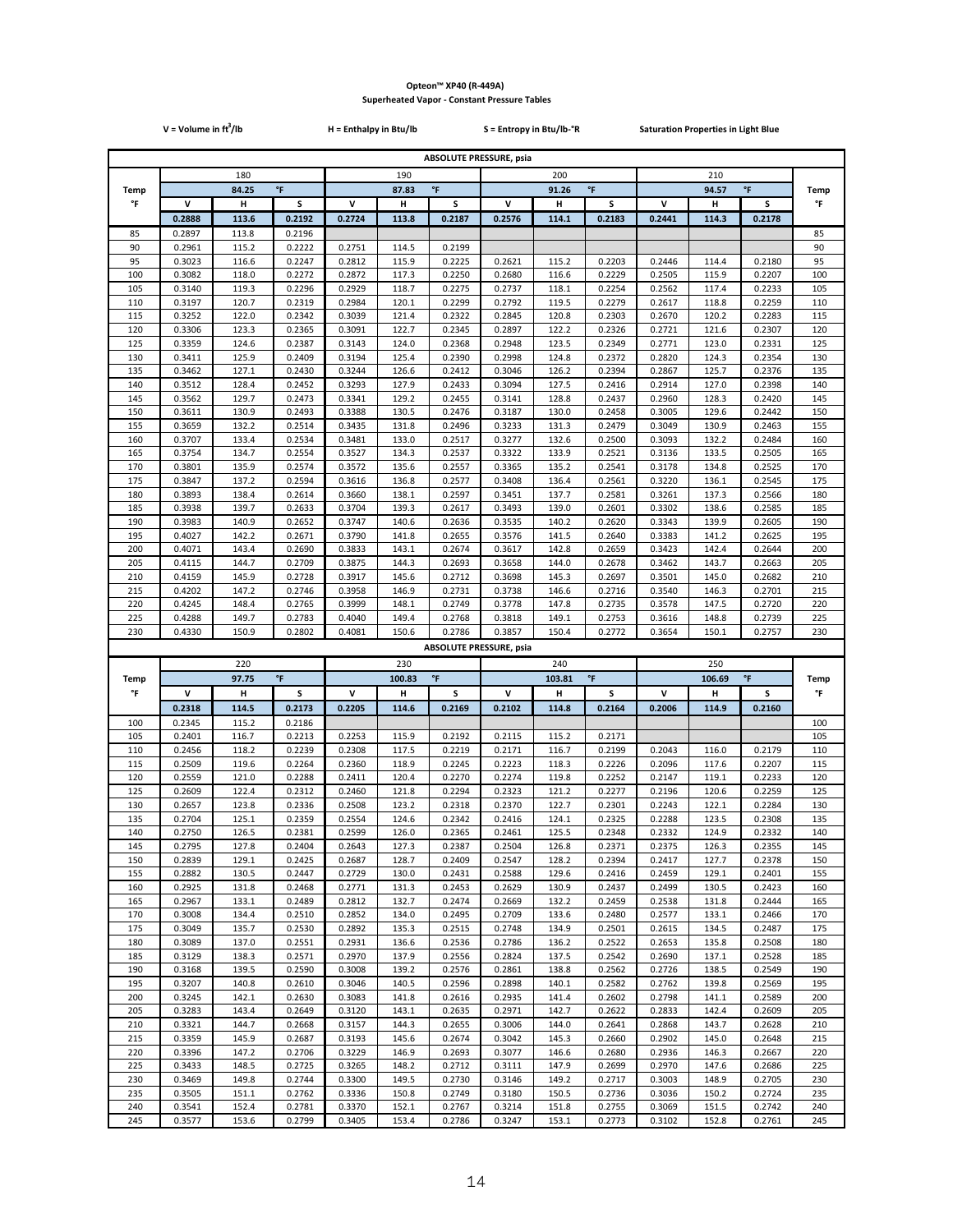|             | $V = Volume in ft3/lb$ |                |                    | H = Enthalpy in Btu/lb<br>S = Entropy in Btu/lb-°R<br><b>Saturation Properties in Light Blue</b> |                |                                          |                               |                |                     |                  |                |                    |             |
|-------------|------------------------|----------------|--------------------|--------------------------------------------------------------------------------------------------|----------------|------------------------------------------|-------------------------------|----------------|---------------------|------------------|----------------|--------------------|-------------|
|             |                        |                |                    |                                                                                                  |                | <b>ABSOLUTE PRESSURE, psia</b>           |                               |                |                     |                  |                |                    |             |
|             | 260                    |                |                    |                                                                                                  | 270            |                                          |                               | 280            |                     |                  | 290            |                    |             |
| <b>Temp</b> |                        | 109.48         | $^\circ\mathsf{F}$ |                                                                                                  | 112.20         | $\,^{\circ}$ F                           |                               | 114.83         | $^\circ \mathsf{F}$ |                  | 117.40         | $^\circ\mathsf{F}$ | <b>Temp</b> |
| °F          | v                      | н              | s                  | v                                                                                                | н              | s                                        | v                             | Н              | s                   | v                | н              | s                  | °F          |
|             | 0.1917                 | 115.0          | 0.2155             | 0.1834                                                                                           | 115.1          | 0.2151                                   | 0.1757                        | 115.2          | 0.2146              | 0.1685           | 115.2          | 0.2142             |             |
| 110<br>115  | 0.1923<br>0.1977       | 115.2<br>116.8 | 0.2158<br>0.2187   | 0.1865                                                                                           | 116.1          | 0.2168                                   | 0.1759                        | 115.2          | 0.2147              |                  |                |                    | 110<br>115  |
| 120         | 0.2028                 | 118.4          | 0.2215             | 0.1917                                                                                           | 117.7          | 0.2196                                   | 0.1812                        | 117.0          | 0.2177              | 0.1713           | 116.2          | 0.2158             | 120         |
| 125         | 0.2077                 | 120.0          | 0.2241             | 0.1966                                                                                           | 119.3          | 0.2223                                   | 0.1862                        | 118.6          | 0.2205              | 0.1764           | 117.9          | 0.2187             | 125         |
| 130         | 0.2124                 | 121.5          | 0.2267             | 0.2013                                                                                           | 120.8          | 0.2250                                   | 0.1910                        | 120.2          | 0.2233              | 0.1812           | 119.5          | 0.2215             | 130         |
| 135<br>140  | 0.2169<br>0.2213       | 122.9<br>124.4 | 0.2292<br>0.2316   | 0.2059<br>0.2103                                                                                 | 122.4<br>123.8 | 0.2275<br>0.2300                         | 0.1955<br>0.1999              | 121.7<br>123.3 | 0.2259<br>0.2284    | 0.1858<br>0.1902 | 121.1<br>122.7 | 0.2242<br>0.2268   | 135<br>140  |
| 145         | 0.2256                 | 125.8          | 0.2340             | 0.2145                                                                                           | 125.3          | 0.2324                                   | 0.2041                        | 124.7          | 0.2309              | 0.1944           | 124.2          | 0.2293             | 145         |
| 150         | 0.2298                 | 127.2          | 0.2363             | 0.2186                                                                                           | 126.7          | 0.2348                                   | 0.2082                        | 126.2          | 0.2333              | 0.1985           | 125.7          | 0.2318             | 150         |
| 155         | 0.2338                 | 128.6          | 0.2386             | 0.2226                                                                                           | 128.1          | 0.2371                                   | 0.2122                        | 127.6          | 0.2356              | 0.2025           | 127.1          | 0.2342             | 155         |
| 160<br>165  | 0.2378<br>0.2417       | 130.0<br>131.4 | 0.2408<br>0.2430   | 0.2266<br>0.2304                                                                                 | 129.5<br>130.9 | 0.2394<br>0.2416                         | 0.2161<br>0.2199              | 129.1<br>130.5 | 0.2379<br>0.2402    | 0.2063<br>0.2101 | 128.6<br>130.0 | 0.2365<br>0.2388   | 160<br>165  |
| 170         | 0.2455                 | 132.7          | 0.2452             | 0.2342                                                                                           | 132.3          | 0.2438                                   | 0.2236                        | 131.9          | 0.2424              | 0.2137           | 131.4          | 0.2411             | 170         |
| 175         | 0.2492                 | 134.1          | 0.2473             | 0.2378                                                                                           | 133.7          | 0.2459                                   | 0.2272                        | 133.2          | 0.2446              | 0.2173           | 132.8          | 0.2433             | 175         |
| 180<br>185  | 0.2529<br>0.2565       | 135.4<br>136.8 | 0.2494<br>0.2515   | 0.2415<br>0.2450                                                                                 | 135.0<br>136.4 | 0.2481<br>0.2502                         | 0.2308<br>0.2343              | 134.6<br>136.0 | 0.2467<br>0.2489    | 0.2208<br>0.2243 | 134.2<br>135.6 | 0.2454<br>0.2476   | 180<br>185  |
| 190         | 0.2601                 | 138.1          | 0.2535             | 0.2485                                                                                           | 137.7          | 0.2522                                   | 0.2377                        | 137.3          | 0.2510              | 0.2277           | 136.9          | 0.2497             | 190         |
| 195         | 0.2636                 | 139.4          | 0.2556             | 0.2520                                                                                           | 139.1          | 0.2543                                   | 0.2411                        | 138.7          | 0.2530              | 0.2310           | 138.3          | 0.2518             | 195         |
| 200         | 0.2671                 | 140.7          | 0.2576             | 0.2554                                                                                           | 140.4          | 0.2563                                   | 0.2445                        | 140.0          | 0.2551              | 0.2343           | 139.7          | 0.2539             | 200         |
| 205<br>210  | 0.2705<br>0.2739       | 142.1<br>143.4 | 0.2596<br>0.2616   | 0.2587<br>0.2621                                                                                 | 141.7<br>143.0 | 0.2583<br>0.2603                         | 0.2478<br>0.2510              | 141.4<br>142.7 | 0.2571<br>0.2591    | 0.2375<br>0.2407 | 141.0<br>142.4 | 0.2559<br>0.2579   | 205<br>210  |
| 215         | 0.2773                 | 144.7          | 0.2635             | 0.2653                                                                                           | 144.4          | 0.2623                                   | 0.2542                        | 144.0          | 0.2611              | 0.2439           | 143.7          | 0.2599             | 215         |
| 220         | 0.2806                 | 146.0          | 0.2655             | 0.2686                                                                                           | 145.7          | 0.2642                                   | 0.2574                        | 145.4          | 0.2631              | 0.2470           | 145.0          | 0.2619             | 220         |
| 225         | 0.2839                 | 147.3          | 0.2674             | 0.2718                                                                                           | 147.0          | 0.2662                                   | 0.2605                        | 146.7          | 0.2650              | 0.2501           | 146.4          | 0.2639             | 225         |
| 230<br>235  | 0.2872<br>0.2904       | 148.6<br>149.9 | 0.2693<br>0.2712   | 0.2750<br>0.2781                                                                                 | 148.3<br>149.6 | 0.2681<br>0.2700                         | 0.2637<br>0.2667              | 148.0<br>149.3 | 0.2669<br>0.2689    | 0.2531<br>0.2561 | 147.7<br>149.1 | 0.2658<br>0.2677   | 230<br>235  |
| 240         | 0.2936                 | 151.2          | 0.2731             | 0.2813                                                                                           | 151.0          | 0.2719                                   | 0.2698                        | 150.7          | 0.2708              | 0.2591           | 150.4          | 0.2696             | 240         |
| 245         | 0.2968                 | 152.6          | 0.2749             | 0.2843                                                                                           | 152.3          | 0.2738                                   | 0.2728                        | 152.0          | 0.2726              | 0.2620           | 151.7          | 0.2715             | 245         |
| 250         | 0.2999                 | 153.9          | 0.2768             | 0.2874                                                                                           | 153.6          | 0.2756                                   | 0.2758                        | 153.3          | 0.2745              | 0.2650           | 153.0          | 0.2734             | 250         |
| 255         | 0.3031                 | 155.2          | 0.2786             | 0.2905                                                                                           | 154.9          | 0.2775<br><b>ABSOLUTE PRESSURE, psia</b> | 0.2788                        | 154.6          | 0.2764              | 0.2679           | 154.4          | 0.2753             | 255         |
|             |                        | 300            |                    |                                                                                                  | 320            |                                          |                               | 340            |                     |                  | 360            |                    |             |
| Temp        |                        | 119.89         | °F                 | $^\circ \mathsf{F}$<br>124.69                                                                    |                |                                          | $^\circ \mathsf{F}$<br>129.26 |                |                     | °F<br>133.62     |                |                    | <b>Temp</b> |
| °F          | v                      | н              | s                  | v                                                                                                | н              | s                                        | v                             | н              | s                   | V                | н              | s                  | °F          |
|             | 0.1617                 | 115.3          | 0.2137             | 0.1494                                                                                           | 115.3          | 0.2128                                   | 0.1384                        | 115.3          | 0.2119              | 0.1285           | 115.2          | 0.2109             |             |
| 120<br>125  | 0.1619<br>0.1671       | 115.3<br>117.1 | 0.2138<br>0.2169   | 0.1497                                                                                           | 115.4          | 0.2130                                   |                               |                |                     |                  |                |                    | 120<br>125  |
| 130         | 0.1720                 | 118.8          | 0.2198             | 0.1549                                                                                           | 117.3          | 0.2162                                   | 0.1392                        | 115.6          | 0.2124              |                  |                |                    | 130         |
| 135         | 0.1766                 | 120.5          | 0.2225             | 0.1597                                                                                           | 119.1          | 0.2192                                   | 0.1443                        | 117.5          | 0.2156              | 0.1300           | 115.8          | 0.2119             | 135         |
| 140         | 0.1811                 | 122.0          | 0.2252             | 0.1642                                                                                           | 120.7          | 0.2220                                   | 0.1490                        | 119.3          | 0.2187              | 0.1351           | 117.8          | 0.2152             | 140         |
| 145<br>150  | 0.1853<br>0.1894       | 123.6<br>125.1 | 0.2278<br>0.2303   | 0.1685<br>0.1726                                                                                 | 122.4<br>124.0 | 0.2247<br>0.2273                         | 0.1535<br>0.1576              | 121.1<br>122.8 | 0.2216<br>0.2243    | 0.1397<br>0.1440 | 119.7<br>121.5 | 0.2183<br>0.2213   | 145<br>150  |
| 155         | 0.1933                 | 126.6          | 0.2327             | 0.1766                                                                                           | 125.5          | 0.2299                                   | 0.1616                        | 124.4          | 0.2270              | 0.1481           | 123.2          | 0.2241             | 155         |
| 160         | 0.1971                 | 128.1          | 0.2351             | 0.1804                                                                                           | 127.1          | 0.2323                                   | 0.1654                        | 126.0          | 0.2296              | 0.1520           | 124.8          | 0.2268             | 160         |
| 165<br>170  | 0.2009<br>0.2045       | 129.5<br>131.0 | 0.2374<br>0.2397   | 0.1841<br>0.1877                                                                                 | 128.5          | 0.2347<br>0.2371                         | 0.1691<br>0.1727              | 127.5<br>129.1 | 0.2320<br>0.2345    | 0.1557<br>0.1592 | 126.5<br>128.0 | 0.2294<br>0.2319   | 165<br>170  |
| 175         | 0.2080                 | 132.4          | 0.2420             | 0.1912                                                                                           | 130.0<br>131.5 | 0.2394                                   | 0.1761                        | 130.6          | 0.2369              | 0.1627           | 129.6          | 0.2343             | 175         |
| 180         | 0.2115                 | 133.8          | 0.2442             | 0.1946                                                                                           | 132.9          | 0.2416                                   | 0.1795                        | 132.0          | 0.2392              | 0.1660           | 131.1          | 0.2367             | 180         |
| 185         | 0.2149                 | 135.2          | 0.2463             | 0.1979                                                                                           | 134.3          | 0.2439                                   | 0.1828                        | 133.5          | 0.2415              | 0.1693           | 132.6          | 0.2391             | 185         |
| 190<br>195  | 0.2183<br>0.2215       | 136.6          | 0.2485<br>0.2506   | 0.2012<br>0.2044                                                                                 | 135.8          | 0.2461<br>0.2482                         | 0.1860                        | 134.9          | 0.2437              | 0.1724           | 134.1<br>135.6 | 0.2414             | 190<br>195  |
| 200         | 0.2248                 | 137.9<br>139.3 | 0.2527             | 0.2075                                                                                           | 137.2<br>138.6 | 0.2503                                   | 0.1891<br>0.1922              | 136.4<br>137.8 | 0.2459<br>0.2481    | 0.1755<br>0.1785 | 137.0          | 0.2436<br>0.2458   | 200         |
| 205         | 0.2280                 | 140.7          | 0.2547             | 0.2106                                                                                           | 139.9          | 0.2524                                   | 0.1952                        | 139.2          | 0.2502              | 0.1815           | 138.5          | 0.2480             | 205         |
| 210         | 0.2311                 | 142.0          | 0.2568             | 0.2136                                                                                           | 141.3          | 0.2545                                   | 0.1981                        | 140.6          | 0.2523              | 0.1843           | 139.9          | 0.2501             | 210         |
| 215<br>220  | 0.2342<br>0.2372       | 143.4<br>144.7 | 0.2588<br>0.2608   | 0.2166<br>0.2196                                                                                 | 142.7<br>144.1 | 0.2565<br>0.2586                         | 0.2011<br>0.2039              | 142.0<br>143.4 | 0.2544<br>0.2564    | 0.1872<br>0.1900 | 141.3<br>142.7 | 0.2523<br>0.2543   | 215<br>220  |
| 225         | 0.2403                 | 146.1          | 0.2627             | 0.2225                                                                                           | 145.4          | 0.2606                                   | 0.2067                        | 144.8          | 0.2585              | 0.1927           | 144.1          | 0.2564             | 225         |
| 230         | 0.2432                 | 147.4          | 0.2647             | 0.2253                                                                                           | 146.8          | 0.2625                                   | 0.2095                        | 146.2          | 0.2605              | 0.1954           | 145.5          | 0.2584             | 230         |
| 235         | 0.2462                 | 148.8          | 0.2666             | 0.2282                                                                                           | 148.2          | 0.2645                                   | 0.2123                        | 147.5          | 0.2624              | 0.1981           | 146.9          | 0.2605             | 235         |
| 240<br>245  | 0.2491<br>0.2520       | 150.1<br>151.4 | 0.2686<br>0.2705   | 0.2310<br>0.2338                                                                                 | 149.5<br>150.9 | 0.2664<br>0.2684                         | 0.2150<br>0.2177              | 148.9<br>150.3 | 0.2644<br>0.2664    | 0.2007<br>0.2033 | 148.3<br>149.7 | 0.2624<br>0.2644   | 240<br>245  |
| 250         | 0.2549                 | 152.8          | 0.2723             | 0.2365                                                                                           | 152.2          | 0.2703                                   | 0.2203                        | 151.6          | 0.2683              | 0.2059           | 151.1          | 0.2664             | 250         |
| 255         | 0.2577                 | 154.1          | 0.2742             | 0.2392                                                                                           | 153.6          | 0.2722                                   | 0.2229                        | 153.0          | 0.2702              | 0.2084           | 152.5          | 0.2683             | 255         |
| 260         | 0.2605<br>0.2633       | 155.4<br>156.8 | 0.2761             | 0.2419                                                                                           | 154.9          | 0.2741                                   | 0.2255                        | 154.4          | 0.2721              | 0.2109           | 153.8          | 0.2702             | 260         |
| 265         |                        |                | 0.2779             | 0.2446                                                                                           | 156.3          | 0.2759                                   | 0.2281                        | 155.7          | 0.2740              | 0.2134           | 155.2          | 0.2721             | 265         |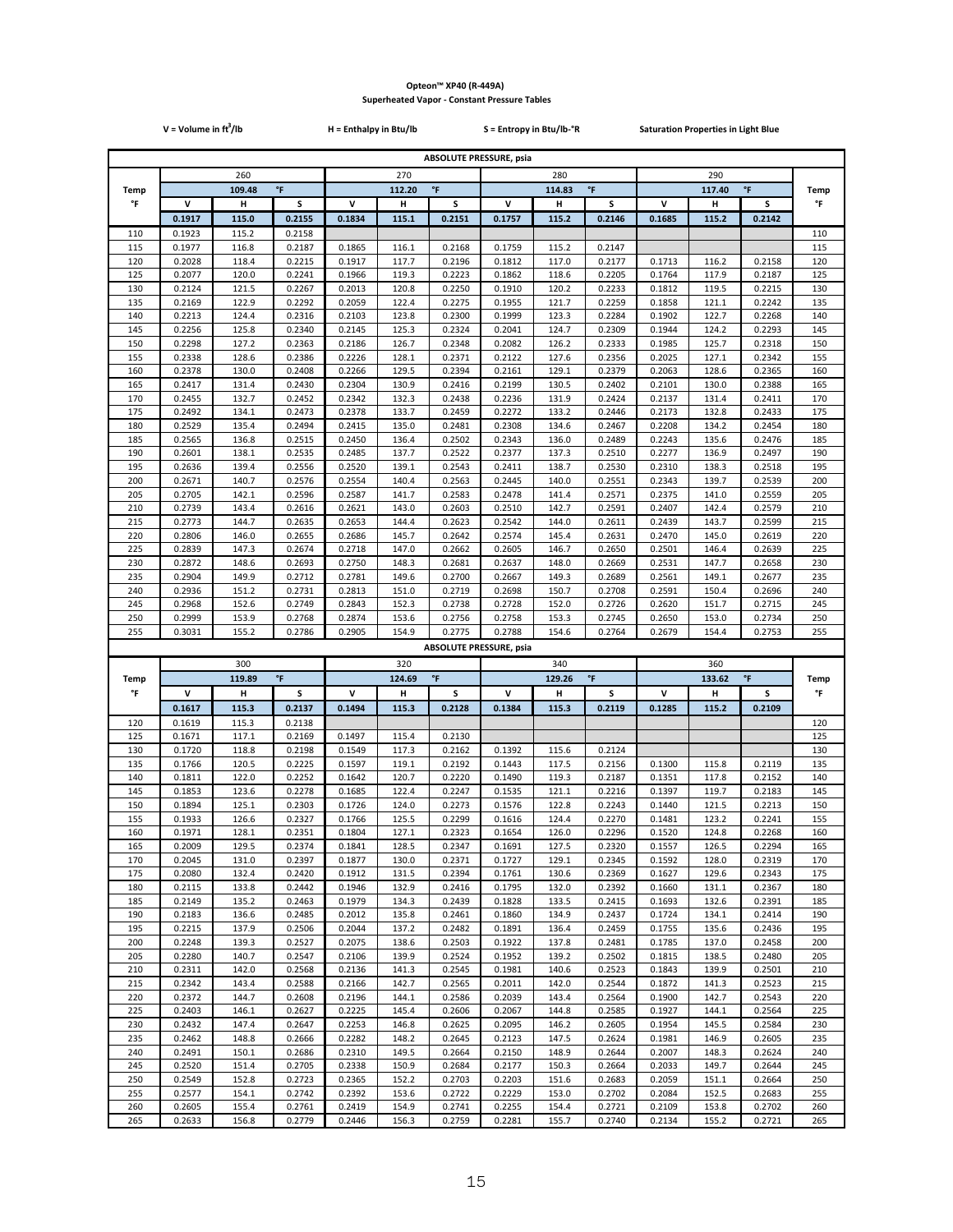|             | $V = Volume in ft3/lb$ |                |                     | H = Enthalpy in Btu/lb        |                |                                          | S = Entropy in Btu/lb-°R      |                |                     | <b>Saturation Properties in Light Blue</b> |                |                  |             |
|-------------|------------------------|----------------|---------------------|-------------------------------|----------------|------------------------------------------|-------------------------------|----------------|---------------------|--------------------------------------------|----------------|------------------|-------------|
|             |                        |                |                     |                               |                | <b>ABSOLUTE PRESSURE, psia</b>           |                               |                |                     |                                            |                |                  |             |
|             | 380                    |                |                     | 400                           |                |                                          | 420                           |                |                     |                                            |                |                  |             |
| <b>Temp</b> |                        | 137.79         | $\,^{\circ}$ F      | $\,^{\circ}$ F<br>141.78      |                |                                          |                               | 145.61         | $^\circ \mathsf{F}$ |                                            | 149.29         | $\,^{\circ}$ F   | <b>Temp</b> |
| °F          | V                      | н              | s                   | V                             | н              | S                                        | $\mathsf{v}$                  | Н              | S                   | V                                          | н              | s                | °F          |
|             | 0.1196                 | 115.1          | 0.2099              | 0.1115                        | 114.9          | 0.2088                                   | 0.1040                        | 114.6          | 0.2077              | 0.0971                                     | 114.3          | 0.2065           |             |
| 140<br>145  | 0.1220<br>0.1270       | 116.0<br>118.1 | 0.2115<br>0.2149    | 0.1149                        | 116.3          | 0.2113                                   |                               |                |                     |                                            |                |                  | 140<br>145  |
| 150         | 0.1315                 | 120.0          | 0.2181              | 0.1198                        | 118.5          | 0.2148                                   | 0.1087                        | 116.7          | 0.2112              | 0.0979                                     | 114.6          | 0.2072           | 150         |
| 155         | 0.1357                 | 121.9          | 0.2211              | 0.1243                        | 120.4          | 0.2180                                   | 0.1135                        | 118.9          | 0.2147              | 0.1033                                     | 117.1          | 0.2112           | 155         |
| 160         | 0.1397                 | 123.6          | 0.2239              | 0.1284                        | 122.3          | 0.2210                                   | 0.1179                        | 120.9          | 0.2180              | 0.1080                                     | 119.4          | 0.2148           | 160         |
| 165<br>170  | 0.1435<br>0.1471       | 125.3<br>127.0 | 0.2267<br>0.2293    | 0.1323<br>0.1359              | 124.1<br>125.8 | 0.2239<br>0.2267                         | 0.1219<br>0.1257              | 122.8<br>124.6 | 0.2211<br>0.2240    | 0.1122<br>0.1162                           | 121.4<br>123.4 | 0.2181<br>0.2212 | 165<br>170  |
| 175         | 0.1505                 | 128.6          | 0.2318              | 0.1394                        | 127.5          | 0.2293                                   | 0.1292                        | 126.4          | 0.2268              | 0.1198                                     | 125.2          | 0.2242           | 175         |
| 180         | 0.1538                 | 130.1          | 0.2343              | 0.1428                        | 129.1          | 0.2319                                   | 0.1326                        | 128.1          | 0.2294              | 0.1233                                     | 127.0          | 0.2270           | 180         |
| 185<br>190  | 0.1571<br>0.1602       | 131.7<br>133.2 | 0.2367<br>0.2391    | 0.1460<br>0.1491              | 130.7<br>132.3 | 0.2344<br>0.2368                         | 0.1359<br>0.1390              | 129.7<br>131.4 | 0.2320<br>0.2345    | 0.1266<br>0.1297                           | 128.7<br>130.4 | 0.2296<br>0.2322 | 185<br>190  |
| 195         | 0.1632                 | 134.7          | 0.2414              | 0.1521                        | 133.9          | 0.2392                                   | 0.1420                        | 133.0          | 0.2370              | 0.1327                                     | 132.0          | 0.2348           | 195         |
| 200         | 0.1662                 | 136.2          | 0.2436              | 0.1551                        | 135.4          | 0.2415                                   | 0.1449                        | 134.5          | 0.2393              | 0.1357                                     | 133.6          | 0.2372           | 200         |
| 205         | 0.1691                 | 137.7          | 0.2459              | 0.1579                        | 136.9          | 0.2437                                   | 0.1478                        | 136.1          | 0.2417              | 0.1385                                     | 135.2          | 0.2396           | 205         |
| 210<br>215  | 0.1719<br>0.1747       | 139.1<br>140.6 | 0.2480<br>0.2502    | 0.1607<br>0.1635              | 138.4<br>139.8 | 0.2460<br>0.2482                         | 0.1506<br>0.1533              | 137.6<br>139.1 | 0.2439<br>0.2462    | 0.1412<br>0.1439                           | 136.8<br>138.3 | 0.2419<br>0.2442 | 210<br>215  |
| 220         | 0.1775                 | 142.0          | 0.2523              | 0.1662                        | 141.3          | 0.2503                                   | 0.1559                        | 140.6          | 0.2484              | 0.1465                                     | 139.8          | 0.2465           | 220         |
| 225         | 0.1801                 | 143.5          | 0.2544              | 0.1688                        | 142.8          | 0.2525                                   | 0.1585                        | 142.1          | 0.2506              | 0.1491                                     | 141.3          | 0.2487           | 225         |
| 230         | 0.1828                 | 144.9          | 0.2565              | 0.1714                        | 144.2          | 0.2546                                   | 0.1610                        | 143.5          | 0.2527              | 0.1516                                     | 142.8          | 0.2508           | 230         |
| 235<br>240  | 0.1854<br>0.1879       | 146.3<br>147.7 | 0.2585<br>0.2605    | 0.1739<br>0.1764              | 145.6<br>147.1 | 0.2566<br>0.2587                         | 0.1635<br>0.1660              | 145.0<br>146.4 | 0.2548<br>0.2569    | 0.1540<br>0.1564                           | 144.3<br>145.8 | 0.2530<br>0.2551 | 235<br>240  |
| 245         | 0.1905                 | 149.1          | 0.2625              | 0.1789                        | 148.5          | 0.2607                                   | 0.1684                        | 147.9          | 0.2589              | 0.1588                                     | 147.2          | 0.2572           | 245         |
| 250         | 0.1930                 | 150.5          | 0.2645              | 0.1813                        | 149.9          | 0.2627                                   | 0.1707                        | 149.3          | 0.2609              | 0.1611                                     | 148.7          | 0.2592           | 250         |
| 255         | 0.1954                 | 151.9          | 0.2665              | 0.1837                        | 151.3          | 0.2647                                   | 0.1731                        | 150.7          | 0.2629              | 0.1634                                     | 150.1          | 0.2612           | 255         |
| 260<br>265  | 0.1978<br>0.2002       | 153.3<br>154.7 | 0.2684<br>0.2703    | 0.1861<br>0.1884              | 152.7<br>154.1 | 0.2666<br>0.2686                         | 0.1754<br>0.1777              | 152.2<br>153.6 | 0.2649<br>0.2669    | 0.1657<br>0.1679                           | 151.6<br>153.0 | 0.2633<br>0.2652 | 260<br>265  |
| 270         | 0.2026                 | 156.1          | 0.2722              | 0.1907                        | 155.5          | 0.2705                                   | 0.1799                        | 155.0          | 0.2688              | 0.1701                                     | 154.4          | 0.2672           | 270         |
| 275         | 0.2050                 | 157.4          | 0.2741              | 0.1930                        | 156.9          | 0.2724                                   | 0.1821                        | 156.4          | 0.2708              | 0.1722                                     | 155.9          | 0.2692           | 275         |
| 280         | 0.2073                 | 158.8          | 0.2760              | 0.1952                        | 158.3          | 0.2743                                   | 0.1843                        | 157.8          | 0.2727              | 0.1744                                     | 157.3          | 0.2711           | 280         |
| 285         | 0.2096                 | 160.2          | 0.2779              | 0.1975                        | 159.7          | 0.2762<br><b>ABSOLUTE PRESSURE, psia</b> | 0.1865                        | 159.2          | 0.2746              | 0.1765                                     | 158.7          | 0.2730           | 285         |
|             |                        | 460            |                     |                               | 480            |                                          |                               | 500            |                     |                                            | 520            |                  |             |
| Temp        |                        | 152.82         | $^\circ \mathsf{F}$ | $^\circ \mathsf{F}$<br>156.22 |                |                                          | $^\circ \mathsf{F}$<br>159.49 |                |                     | $^\circ\mathsf{F}$<br>162.64               |                |                  | <b>Temp</b> |
| °F          | v                      | н              | s                   | v                             | н              | s                                        | v                             | н              | s                   | V                                          | н              | s                | °F          |
|             | 0.0907                 | 113.8          | 0.2053              | 0.0847                        | 113.3          | 0.2039                                   | 0.0790                        | 112.7          | 0.2025              | 0.0736                                     | 112.0          | 0.2009           |             |
| 155<br>160  | 0.0933<br>0.0985       | 115.1<br>117.6 | 0.2073<br>0.2114    | 0.0892                        | 115.6          | 0.2076                                   | 0.0797                        | 113.1          | 0.2031              |                                            |                |                  | 155<br>160  |
| 165         | 0.1031                 | 119.9          | 0.2150              | 0.0943                        | 118.2          | 0.2117                                   | 0.0857                        | 116.2          | 0.2080              | 0.0769                                     | 113.8          | 0.2037           | 165         |
| 170         | 0.1072                 | 122.0          | 0.2184              | 0.0988                        | 120.4          | 0.2154                                   | 0.0906                        | 118.8          | 0.2121              | 0.0826                                     | 116.8          | 0.2086           | 170         |
| 175         | 0.1110                 | 123.9          | 0.2215              | 0.1028                        | 122.6          | 0.2187                                   | 0.0949                        | 121.1          | 0.2158              | 0.0874                                     | 119.4          | 0.2127           | 175         |
| 180<br>185  | 0.1146<br>0.1179       | 125.8<br>127.6 | 0.2244<br>0.2272    | 0.1065<br>0.1099              | 124.6<br>126.5 | 0.2218<br>0.2248                         | 0.0988<br>0.1024              | 123.2<br>125.2 | 0.2192<br>0.2223    | 0.0915<br>0.0952                           | 121.8<br>123.9 | 0.2163<br>0.2197 | 180<br>185  |
| 190         | 0.1211                 | 129.4          | 0.2299              | 0.1132                        | 128.3          | 0.2276                                   | 0.1057                        | 127.1          | 0.2252              | 0.0987                                     | 125.9          | 0.2228           | 190         |
| 195         | 0.1242                 | 131.1          | 0.2325              | 0.1162                        | 130.0          | 0.2303                                   | 0.1089                        | 129.0          | 0.2281              | 0.1019                                     | 127.9          | 0.2258           | 195         |
| 200         | 0.1271                 | 132.7          | 0.2351              | 0.1192                        | 131.8          | 0.2329                                   | 0.1119                        | 130.8          | 0.2308              | 0.1050                                     | 129.7          | 0.2286           | 200         |
| 205<br>210  | 0.1299<br>0.1327       | 134.3<br>135.9 | 0.2375<br>0.2399    | 0.1220<br>0.1248              | 133.4<br>135.1 | 0.2355<br>0.2379                         | 0.1147<br>0.1175              | 132.5<br>134.2 | 0.2334<br>0.2359    | 0.1079<br>0.1107                           | 131.5<br>133.3 | 0.2313<br>0.2339 | 205<br>210  |
| 215         | 0.1353                 | 137.5          | 0.2423              | 0.1274                        | 136.7          | 0.2403                                   | 0.1201                        | 135.8          | 0.2384              | 0.1133                                     | 135.0          | 0.2365           | 215         |
| 220         | 0.1379                 | 139.1          | 0.2446              | 0.1300                        | 138.3          | 0.2427                                   | 0.1227                        | 137.5          | 0.2408              | 0.1159                                     | 136.6          | 0.2389           | 220         |
| 225<br>230  | 0.1405<br>0.1429       | 140.6<br>142.1 | 0.2468<br>0.2490    | 0.1325<br>0.1350              | 139.8<br>141.4 | 0.2450<br>0.2472                         | 0.1252<br>0.1276              | 139.1<br>140.6 | 0.2431<br>0.2454    | 0.1184<br>0.1208                           | 138.3<br>139.9 | 0.2413<br>0.2437 | 225<br>230  |
| 235         | 0.1453                 | 143.6          | 0.2512              | 0.1374                        | 142.9          | 0.2494                                   | 0.1300                        | 142.2          | 0.2477              | 0.1232                                     | 141.5          | 0.2460           | 235         |
| 240         | 0.1477                 | 145.1          | 0.2533              | 0.1397                        | 144.4          | 0.2516                                   | 0.1323                        | 143.8          | 0.2499              | 0.1254                                     | 143.1          | 0.2482           | 240         |
| 245         | 0.1500                 | 146.6          | 0.2554              | 0.1420                        | 145.9          | 0.2538                                   | 0.1346                        | 145.3          | 0.2521              | 0.1277                                     | 144.6          | 0.2504           | 245         |
| 250<br>255  | 0.1523<br>0.1546       | 148.1<br>149.5 | 0.2575<br>0.2596    | 0.1442<br>0.1464              | 147.4<br>148.9 | 0.2559<br>0.2579                         | 0.1368<br>0.1390              | 146.8<br>148.3 | 0.2542<br>0.2563    | 0.1299<br>0.1320                           | 146.1<br>147.7 | 0.2526<br>0.2548 | 250<br>255  |
| 260         | 0.1568                 | 151.0          | 0.2616              | 0.1486                        | 150.4          | 0.2600                                   | 0.1411                        | 149.8          | 0.2584              | 0.1341                                     | 149.2          | 0.2569           | 260         |
| 265         | 0.1589                 | 152.4          | 0.2636              | 0.1507                        | 151.9          | 0.2620                                   | 0.1432                        | 151.3          | 0.2605              | 0.1362                                     | 150.7          | 0.2590           | 265         |
| 270         | 0.1611                 | 153.9          | 0.2656              | 0.1528                        | 153.3          | 0.2640                                   | 0.1453                        | 152.8          | 0.2625              | 0.1382                                     | 152.2          | 0.2610           | 270         |
| 275<br>280  | 0.1632<br>0.1653       | 155.3<br>156.8 | 0.2676<br>0.2695    | 0.1549<br>0.1570              | 154.8<br>156.2 | 0.2660<br>0.2680                         | 0.1473<br>0.1493              | 154.2<br>155.7 | 0.2645<br>0.2665    | 0.1402<br>0.1422                           | 153.7<br>155.2 | 0.2630<br>0.2651 | 275<br>280  |
|             |                        |                |                     |                               |                |                                          |                               |                |                     |                                            |                |                  |             |
| 285         | 0.1674                 | 158.2          | 0.2715              | 0.1590                        | 157.7          | 0.2699                                   | 0.1513                        | 157.2          | 0.2685              | 0.1441                                     | 156.6          | 0.2670           | 285         |
| 290         | 0.1694                 | 159.6          | 0.2734              | 0.1610                        | 159.1          | 0.2719                                   | 0.1532                        | 158.6          | 0.2704              | 0.1461                                     | 158.1          | 0.2690           | 290         |
| 295<br>300  | 0.1714<br>0.1734       | 161.0<br>162.5 | 0.2753<br>0.2771    | 0.1629<br>0.1649              | 160.6<br>162.0 | 0.2738<br>0.2757                         | 0.1551<br>0.1571              | 160.1<br>161.5 | 0.2724<br>0.2743    | 0.1479<br>0.1498                           | 159.6<br>161.0 | 0.2710<br>0.2729 | 295<br>300  |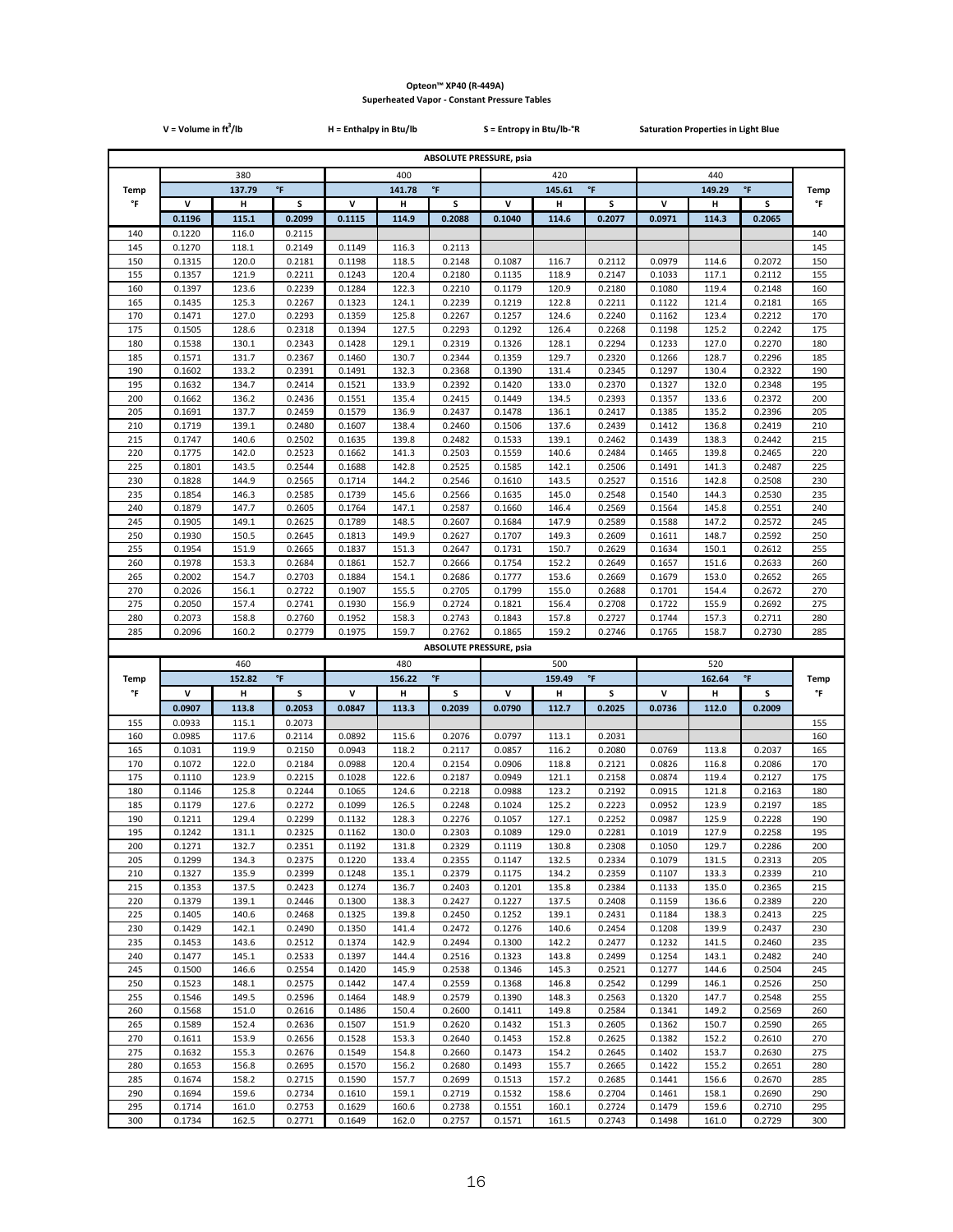|             | $V = Volume in ft3/lb$ |                |                     | H = Enthalpy in Btu/lb        |                | S = Entropy in Btu/lb-°R                 | <b>Saturation Properties in Light Blue</b> |                |                    |                              |                |                  |             |
|-------------|------------------------|----------------|---------------------|-------------------------------|----------------|------------------------------------------|--------------------------------------------|----------------|--------------------|------------------------------|----------------|------------------|-------------|
|             |                        |                |                     |                               |                | <b>ABSOLUTE PRESSURE, psia</b>           |                                            |                |                    |                              |                |                  |             |
|             | 540                    |                |                     | 550                           |                |                                          | 560                                        |                |                    |                              | 570            |                  |             |
| <b>Temp</b> |                        | 165.66         | $^\circ \mathsf{F}$ |                               | 167.13         | $\mathsf{P}$                             |                                            | 168.56         | $^\circ\mathsf{F}$ |                              | 169.97         | $\,^{\circ}$ F   | <b>Temp</b> |
| °F          | v                      | н              | S                   | v                             | н              | s                                        | v                                          | Н              | s                  | v                            | н              | S                | °F          |
|             | 0.0684                 | 111.2          | 0.1991              | 0.0659                        | 110.7          | 0.1981                                   | 0.0634                                     | 110.2          | 0.1971             | 0.0609                       | 109.6          | 0.1959           |             |
| 170         | 0.0745                 | 114.5          | 0.2045              | 0.0703                        | 113.2          | 0.2021                                   | 0.0659                                     | 111.6          | 0.1993             | 0.0609                       | 109.6          | 0.1960           | 170         |
| 175<br>180  | 0.0800<br>0.0845       | 117.6<br>120.2 | 0.2093<br>0.2133    | 0.0763<br>0.0810              | 116.5<br>119.3 | 0.2074<br>0.2117                         | 0.0725<br>0.0776                           | 115.4<br>118.4 | 0.2054<br>0.2101   | 0.0687<br>0.0742             | 114.1<br>117.4 | 0.2032<br>0.2083 | 175<br>180  |
| 185         | 0.0885                 | 122.5          | 0.2170              | 0.0852                        | 121.7          | 0.2155                                   | 0.0819                                     | 121.0          | 0.2141             | 0.0787                       | 120.1          | 0.2125           | 185         |
| 190         | 0.0921                 | 124.7          | 0.2203              | 0.0889                        | 124.0          | 0.2190                                   | 0.0857                                     | 123.3          | 0.2177             | 0.0827                       | 122.6          | 0.2163           | 190         |
| 195         | 0.0954                 | 126.7          | 0.2234              | 0.0923                        | 126.1          | 0.2222                                   | 0.0892                                     | 125.4          | 0.2210             | 0.0862                       | 124.8          | 0.2197           | 195         |
| 200         | 0.0985                 | 128.6          | 0.2264              | 0.0954                        | 128.1          | 0.2252                                   | 0.0924                                     | 127.5          | 0.2241             | 0.0895                       | 126.9          | 0.2229           | 200         |
| 205<br>210  | 0.1015<br>0.1043       | 130.5<br>132.3 | 0.2292<br>0.2319    | 0.0984<br>0.1013              | 130.0<br>131.8 | 0.2281<br>0.2309                         | 0.0955<br>0.0983                           | 129.4<br>131.3 | 0.2270<br>0.2299   | 0.0926<br>0.0955             | 128.9<br>130.8 | 0.2260<br>0.2288 | 205<br>210  |
| 215         | 0.1070                 | 134.1          | 0.2345              | 0.1040                        | 133.6          | 0.2335                                   | 0.1010                                     | 133.1          | 0.2326             | 0.0982                       | 132.6          | 0.2316           | 215         |
| 220         | 0.1096                 | 135.8          | 0.2370              | 0.1065                        | 135.3          | 0.2361                                   | 0.1036                                     | 134.9          | 0.2352             | 0.1008                       | 134.4          | 0.2342           | 220         |
| 225         | 0.1121                 | 137.5          | 0.2395              | 0.1090                        | 137.0          | 0.2386                                   | 0.1061                                     | 136.6          | 0.2377             | 0.1033                       | 136.2          | 0.2368           | 225         |
| 230         | 0.1145                 | 139.1          | 0.2419              | 0.1115                        | 138.7          | 0.2410                                   | 0.1085                                     | 138.3          | 0.2401             | 0.1057                       | 137.9          | 0.2393           | 230         |
| 235<br>240  | 0.1168<br>0.1191       | 140.7<br>142.3 | 0.2443<br>0.2465    | 0.1138<br>0.1161              | 140.4<br>142.0 | 0.2434<br>0.2457                         | 0.1109<br>0.1132                           | 140.0<br>141.6 | 0.2425<br>0.2449   | 0.1081<br>0.1103             | 139.6<br>141.2 | 0.2417<br>0.2441 | 235<br>240  |
| 245         | 0.1213                 | 143.9          | 0.2488              | 0.1183                        | 143.6          | 0.2480                                   | 0.1154                                     | 143.2          | 0.2472             | 0.1125                       | 142.9          | 0.2464           | 245         |
| 250         | 0.1235                 | 145.5          | 0.2510              | 0.1204                        | 145.1          | 0.2502                                   | 0.1175                                     | 144.8          | 0.2494             | 0.1147                       | 144.5          | 0.2486           | 250         |
| 255         | 0.1256                 | 147.0          | 0.2532              | 0.1226                        | 146.7          | 0.2524                                   | 0.1196                                     | 146.4          | 0.2516             | 0.1168                       | 146.0          | 0.2509           | 255         |
| 260<br>265  | 0.1277<br>0.1297       | 148.6<br>150.1 | 0.2553<br>0.2574    | 0.1246<br>0.1266              | 148.3<br>149.8 | 0.2546<br>0.2567                         | 0.1217<br>0.1237                           | 147.9<br>149.5 | 0.2538<br>0.2560   | 0.1188<br>0.1208             | 147.6<br>149.2 | 0.2531<br>0.2552 | 260<br>265  |
| 270         | 0.1317                 | 151.6          | 0.2595              | 0.1286                        | 151.3          | 0.2588                                   | 0.1257                                     | 151.0          | 0.2581             | 0.1228                       | 150.7          | 0.2573           | 270         |
| 275         | 0.1337                 | 153.1          | 0.2616              | 0.1306                        | 152.8          | 0.2609                                   | 0.1276                                     | 152.5          | 0.2601             | 0.1247                       | 152.3          | 0.2594           | 275         |
| 280         | 0.1356                 | 154.6          | 0.2636              | 0.1325                        | 154.3          | 0.2629                                   | 0.1295                                     | 154.1          | 0.2622             | 0.1266                       | 153.8          | 0.2615           | 280         |
| 285         | 0.1375                 | 156.1          | 0.2656              | 0.1344                        | 155.8          | 0.2649                                   | 0.1314                                     | 155.6          | 0.2642             | 0.1285                       | 155.3          | 0.2635           | 285         |
| 290<br>295  | 0.1394<br>0.1413       | 157.6<br>159.1 | 0.2676<br>0.2696    | 0.1363<br>0.1381              | 157.3<br>158.8 | 0.2669<br>0.2689                         | 0.1332<br>0.1351                           | 157.1<br>158.6 | 0.2662<br>0.2682   | 0.1303<br>0.1321             | 156.8<br>158.3 | 0.2656<br>0.2676 | 290<br>295  |
| 300         | 0.1431                 | 160.5          | 0.2715              | 0.1399                        | 160.3          | 0.2709                                   | 0.1369                                     | 160.0          | 0.2702             | 0.1339                       | 159.8          | 0.2695           | 300         |
| 305         | 0.1449                 | 162.0          | 0.2734              | 0.1417                        | 161.8          | 0.2728                                   | 0.1386                                     | 161.5          | 0.2721             | 0.1357                       | 161.3          | 0.2715           | 305         |
| 310         | 0.1467                 | 163.5          | 0.2754              | 0.1435                        | 163.2          | 0.2747                                   | 0.1404                                     | 163.0          | 0.2741             | 0.1374                       | 162.8          | 0.2734           | 310         |
| 315         | 0.1485                 | 164.9          | 0.2772              | 0.1452                        | 164.7          | 0.2766<br><b>ABSOLUTE PRESSURE, psia</b> | 0.1421                                     | 164.5          | 0.2760             | 0.1391                       | 164.2          | 0.2753           | 315         |
|             |                        | 580            |                     |                               | 600            |                                          |                                            | 620            |                    |                              | 640            |                  |             |
| <b>Temp</b> |                        | 171.34         | °F                  | $^\circ \mathsf{F}$<br>173.98 |                |                                          | $^\circ \mathsf{F}$<br>176.43              |                |                    | $^\circ\mathsf{F}$<br>178.52 |                |                  | <b>Temp</b> |
| °F          | v                      | н              | S                   | v                             | н              | s                                        | v                                          | н              | s                  | ٧                            | н              | s                | °F          |
|             | 0.0583                 | 108.9          | 0.1947              | 0.0532                        | 107.2          | 0.1918                                   | 0.0475                                     | 104.9          | 0.1878             | 0.0394                       | 100.4          | 0.1804           |             |
| 175<br>180  | 0.0647<br>0.0708       | 112.7<br>116.3 | 0.2007<br>0.2064    | 0.0557<br>0.0638              | 108.8<br>113.8 | 0.1943<br>0.2021                         | 0.0561                                     | 110.6          | 0.1968             | 0.0463                       | 105.5          | 0.1884           | 175<br>180  |
| 185         | 0.0756                 | 119.2          | 0.2110              | 0.0693                        | 117.3          | 0.2075                                   | 0.0629                                     | 115.0          | 0.2036             | 0.0563                       | 112.2          | 0.1990           | 185         |
| 190         | 0.0797                 | 121.8          | 0.2149              | 0.0738                        | 120.2          | 0.2120                                   | 0.0680                                     | 118.3          | 0.2087             | 0.0622                       | 116.3          | 0.2052           | 190         |
| 195         | 0.0833                 | 124.1          | 0.2185              | 0.0777                        | 122.7          | 0.2158                                   | 0.0722                                     | 121.1          | 0.2130             | 0.0669                       | 119.4          | 0.2100           | 195         |
| 200         | 0.0867                 | 126.3          | 0.2218              | 0.0812                        | 125.0          | 0.2193                                   | 0.0759                                     | 123.6          | 0.2168             | 0.0708                       | 122.1          | 0.2141           | 200         |
| 205<br>210  | 0.0898<br>0.0927       | 128.3<br>130.3 | 0.2248<br>0.2278    | 0.0844<br>0.0874              | 127.1<br>129.2 | 0.2226<br>0.2257                         | 0.0792<br>0.0823                           | 125.9<br>128.1 | 0.2203<br>0.2235   | 0.0743<br>0.0775             | 124.6<br>126.9 | 0.2179<br>0.2213 | 205<br>210  |
| 215         | 0.0954                 | 132.2          | 0.2306              | 0.0902                        | 131.1          | 0.2286                                   | 0.0852                                     | 130.1          | 0.2265             | 0.0804                       | 129.0          | 0.2244           | 215         |
| 220         | 0.0981                 | 134.0          | 0.2333              | 0.0928                        | 133.0          | 0.2314                                   | 0.0879                                     | 132.1          | 0.2294             | 0.0832                       | 131.0          | 0.2275           | 220         |
| 225         | 0.1006                 | 135.8          | 0.2359              | 0.0954                        | 134.9          | 0.2340                                   | 0.0904                                     | 133.9          | 0.2322             | 0.0858                       | 133.0          | 0.2303           | 225         |
| 230<br>235  | 0.1030<br>0.1053       | 137.5<br>139.2 | 0.2384<br>0.2408    | 0.0978<br>0.1001              | 136.6<br>138.4 | 0.2366<br>0.2391                         | 0.0929<br>0.0953                           | 135.8<br>137.6 | 0.2348<br>0.2374   | 0.0883<br>0.0906             | 134.9<br>136.7 | 0.2331<br>0.2357 | 230<br>235  |
| 240         | 0.1076                 | 140.9          | 0.2432              | 0.1024                        | 140.1          | 0.2416                                   | 0.0975                                     | 139.3          | 0.2399             | 0.0929                       | 138.5          | 0.2383           | 240         |
| 245         | 0.1098                 | 142.5          | 0.2456              | 0.1046                        | 141.8          | 0.2440                                   | 0.0997                                     | 141.0          | 0.2424             | 0.0951                       | 140.2          | 0.2408           | 245         |
| 250         | 0.1119                 | 144.1          | 0.2479              | 0.1067                        | 143.4          | 0.2463                                   | 0.1018                                     | 142.7          | 0.2447             | 0.0972                       | 142.0          | 0.2432           | 250         |
| 255         | 0.1140                 | 145.7          | 0.2501              | 0.1088                        | 145.0          | 0.2486                                   | 0.1039                                     | 144.4          | 0.2471             | 0.0993                       | 143.7          | 0.2456           | 255         |
| 260<br>265  | 0.1161<br>0.1181       | 147.3<br>148.9 | 0.2523<br>0.2545    | 0.1108<br>0.1128              | 146.6<br>148.2 | 0.2508<br>0.2530                         | 0.1059<br>0.1079                           | 146.0<br>147.6 | 0.2494<br>0.2516   | 0.1013<br>0.1032             | 145.3<br>147.0 | 0.2479<br>0.2502 | 260<br>265  |
| 270         | 0.1200                 | 150.4          | 0.2566              | 0.1147                        | 149.8          | 0.2552                                   | 0.1098                                     | 149.2          | 0.2538             | 0.1052                       | 148.6          | 0.2524           | 270         |
| 275         | 0.1219                 | 152.0          | 0.2587              | 0.1166                        | 151.4          | 0.2573                                   | 0.1117                                     | 150.8          | 0.2560             | 0.1070                       | 150.2          | 0.2546           | 275         |
| 280         | 0.1238                 | 153.5          | 0.2608              | 0.1185                        | 152.9          | 0.2594                                   | 0.1135                                     | 152.4          | 0.2581             | 0.1088                       | 151.8          | 0.2567           | 280         |
| 285         | 0.1257                 | 155.0          | 0.2629              | 0.1203                        | 154.5          | 0.2615                                   | 0.1153                                     | 153.9          | 0.2602             | 0.1106                       | 153.3          | 0.2589           | 285         |
| 290<br>295  | 0.1275<br>0.1293       | 156.5<br>158.0 | 0.2649<br>0.2669    | 0.1221<br>0.1239              | 156.0<br>157.5 | 0.2636<br>0.2656                         | 0.1171<br>0.1188                           | 155.5<br>157.0 | 0.2623<br>0.2643   | 0.1124<br>0.1141             | 154.9<br>156.5 | 0.2610<br>0.2630 | 290<br>295  |
| 300         | 0.1311                 | 159.5          | 0.2689              | 0.1256                        | 159.0          | 0.2676                                   | 0.1206                                     | 158.5          | 0.2663             | 0.1158                       | 158.0          | 0.2651           | 300         |
| 305         | 0.1328                 | 161.0          | 0.2708              | 0.1273                        | 160.5          | 0.2696                                   | 0.1222                                     | 160.0          | 0.2683             | 0.1175                       | 159.5          | 0.2671           | 305         |
| 310         | 0.1345                 | 162.5          | 0.2728              | 0.1290                        | 162.0          | 0.2715                                   | 0.1239                                     | 161.6          | 0.2703             | 0.1191                       | 161.1          | 0.2691           | 310         |
| 315         | 0.1362<br>0.1379       | 164.0<br>165.5 | 0.2747<br>0.2766    | 0.1307<br>0.1324              | 163.5<br>165.0 | 0.2735<br>0.2754                         | 0.1256<br>0.1272                           | 163.1<br>164.6 | 0.2722<br>0.2742   | 0.1207<br>0.1223             | 162.6<br>164.1 | 0.2710<br>0.2730 | 315<br>320  |
| 320         |                        |                |                     |                               |                |                                          |                                            |                |                    |                              |                |                  |             |